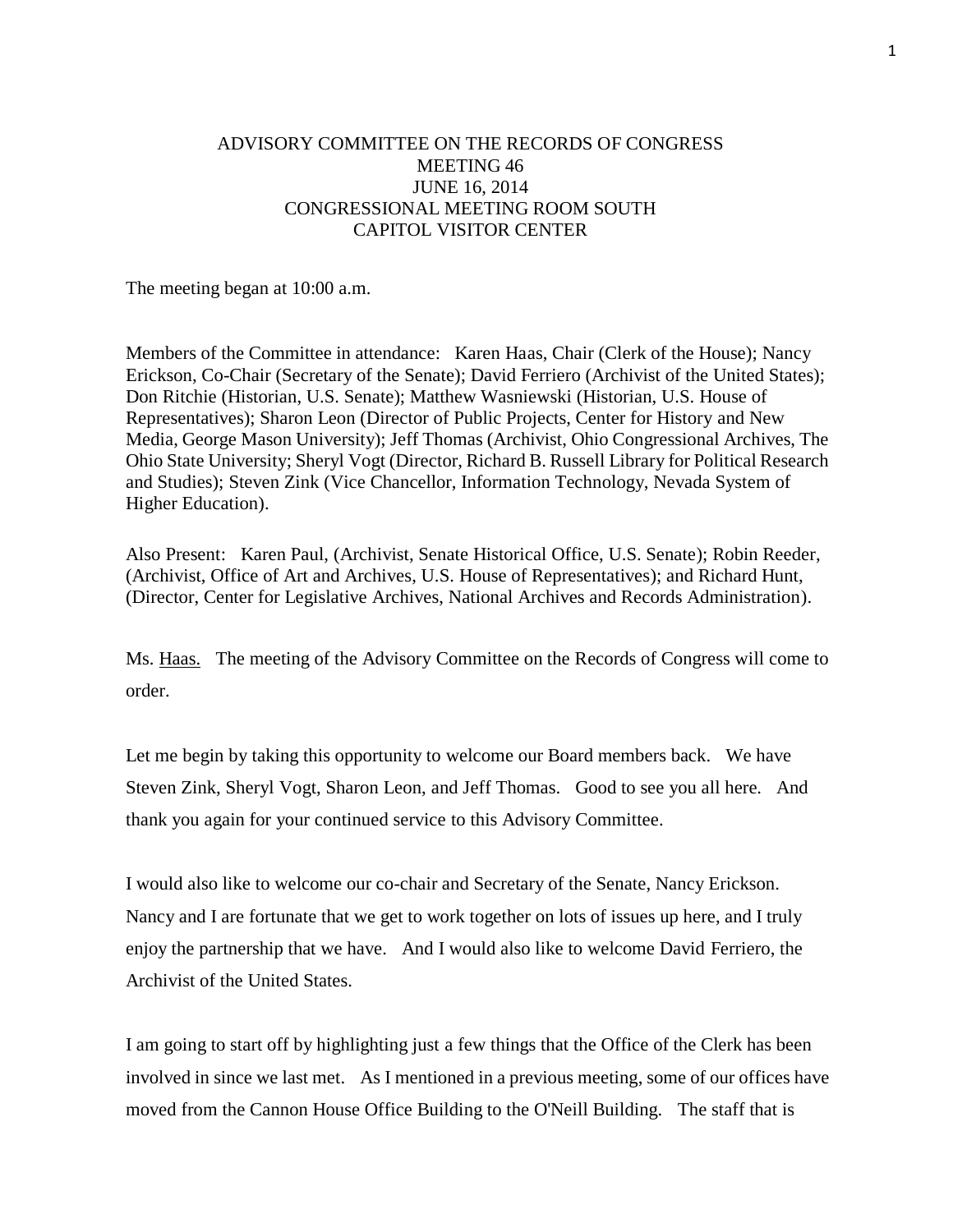included in the move is the Office of Art and Archives staff, as well as the staff from our House Historian's Office. We will continue to maintain the storefront in the Cannon House Office Building to allow us to continue our archival and curatorial services to both Member offices and to committee staff.

We are also preparing for the end of the 113th Congress. At this point we currently have over 50 Members that will be departing the House that we are aware of who have either announced they are retiring or are seeking another office. So that is a big job for Robin and her staff as we continue consultations with those offices.

We have also made some progress in our correspondence management issue which we will discuss later in the meeting. And recently we participated in the annual World e-Parliament meeting in South Korea. These meetings continue to focus on transparency in the legislative process, as well as the ability to share legislative documents.

At this time I would like to recognize the Secretary of the Senate for any comments she might have.

Ms. Erickson. Thank you, Karen.

I am pleased to report that the Senate continues to make progress in archiving our records and retrieving them for ongoing use.

In public presentations, the Senate has been commemorating the 50th anniversary of the passage of the Civil Rights Act of 1964 by offering a series of book talks, lectures, interviews, and a special Capitol tour. Our Senate Library hosted a talk by author Clay Risen, who discussed his book, *The Bill of the Century: The Epic Battle for the Civil Rights Act*. And I think it's fair to say -- Betty, you can correct me -- that the basic premise of his book was that LBJ's role in the Civil Rights Act of 1964 has been overstated. Our historians offered brown-bag lunch talks on the Senate and civil rights, 1862 to 1963; civil rights proponents' strategy for success; and finally, cloture and final passage of the Civil Rights Act presented by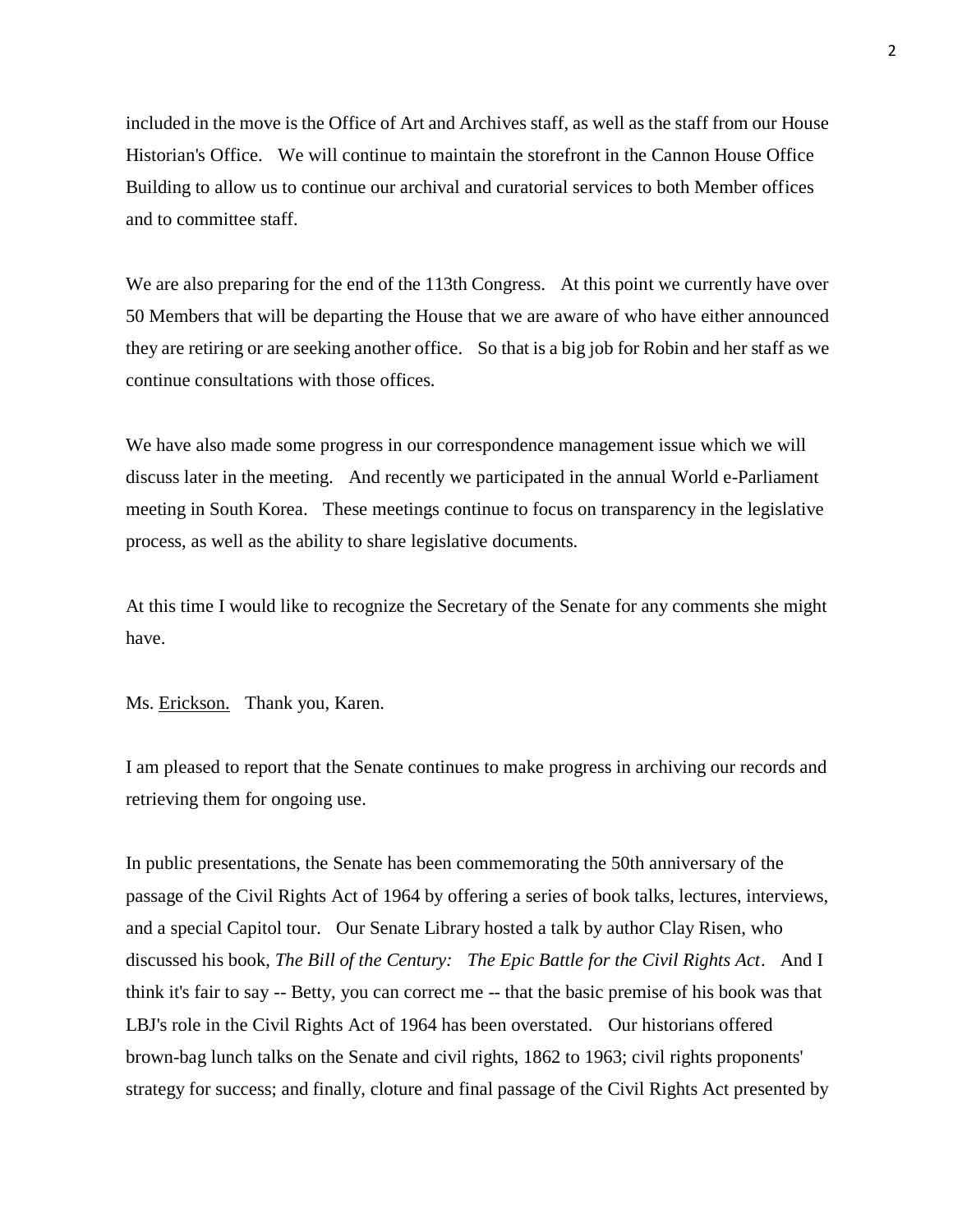our historians Betty Koed, Mary Baumann, and Kate Scott.

On June 25<sup>th</sup>, at noon in the Kennedy Caucus Room, Senate Historian Don Ritchie will moderate a discussion with former *CBS* congressional correspondent Roger Mudd, and the *Herald Tribune's* congressional correspondent Andy Glass on the Civil Rights Act. You are all invited to this special event.

On June 27th, a special tour of Capitol spaces associated with the debate and passage of the act will be held.

Betty Koed has been representing Don Ritchie in his absence. Last week she literally held her audiences in suspense as we wondered if Majority Leader Mike Mansfield would get the 67th vote necessary to break cloture. I really appreciate Betty's leadership on this front. They have been a wonderful series.

Last Friday we had our Senate page pinning ceremony. I always talk to the pages about the importance, the significance, and the privilege of being on the Senate floor; that it is a privilege that they should never take for granted. And even in my 8th year as Secretary, I continue to feel a sense of awe every morning when I walk on the floor. I feel as though this girl from South Dakota should pinch myself in disbelief that I am on the Senate floor. And I often think about the giants that have served on that floor. After hearing Betty's lecture the past couple weeks, I thought about the Civil Rights Act giants: Majority Leader Mike Mansfield; Republican Leader Everett Dirksen; and then the floor managers of the bill, Senator Hubert Humphrey and Senator Tom Kuchel from California. So I hope you will all be able to join us, for those of you who are in town, for next week's interview that Don Ritchie will conduct with Roger Mudd and Andy Glass.

I would like to compliment Richard Hunt and his staff for providing us with such timely and excellent delivery and reference service. Because we do not have on-site storage space for noncurrent records, it is essential that we are able to continue to move newest accessions of Senate records to the Center promptly. The committees depend on being able to get records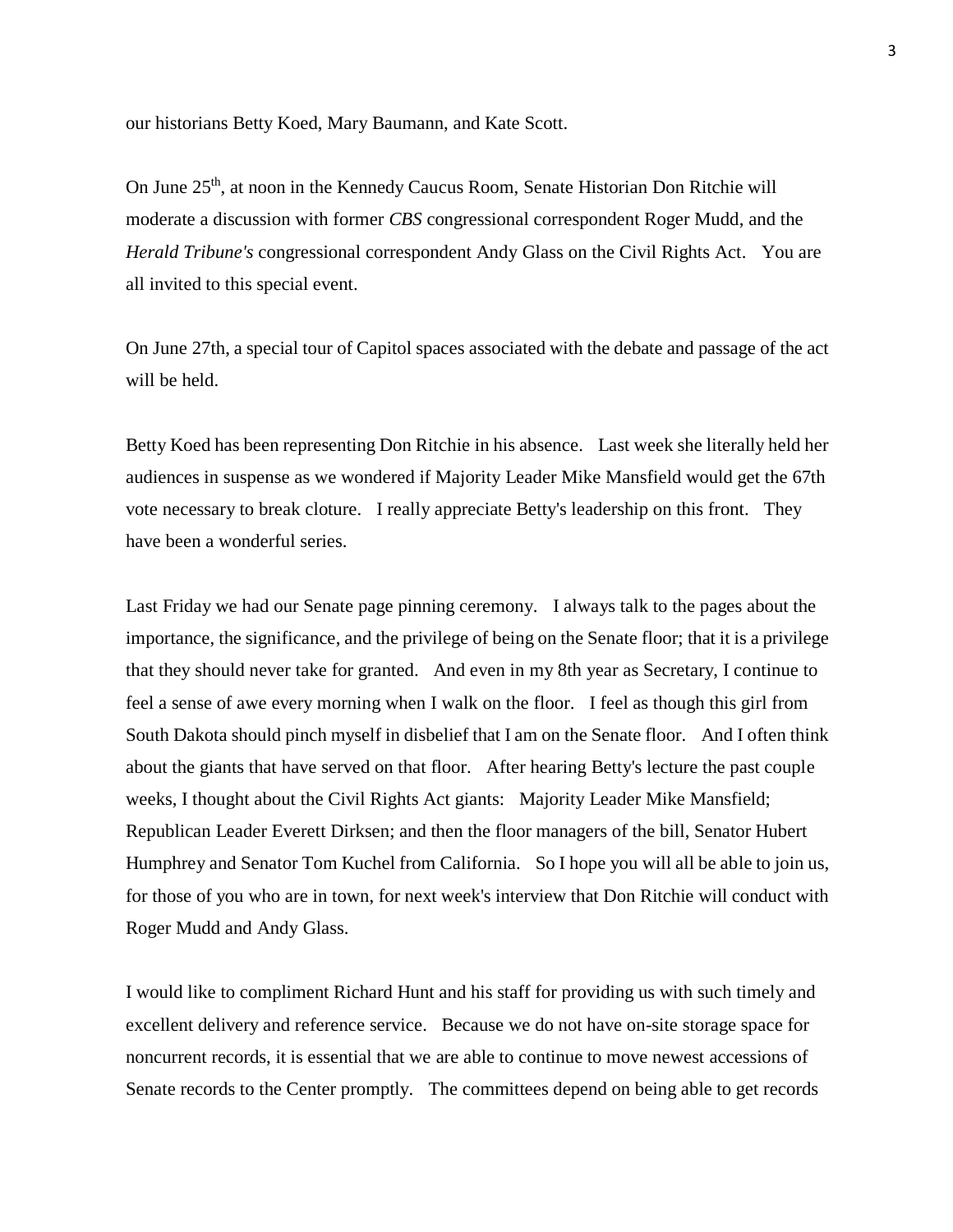back when necessary, and we hope this excellent service continues.

I especially want to thank Janet Davis, Sharon Fitzpatrick, Thomas Eisinger, and the Center's dedicated courier, Donald Collier. Donald is a particular favorite with committee staff when he promptly arrives to remove boxes from crowded offices.

Our steady growth in archiving electronic records is heavily dependent on the ability to make regular transfers and move records quickly when necessary. Elisabeth Butler, Deputy Archivist, has worked with Thomas Eisinger to implement electronic transfer of our accessioning records. Both Brandon Hirsch and Shannon Niou of the Center's staff provide excellent support for our routine transfer of electronic files. We are hoping to be able to accession classified electronic records in the near future, and I hope we will get an update today from Richard Hunt on the Center's progress on that front.

I look forward to our discussion this morning, especially the update on possible options to address the space issues at the Center for Legislative Archives.

Ms. Haas. Thank you, Nancy.

At this time I would like to recognize David Ferriero, Archivist of the United States.

Mr. Ferriero. Thank you, Karen, and good morning. Since we last met, I have a number of things to report.

The National Declassification Center, which was charged by an Executive Order to review what we thought was 400 million pages of classified content going back to World War I, finished its work on-time on December 31st, 2013. It turned out to be 351 million pages rather than 400 million, which was an accomplishment in itself for identifying exactly the magnitude of the problem. The most important thing that came out of this exercise was the establishment of a process that will be used to streamline the declassification endeavor in the future.

As I said, we have reviewed all of the 351 million pages. We now have a lot of work ahead of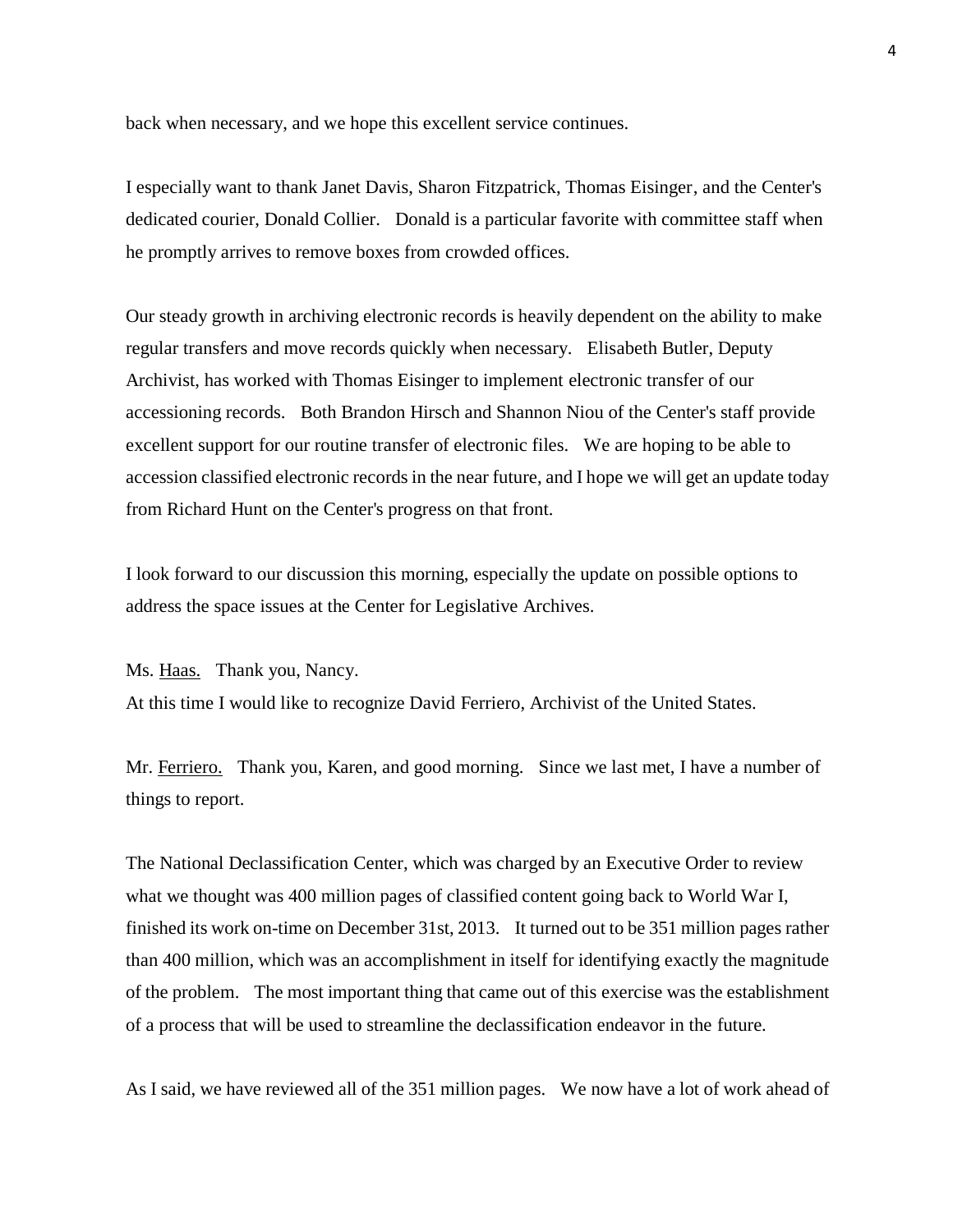us in terms of the archival work necessary to make them available for use, but I am really proud of the work that the staff did to get us to this point. Some of those documents, as you probably know, dating back to World War I had things like formulas for secret ink that the CIA had classified for many years. So it was an interesting process.

We have issued our strategic plan. I will make sure that you have the link in the Minutes so that you can take a look at it, or you can go to our website archives.gov. (http://www.nara-at-work.gov/strategic\_planning\_and\_reporting/strategic-plan.html)

There are four very concise goals: Make access happen, connect with customers, maximize our value to the Nation, and, most important to me, build our future through our staff; a commitment to give the staff the resources they need to do their work. I am also very proud of this document. I inherited a strategic plan of about 48 pages with 23 goals. This is 21 pages with 4 goals.

Last Friday we celebrated the first birthday of *Founders Online*, which created the ability to search across the papers of the Founding Fathers for the first time. So far we have had 450,000 viewers, which I am also very proud of. It is an incredibly useful product that the National Historical Publications and Records Commission has made possible. So if you haven't seen *Founders Online* yet, give it a whirl.

Speaking of civil rights, the LBJ Library recently convened a 3-day summit celebrating LBJ's role in civil rights legislation. You know, the irony is we had four Presidents and two First Ladies present. It was an incredibly historic event. I had the opportunity to introduce President Carter at this event and as I was introducing him, they flashed up on the screen a letter that I wrote to President Johnson, congratulating him for signing President Kennedy's civil rights bill. You will be hearing more about that as the summaries of those sessions come out. It was a great event.

We had our very first sleepover in the rotunda of the National Archives in January. A hundred kids and their parents spent the night with us.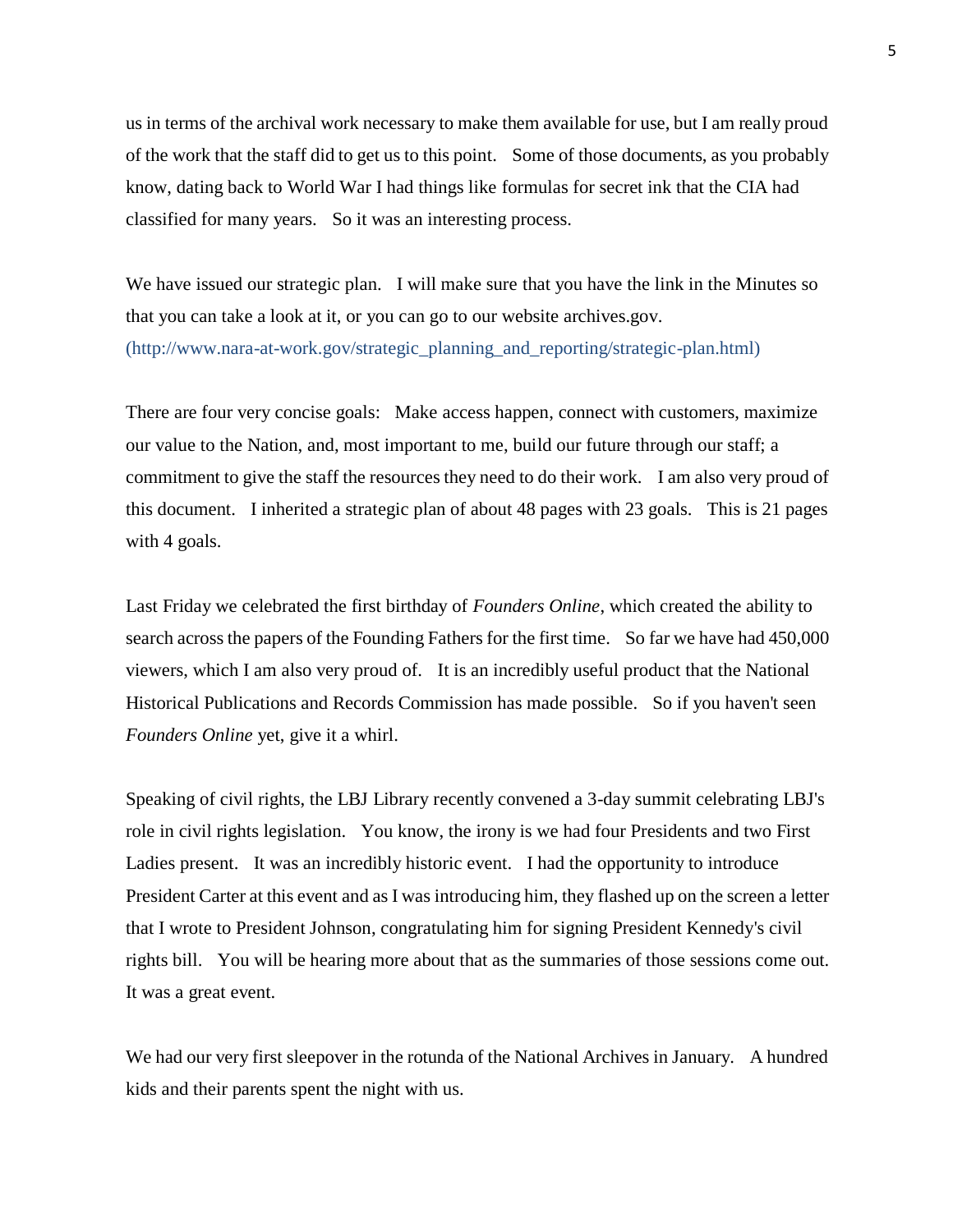One of the highlights for me every year is the "Archivist's Awards", a special ceremony we have to recognize staff accomplishments. We have moved the ceremony to coincide with Public Service Recognition Week. There are number of awards you should know about because they involve folks that you know. Rod Ross received a lifetime achievement award for his exemplary service as a reference archivist for 38 years. Martha Grove got an award for her role in helping launch our new *Records of Rights* permanent exhibit in the David Rubenstein Gallery; and Jacqie Ferry and Brandon Hirsch earned awards for their work with House and Senate archivists to create the integrated accessioning and transfer system using Archivists' Toolkit. I am very proud of those accomplishments.

And finally, I am always interested in eyes on our content; you know, how can we get our content in front of the world? Recent data was presented to me for a snapshot of 2013. In 2013, we had about 7 million hits on our online catalog, which sounds pretty good. But more importantly, in Wikipedia there are 4,000 articles that have National Archives content, and those 4,000 articles alone had 1.3 billion hits. So that gives you a sense of the power of the Internet to get our records out there to people. That is all for me.

Ms. Haas. Thank you.

At this time I would like to recognize Matt Wasniewski, the House Historian.

Mr. Wasniewski. Thanks, Karen. Our offices do great work together, and I am pleased to highlight the completion of two projects that I talked about at our December 2013 meeting, both of which were done collaboratively. The Historian's Office researched and wrote them, and the Clerk's Office of History and Preservation provided information, bibliographic information, manuscript information, and images. And the Clerk's Communications Office designed both. Most everyone at the table should have copies here at their seats.

In January we published a booklet-length history of the House Page Program, which, of course,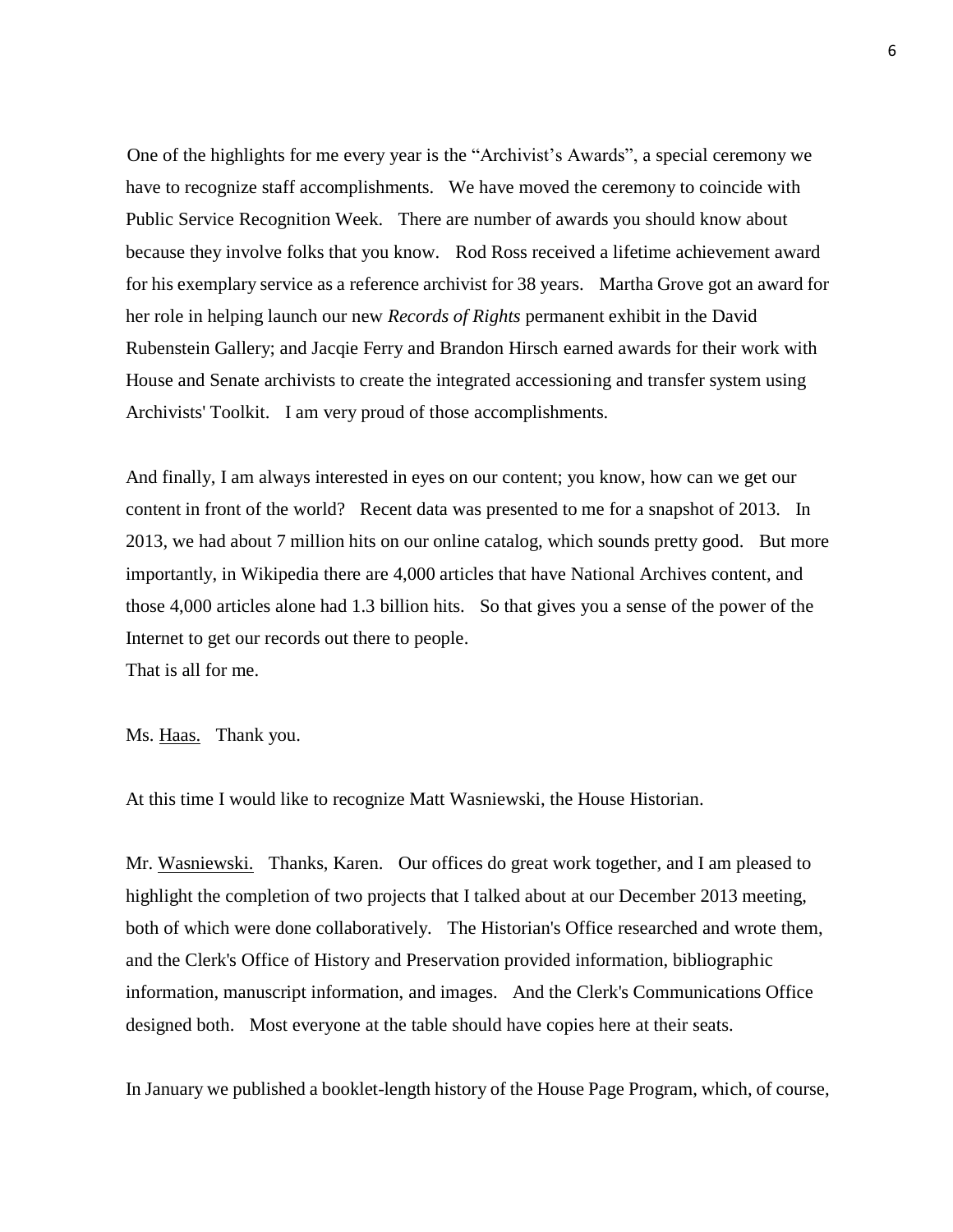dates back to the early 1800s. It was distributed to Member offices with a "dear colleague letter". It is available on our Web site, and downloadable in a high-resolution PDF. There are accompanying oral histories with it. This was a study commissioned by the House leadership when the program closed in 2011.

In mid-April, GPO published our volume of *Hispanic Americans in Congress*, with a copy also at everyone's place. This volume dates from 1822 to 2012. It was distributed to Member offices on both sides of the Capitol. The book profiles 91 Hispanic Americans who served in the Congress from the very first member, Joseph Marion Hernandez, who was a delegate from Florida in 1822, through the freshman Members of the 112th. And like the other books in this series on women and African Americans, it has contextual essays, historic data, and tables at the end in the appendices. The entire publication is available on our history Web site, which is updated and current through the 113th Congress.

I am pleased to note that reference copies of this have gone out to a number of offices, as well as the predecessor volumes about women and African Americans in Congress. We sent copies to congressional paper repositories, State historical societies, eager teachers who were contacted through the Association of Centers for the Study of Congress, the Society of American Archivists Congressional Papers Roundtable, and to Charlie Flanagan at the Center for Legislative Archives. I am happy to report that late this summer, the Historian's Office is going to be participating at the Library of Congress' National Book Festival, where we are going to make our publications available to teachers.

And not to be outdone on the 1964 Civil Rights Act, there is a House component to this, too. At the end of June, we are going to launch an essay using historic documents that the Center has provided us that tell the House side of the story including the role of Bill McCulloch, ranking member of the Judiciary Committee, and Chairman Emanuel Celler, and theirs role in helping bring the bill to fruition.

Ms. Haas. Thank you, Matt. At this point it is time for approval of the minutes. Is there an objection to dispensing with the reading of the minutes?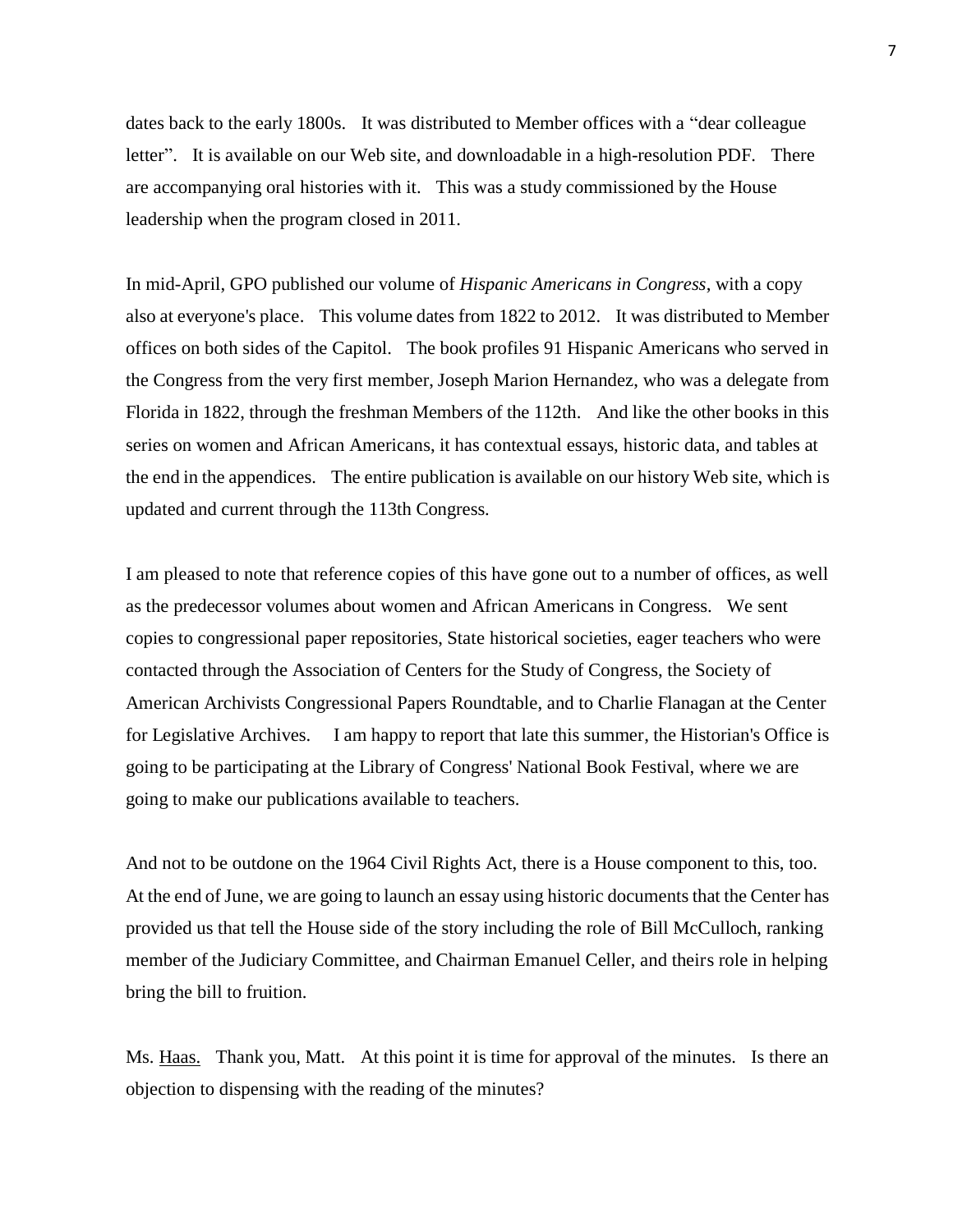Hearing none, are there any corrections to the minutes from our last meeting? No corrections? Okay. I will entertain a motion, then, to approve the minutes.

Mr. Ferriero. So moved.

Ms. Haas. Second? Mr. Wasniewski. Second.

Ms. Haas. Those in favor?

Motion carries. Minutes are approved.

As I mentioned earlier, during our last two Advisory Committee meetings, we talked about the correspondence management systems used in Member offices and the difficulty of transferring records to repositories by retiring Members of Congress. At this time I would like to recognize Bob Reeves, the Deputy Clerk, who will update the committee on the progress we have made since our last meeting.

Mr. Reeves. Thank you, Karen.

After the last meeting, we reached out to the Committee on House Administration. They helped us set up a meeting with the CMS vendors so that we could discuss what we were looking for. At the meeting one of the larger vendors discussed the House interchange standard, which is the format that currently shares electronic data. Essentially, it was developed to be able to exchange data between the various vendors so that if a Member wanted to change to a new vendor, a file could be created, and they could then import it into their new system. So it was really a way of exchanging data between the Members.

During the discussion that we had with this larger vendor, we learned that they have created an alternate Access database format that they are willing to provide. During the discussion we asked them if we could have a demo of their product, because we had not seen the CMS product, and also if they could provide us more information on their Access database.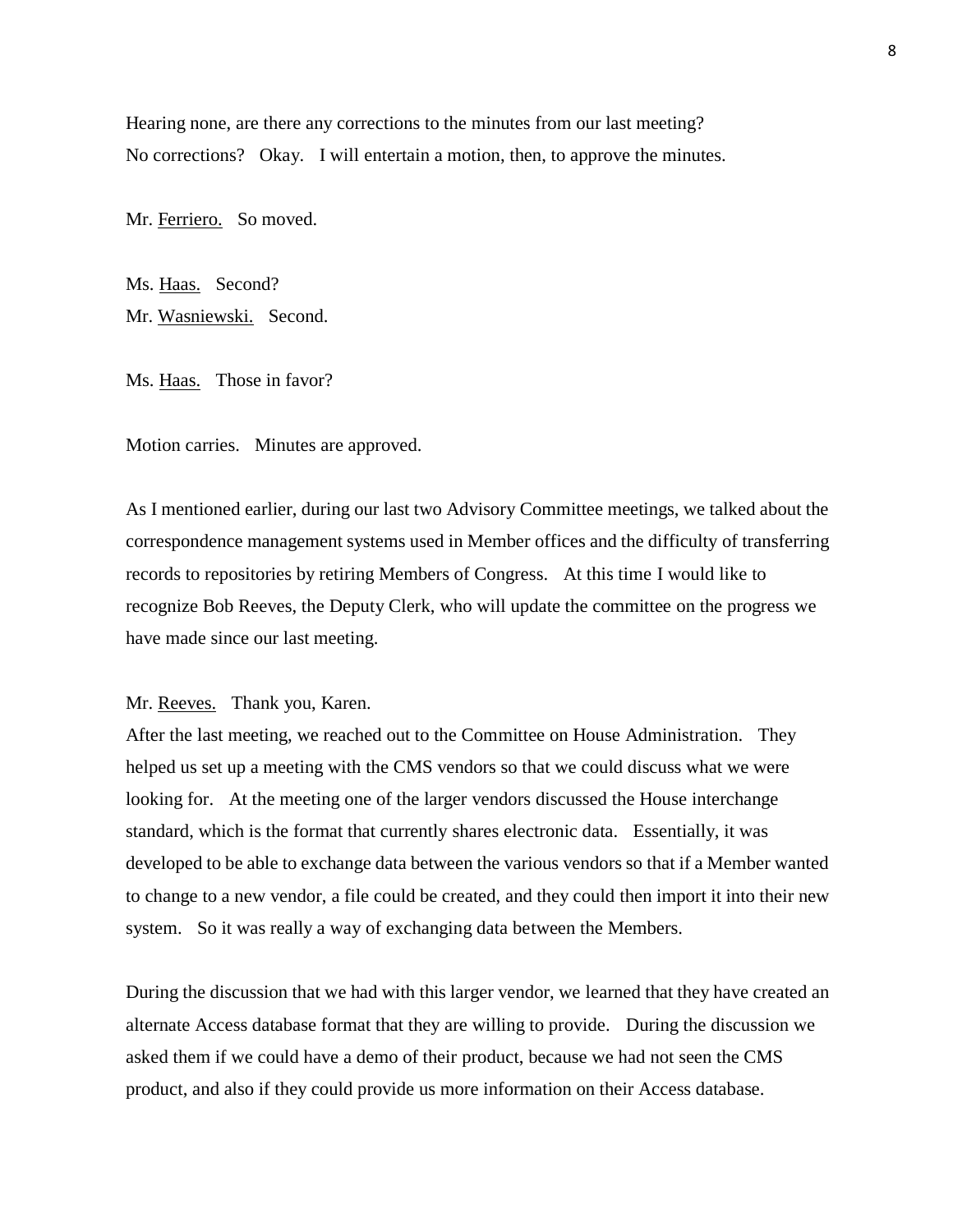At the second meeting that we had with them, we went through the application. They showed us how it worked and the data that it provided. It gave us a good understanding of all the information that is being collected. I think the other thing it provided for our Office of Arts and Archives and the Historian's Office was a better understanding about how to archive data when they discuss archiving with Members.

The second part of that meeting was a further discussion of the Access database, and the vendor is very interested in receiving feedback on this Access database. If you are interested in participating in giving feedback to the vendor, I have information. If you see me after the meeting, I can give you a disk with the information on it, and we can start the process of reviewing what this one particular vendor has available. Our goal going forward is to see what comes out of this review process, but then to continue to work with CHA, the other CMS vendors, and the committee to see what the next step will be to take to make this data more accessible to you. Questions?

Ms. Haas. Steve.

Mr. Zink. I have one question. When you say Access database, you are talking about Microsoft?

Mr. Reeves. I am sorry, yes. Microsoft Access database.

Mr. Zink. I wanted to make sure it wasn't generic.

Ms. Haas. A couple things to add, if I could. I think one of the things Bob mentioned that for me was a real positive, since we know how active Robin's folks are meeting with Member offices in preparation for their departure, is the level of communication with the vendors. Getting feedback allows us to continue to work more effectively with Member offices. And as I mentioned, we have a lot of departing Members, so this is something we are going to continue to work on in the next several months as this Congress comes to a close.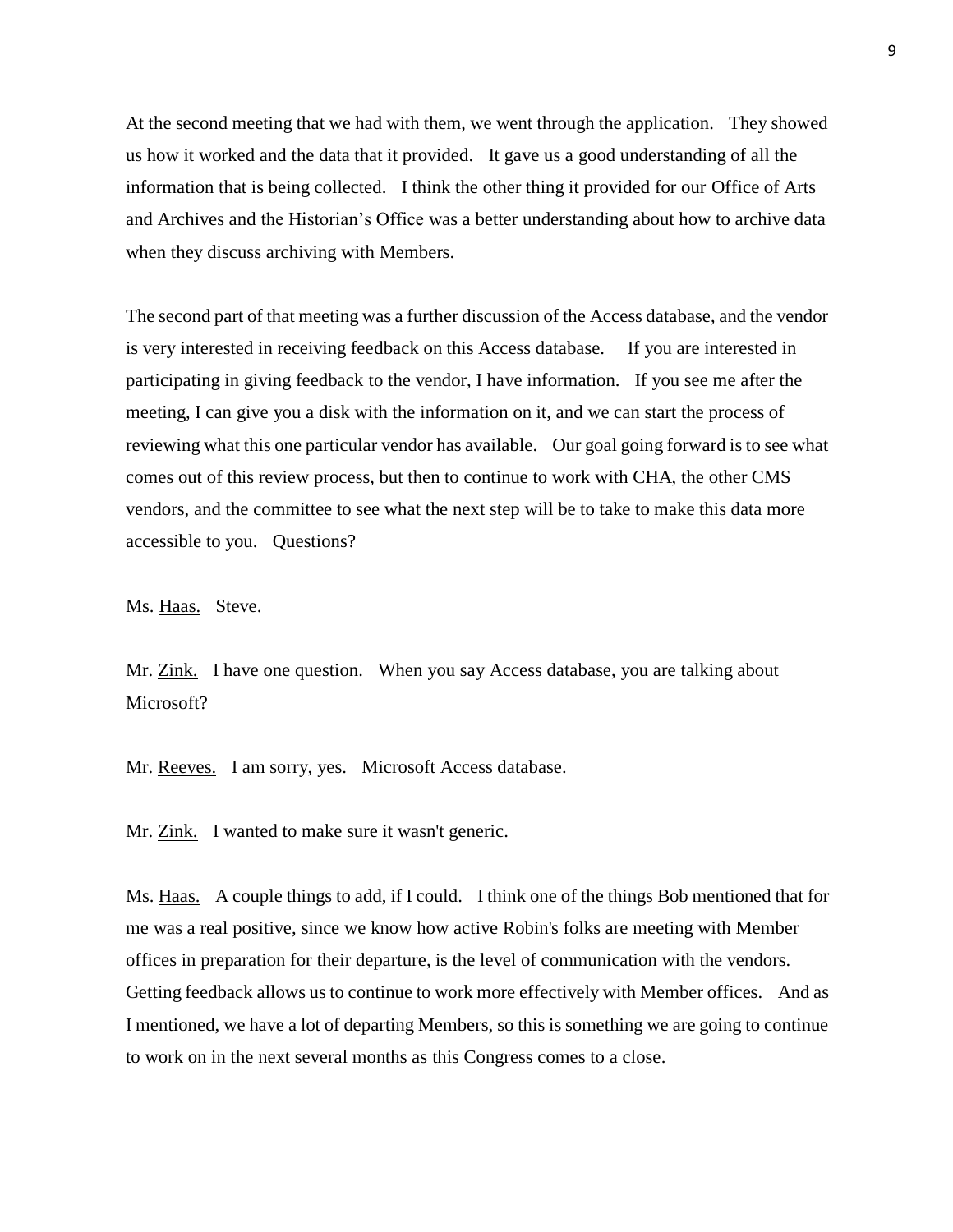Ms. Vogt. I just wanted to say I am very glad that you have had this discussion, because we have been very interested in this at the Russell Library. For the first time since we have been working with electronic records, I have someone in a position who really knows how to deal with electronic records and has the training to work with them. And she can actually take an ASCII file and establish a database that we can then use for searches. It has been extremely helpful to see how that might work for us.

We have had other offices that their records have come exported as PDFs, and also some Word documents, and that aren't easy to use. We have been in a situation where we didn't know what to ask for because we didn't have the expertise to know what to ask for from the vendors, and also we didn't know what they might be willing to share. This will be helpful information for us. I am fortunate because I do have a person working with us who understands electronic records. In most institutions across the Nation, they do not have an IT person to work with them to create the kind of database that our person has created, or even to ask the kind of questions that she is able to ask. She has created a list of fields that we would be interested in, but in order to be effective we have to know what fields offices are using, know which ones we would like to have, and also make sure we don't get fields that have information such as Social Security numbers and so on. We might be able to weed some of that out before it ever comes to us. So I think it is wonderful we can start this discussion.

Ms. Haas. Thank you very much.

Ms. Paul. Yes. I think this would be a good point for me to chime in on the CSS systems. The Congressional Papers Roundtable of the Society of American Archivists is holding its annual meeting here at the Visitor Center on August 13th. The program includes software demonstrations by CSS systems reps to explain modules commonly used by Members' offices, including program functions, capabilities, and dependencies. This will be followed by a presentation by the Robert Byrd Center and the Albert Gore Center on their efforts to make the CSS data usable in an archival environment. The Roundtable meeting is open to all who are interested. One does not need to be a member of the Society of American Archivists to attend. So we certainly invite staff from the House to attend this Roundtable forum scheduled for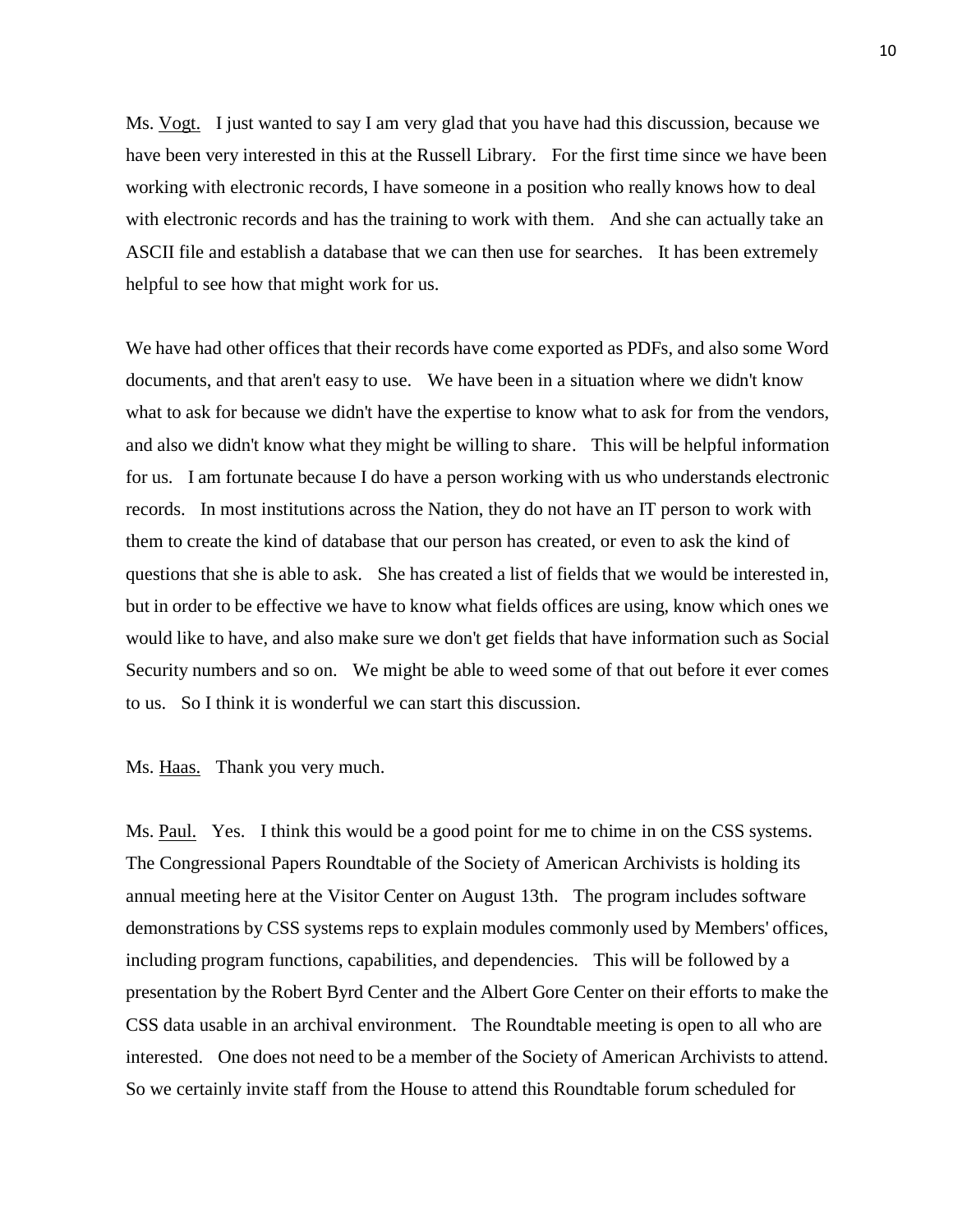Wednesday, August 13th.

I wanted to add that further investigation into the use of CSS systems is gaining urgency as we recently have discovered that some offices are using the systems for much more than they were originally designed; that is, to handle constituent mail and casework. They are being utilized to hold information that normally would reside on an office shared drive such as briefing materials, accomplishments reports, events summaries, meeting summaries and so forth, that document the essential activities of an office.

So given these difficulties and the expense of handling this data that currently is transferred to an archive, I think it is imperative that we continue to investigate use in the offices. I think it is developing rapidly. We need to document this new use of the systems, and we should seek a seat at the table when vendor contracts are renewed during the next cycle.

Ms. Haas. Thank you, Karen. Any other comments? Bob, thank you.

At this time I would like to recognize Karen Paul for an update on activities in the Senate.

Ms. Paul. Thank you.

Senator Baucus retired in February to become Ambassador to China, and archivist Marie Carr did a wonderful job of pulling the 1,000-box collection together despite a truncated time frame for closing the office. He is donating his collection to the University of Montana, where a Baucus Institute for Public Policy and Service is planned. As chair of the Senate Finance Committee, Senator Baucus strongly supported the preservation of the committee's history. Under his chairmanship, and that of ranking member Senator Grassley, the committee was one of the first to begin transferring electronic records and email to the Center. The committee also has had a staff archivist for a number of years, a tradition that was begun by Senators Moynihan and Roth.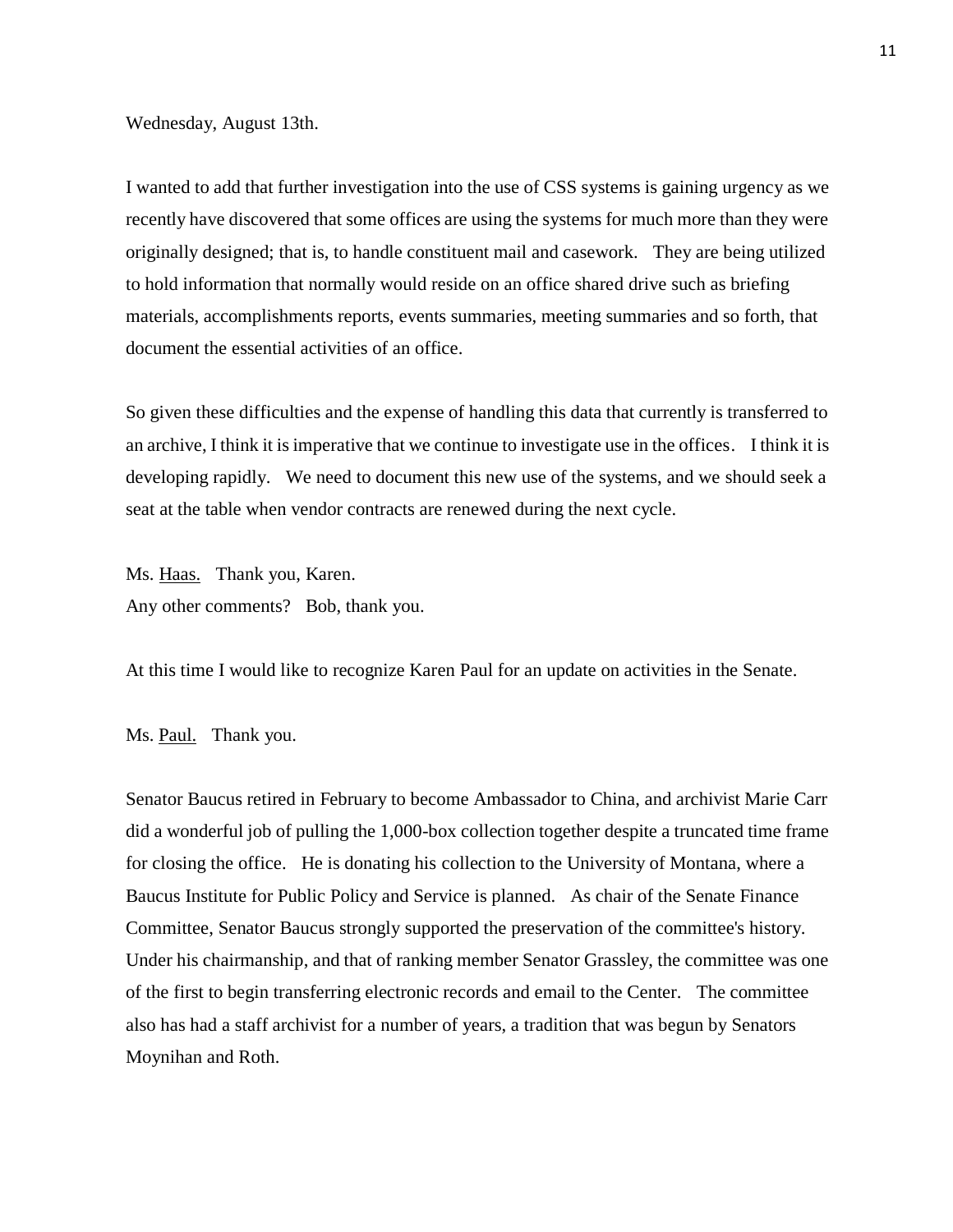Senator Baucus' retirement led to committee chairmen musical chairs, as Senator Wyden moved to Finance, Senator Landrieu to Energy, Senator Cantwell to Small Business, and Senator Tester to Indian Affairs. Anticipating all of the staff shuffling that would result, we reached out aggressively to these committees, well before the chairmen moved, to secure departing staff records. For electronic records, we are definitely moving away from archiving once a Congress to archiving in anticipation of staff moving. That has been a big change for us and the way that we are handling our archiving and collection process.

We will have four chairmen retiring at the end of this Congress, and we will be facing similar challenges. Our office processing backlog -- because we are handling directly the records of eight committees that do not have archivists -- has continued to grow, and we have obtained additional help from archival graduate student interns. We currently have seven Members retiring at the end of the Congress, and to date five have selected a repository.

I am very pleased to announce that we have a new Budget Committee archivist, Katie Smith, who interned in our office 5 years ago, and then joined Senator Lieberman's staff. As Senator Lieberman's archivist, she convinced him to preserve all of his email -- which many of the Members do not do -- both his personal email which went to the Library of Congress, and his Homeland Security chairman's email which went to the Center.

I would like to report next on our accessioning project. At our last meeting I described the work that Deputy Archivist Alison White and Jacqie Ferry of the Center had done on phase two of the project. The new form was launched in January and is used to import accession records that include name and subject tags into Archivists' Toolkit. The one form is used for all types of records, both textual and electronic, and we are very excited at how well we can handle electronic record description with the toolkit, and how we can now link accessions using these name and subject records.

This has such exciting possibilities for the future when these records open because what we are seeing in processing the electronic records is that when a major bill comes to the floor, it seems like the whole Senate stops what they are doing, and everybody kind of works on the bill. So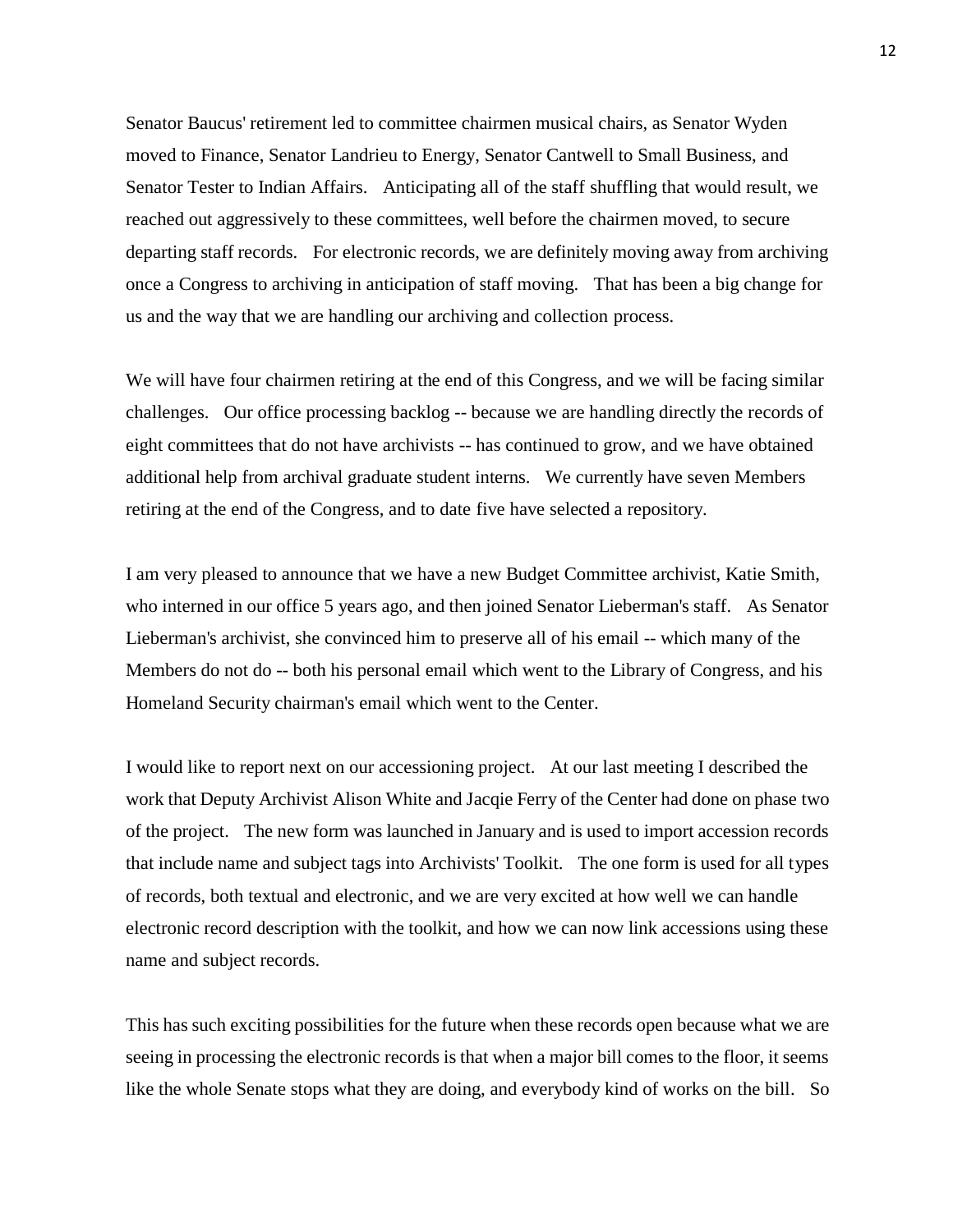what these name and subject tags are going to do is link different committees that don't have jurisdiction, but that are playing an essential role in the bill. So this is truly, I think, going to revolutionize research in electronic records.

Also, staff in the Senate Archivist's Office do some additional data entry in order to capture records for significant contributors; for example, if there is a lot of email from a senator in the collection we capture people, organizations, topics, titles of legislation, and geographic terms. Another example would be if there is a lot about a particular state in the records, we make note of that, and also documents and file types. So the back end of the form captures the information in XML, and we then perform an XSLT transformation using a style sheet. The form generates robust metadata that will remain part of the description of these records from now on, and should help future researchers and the National Archives reference staff determine accurately and efficiently which records will meet research needs.

We have been working on a social media preservation project. Last fall we established a working group with the Senate Sergeant at Arms Technology Assessment Group to evaluate social media preservation tools. During March, team members met with several vendors and selected four products to test. We are presently nearing the end of a 60-day trial of these products. A final evaluation of the test results is scheduled for July, and we are hoping to obtain Senate contracts with one or two of the companies so that their products will be available to Senate offices.

Over the winter we worked on some new records policy guidance. Working closely with committee and Members' systems administrators, and Senate Sergeant at Arms Enterprise Process staff, we developed new guidance aimed at retrieving lost and deleted files. The need for this guidance became apparent from our own committee electronic records processing, and the extent of the need by others was revealed during candid discussions at our Archives brown bag meetings. I think this guidance certainly represents a milestone in terms of the development of the Senate Archives policies and ability to preserve the records.

We have been involved in a number of areas in training and outreach. "Catching Up and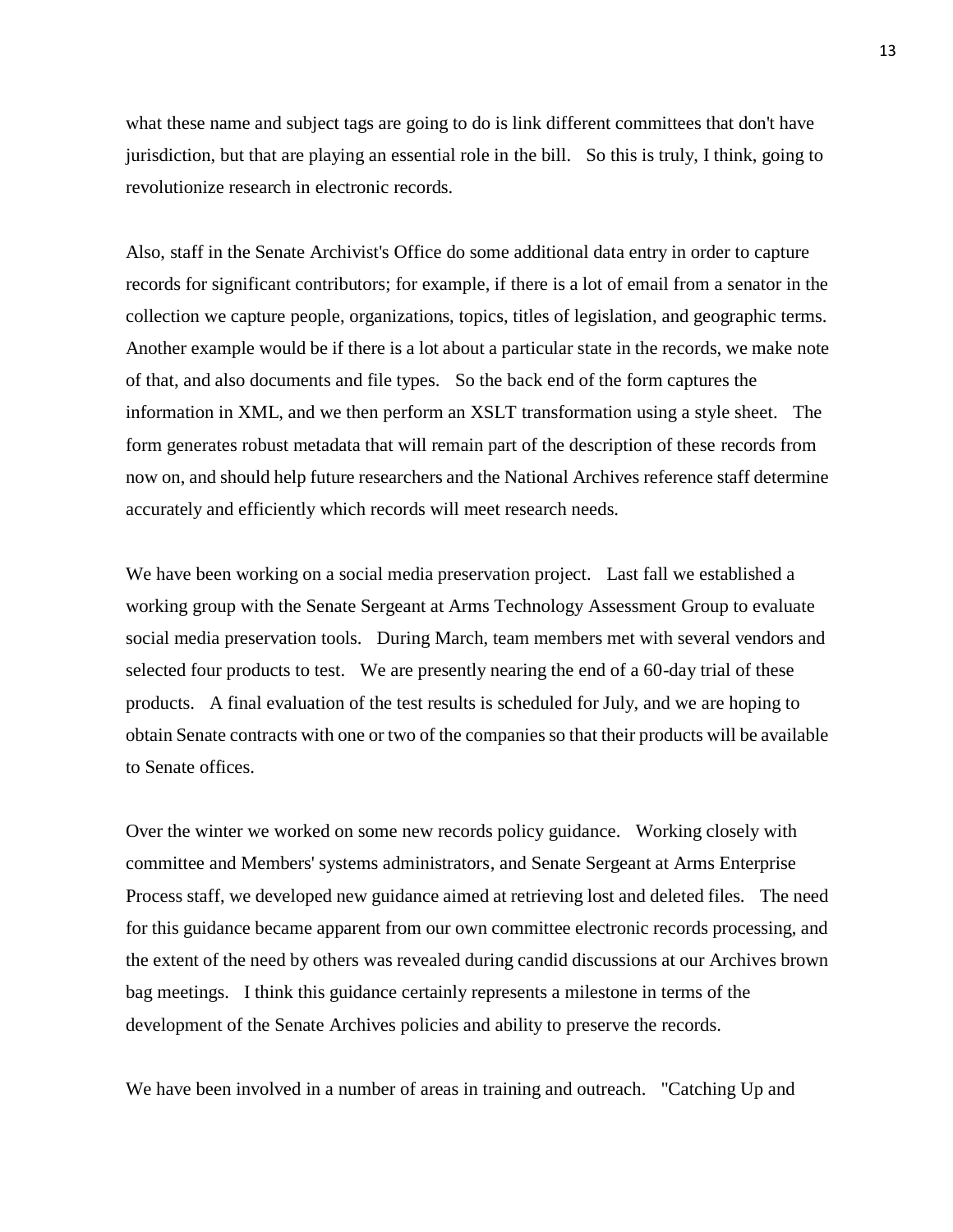Keeping Up" was the theme of our winter brown bag, which focused on ways offices can get caught up with their archiving tasks, and presented tips for keeping up, particularly with technology. These themed discussions have borne good fruit, and we have begun filming and posting them on our Intranet for staff that cannot attend the actual meetings.

In April, we celebrated Congress Week, founded by the Association of Centers for the Study of Congress five years ago as a way to celebrate the history and records of Congress. Our presentation was "Congress at 225 Years: Where it all Began." The Center's education specialist Christine Blackerby, and Charlene Bickford, editor of the First Federal Congress Project, documented treasures from the First Congress. Historian Fergus Bordewich commented on his research with these documents and compared them with contemporary records. His observations about the need to preserve electronic records provided some nice reinforcement. C-SPAN 3 covered the presentation, and it can be viewed on the C-SPAN archive.

Robin Reeder and I hosted a "Treasures of Congress Archives Open House" for new Members and their families in December. The open house featured a close-up look at some treasures for the adults and hands-on activities for children. The idea was to engage family members in how they could preserve Senate history. The event was also sponsored by the ACSC, which kindly provided the refreshments, and the U.S. Association of Former Members of Congress. We thank them for their help with this, and we are planning to hold this open house for new Members and their families every other year.

We continue to reach out to Members, their families, and their staff in some new ways by partnering with our traditional as well as some newer friends. We are always looking for good ideas on ways to reach out so please let us know if you have any. And I have already written down a sleepover.

Ms. Haas. Thank you, Karen.

At this time I would like to recognize Robin Reeder, the House Archivist, for an update on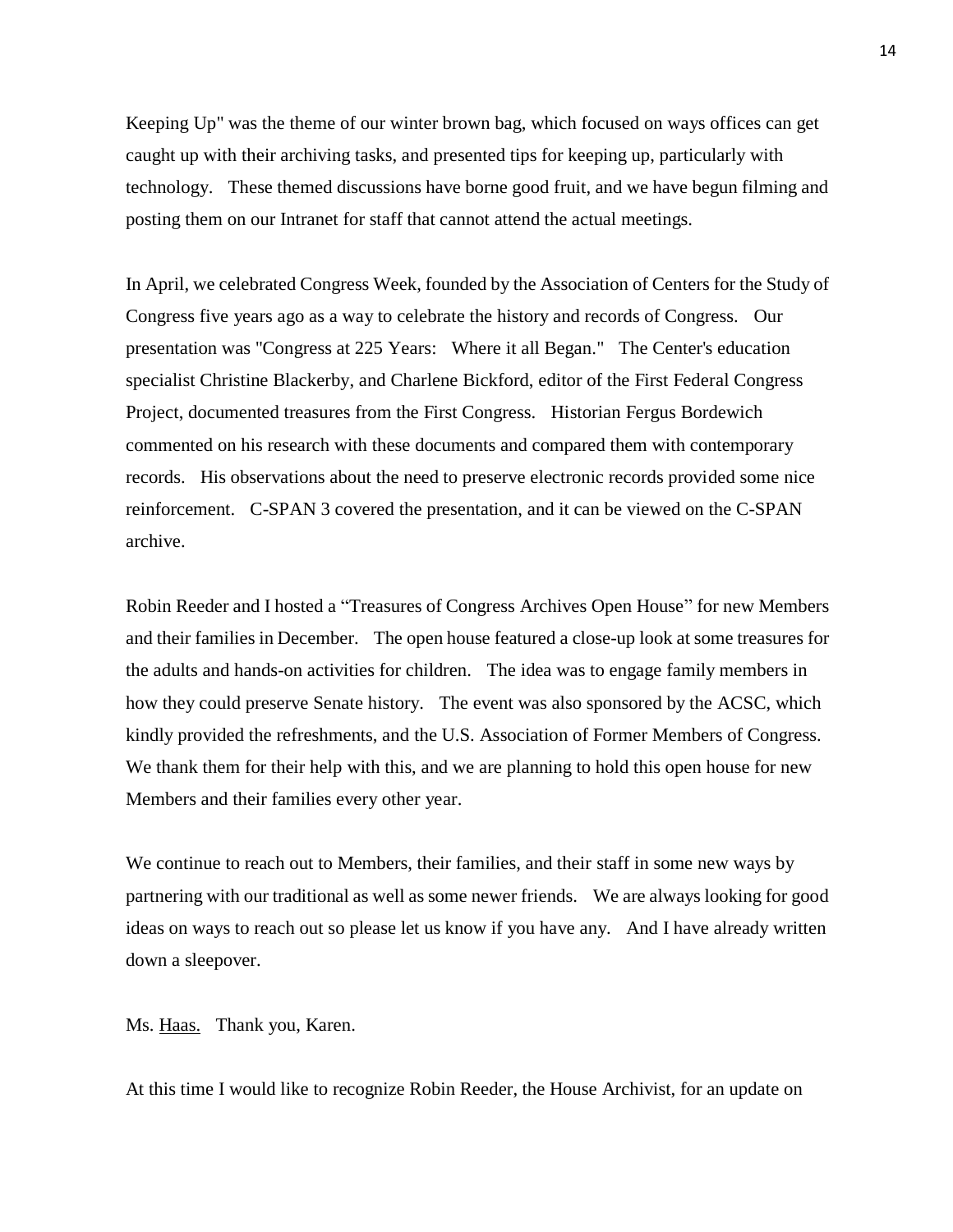House activities. Robin.

Ms. Reeder. Thank you, Karen.

Since the December meeting, Archives staff has been focused on long-term and ongoing projects, as well as planning for upcoming projects. We updated our Members' Records Management Manual in February. You all have copies with your packets. The last edition of the manual was published back in 2006. The content and design of the manual was completely updated to make it more readable and user friendly, and the new design also matches the updated design of our Records Management Manual for Committees. In this manual there is expanded guidance on preserving electronic records, color-coded disposition guidelines to make it easier to see what to retain and review, and an expanded list of additional resources to consult.

Also, news for our office. We have been interviewing candidates for a new photo archivist position available in the Office of Art and Archives. This person will be responsible for managing the vast amount of images from the House collection and the Historian's Office, as well as fielding image requests and providing information on image rights. We hope to have someone in place in July.

For the last few years, we have been talking about our work on records schedules for all the Clerk's offices, and I am happy to say we completed that in May. I also mentioned at the last meeting that we have been working on remodeling our storage space in the Madison Building in anticipation of our move to the O'Neill Building. This space is totally completed and we are able to work there quite comfortably. We have nice, new carpeting, unlike the orange 1972 carpeting that was in there.

Also mentioned at our last meeting was that the Archives part of Art and Archives created a formal policies and procedures document, and we continue updating the document as we encounter new issues and challenges raised by the unique nature of congressional records. Alison Trulock from our office, as well as Albin Kowalewski from the Historian's Office, were accepted and will be attending the 2014 Institute for the Editing of Historical Documents,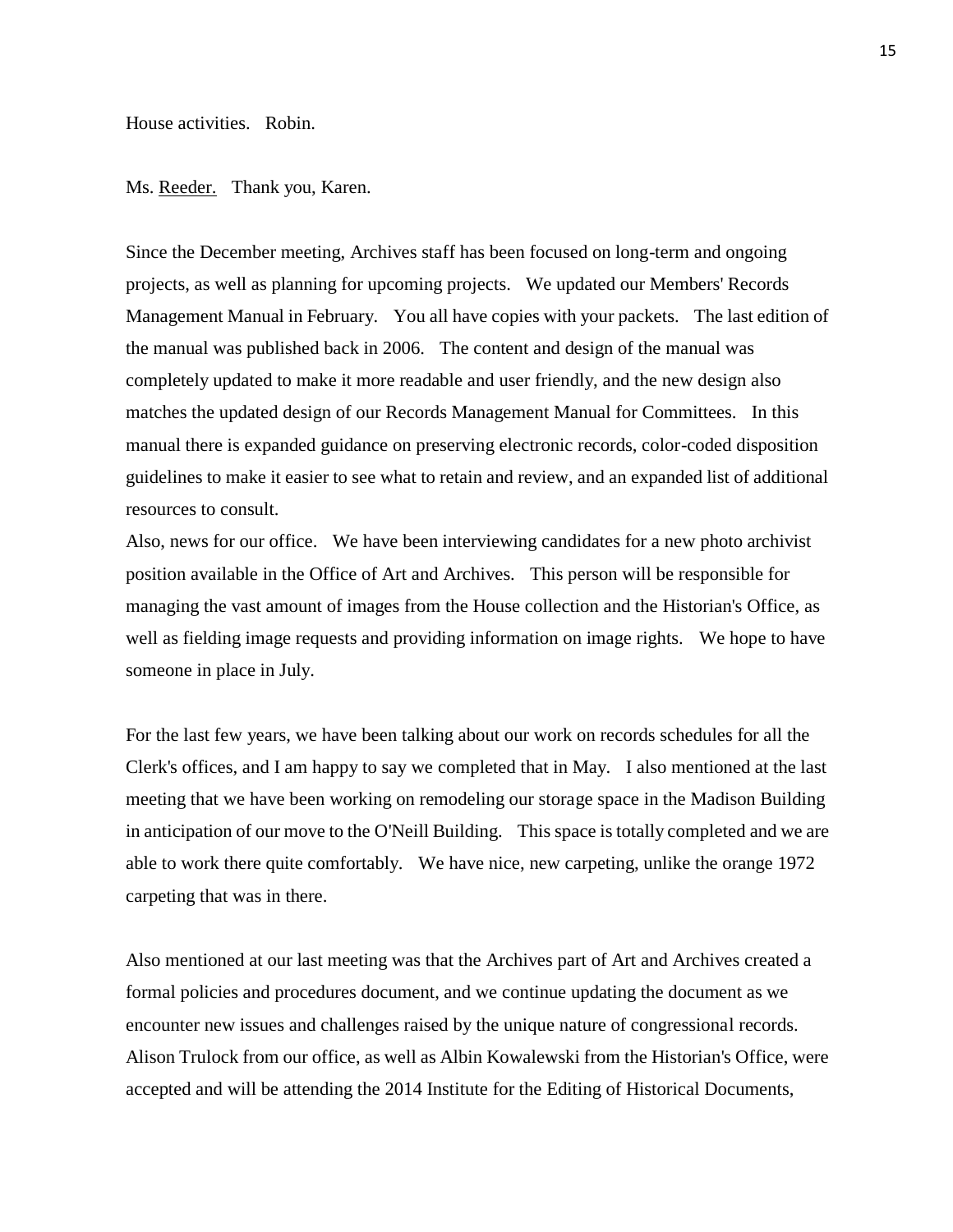which will take place in Louisville, Kentucky, in July.

We have continued partnering with the House Learning Center to teach classes on records management to House staff. Heather Bourk has taught four classes since our last Advisory Committee meeting on committee records management. Alison Trulock has taught four classes on records management for Members' offices. This has been a really great way to reach out to offices and has actually resulted in more one-on-one meetings afterwards, too. With the end of the Congress nearing, we are continuing to participate in the transition briefings that the Chief Administrative Officer's office holds for Members' offices that are closing at the end of the year. This is a great way for us to emphasize our records management guidance. The first meeting took place on June 6th, and there will be one briefing a month held until the November election, and one offered to staff of Members who lost in the general election the week after the election. The CAO's office has a transition Web site that has information, including our contact information.

Here are some brief statistics from the last time we met. We have had 17 Member consultations. This is a little lower than this time last Congress, but we expect the numbers to increase as the end of the Congress gets closer. Textual records transferred through us is 370,500 pages, which is actually more than this time last Congress, which was 271,500 pages. We have transferred 299 gigabytes of electronic records. Loans to committees is 89,250 pages, which is actually much more than the 33,700 this time last Congress.

And I just want to give a shout-out to my colleague Alison Trulock. She did the bulk of the planning for today's meeting and logistics. Thank you, Alison.

Ms. Haas. Thank you, Robin. Thanks, Alison.

Before we get to Richard Hunt's annual report, we have three speakers from the National Archives to hear from. The first is Jay Bosanko, the Chief Operating Officer for the National Archives, who will update us on the agency's issues regarding space. Jay?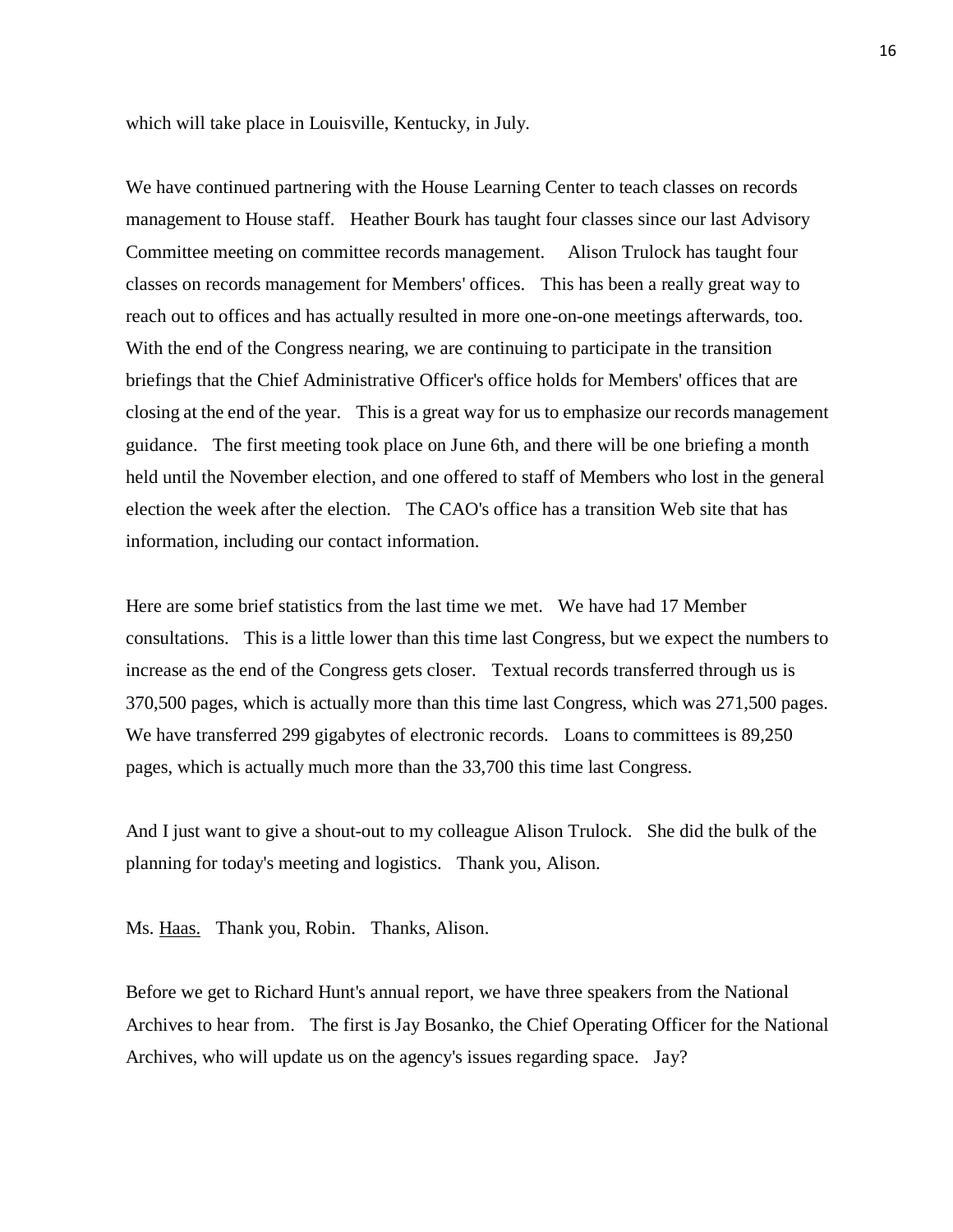Mr. Bosanko. Good morning. Thank you. I appreciate the opportunity again to come talk to you about our space challenges, and to share with you the latest thinking that we have been working on since the last meeting.

At the last meeting I mentioned that our working group of NARA staff, including representatives from the Center for Legislative Records, had identified several storage options late last year. We have since considered them, and have otherwise been working to determine their feasibility, especially in the context of budgetary and other constraints. Simply moving records from one existing NARA location to another does not provide a viable solution, especially given the broader space challenges currently faced by NARA and the expected future growth of House and Senate records. We are still refining our numbers, but the Center projects a need for more than 60,000 cubic feet of additional storage space by 2030. And we have determined that NARA needs more than a million cubic feet of storage by that same date.

## Ms. Erickson. Jay, can you repeat the date?

Mr. Bosanko. 2030. Too often in the past when NARA has dealt with space challenges, there has been a tendency to look for a short-term solution to solve the challenge just to get around the next corner. So we tend to focus on a 3- to 5-year time frame. I want to be in a position where we are looking far enough out that we weren't constantly addressing the problems when we hit 2030. The working group nonetheless considered both short-term and long-term solutions. The short-term solutions they identified were to accommodate a minimum of 3 years of congressional records growth, requiring an additional 12,000 cubic feet of records-storage space. I will explain a couple of the more viable options they identified, but don't get too excited.

One option considered the leasing and conversion of existing space at a downsizing Federal agency reasonably close to the Capitol itself. One of the candidates for this conversion would yield 10,000 cubic feet, so not quite enough to meet the total need. It would require approximately 6 to 8 months before it would be ready to house records; and require an estimated one-time cost of at least \$200,000 for shelving, and an annual estimated rental cost of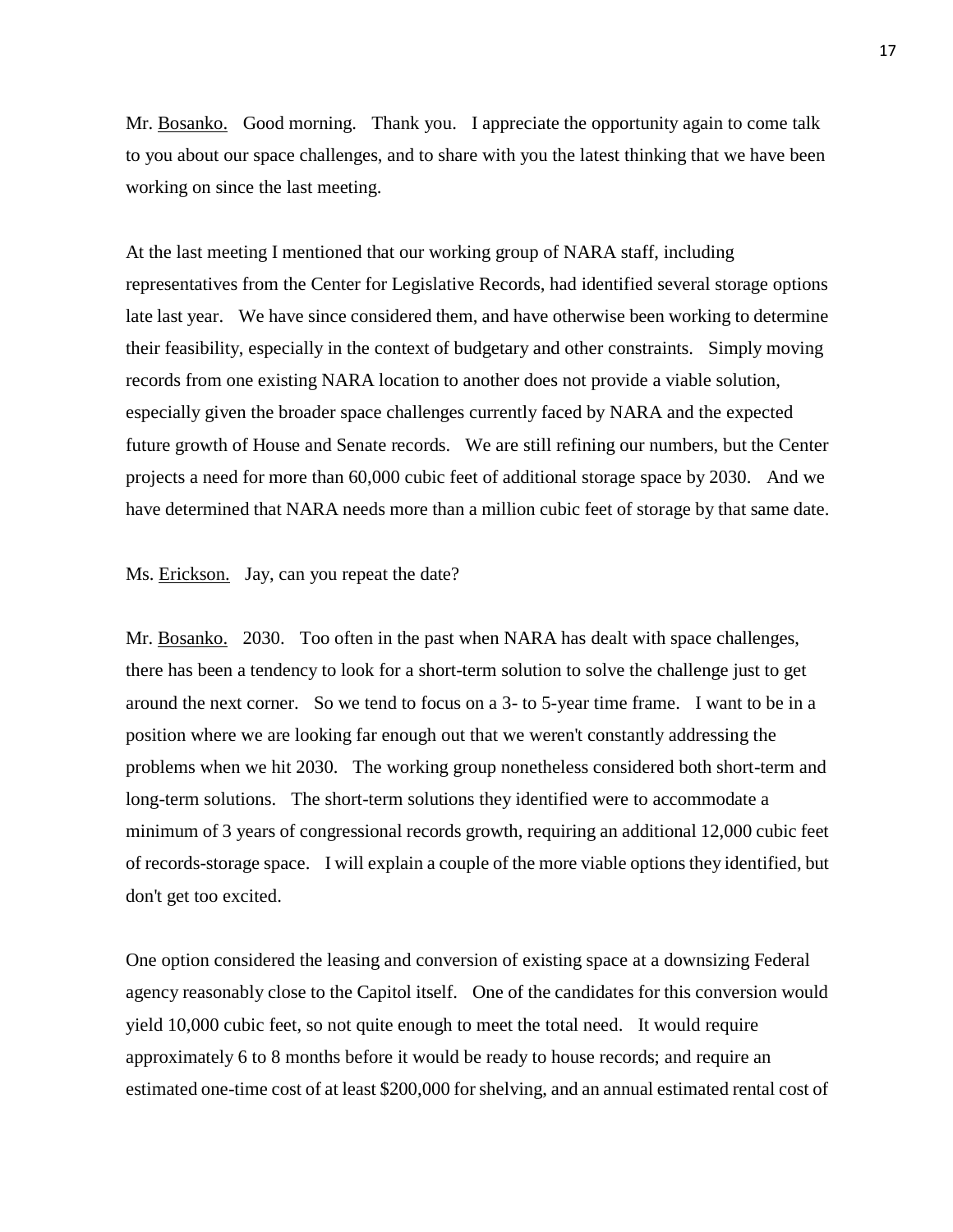at least \$87,500. However, a multi-tenant arrangement such as this carries certain risks to archival holdings such as water, chemicals, and environmental conditions. In other words, we wouldn't be the sole tenant. Another agency would also be using the building, and their activities could place our holdings at risk.

This is a policy that under our storage requirements we allow, but we don't encourage, and we don't do ourselves. In those cases, in order to store archival records in that type of situation, we require a joint use agreement to attempt to limit threats to the holdings. The space that was identified, we have learned since the report was done, would be available for 5 years because of the way contracts and interagency agreements would work. So you would have a base agreement with four 1-year extensions. This would truly be a short-term solution.

Another option would be to utilize existing private-sector storage and service providers to meet the existing NARA standards. There are several vendors that have excess capacity that meet our standards. The pros for that option is that you don't have to wait for new construction. There is a lot of flexibility with volume, but, again, it is a private-sector storage environment and private-sector-provided servicing.

Another option that was examined was existing space at the National Archives at College Park. We have some lab space that could potentially be converted into shelved archival space. There is still a lot more work to be done, but we believe that could yield 30,000 cubic feet of storage space, take up to 6 to 8 months to build, but would cost more than \$1.2 million for mechanical upgrade and shelving.

We have been monitoring GSA lease space in the region to see if any records-storage facilities are coming on the market, but to date we haven't identified any viable facilities. Our discussions with GSA indicate that suitable space is not expected to become available in the foreseeable future.

Long-term options identified by the working group included the construction of two expansion modules at the National Archives at College Park. When that facility was built, the original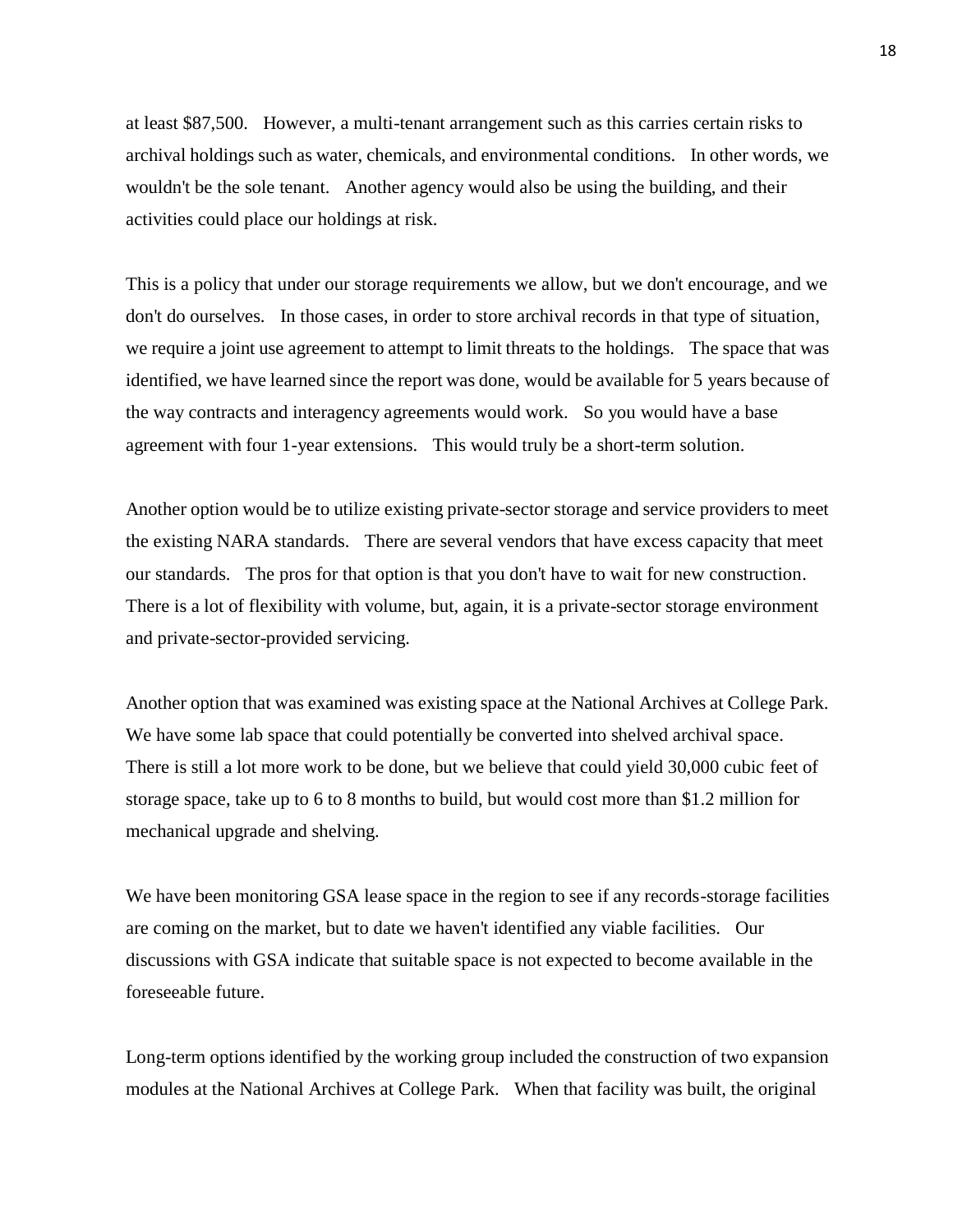design included two pods or modules that could be added on to the existing building. We have conceptual drawings of what those would look like. This could yield over a million cubic feet of records-storage space; however, construction costs would be at least \$225 million to add those pods.

Another long-term option considered by the working group was to construct a new stand-alone records-storage facility in the National Capital region that would meet both legislative and executive branch needs with respect to archival holdings, but the land and building costs associated would have to be determined by each branch.

However, none of these long-term options are truly feasible in the current budget climate. And there is a number of regulations that determine how departments and agencies acquire and use real property that would pose significant challenges as well. So as you can see, the way forward requires additional consideration of these proposed options, as well as additional options.

We are currently working to better identify our own storage needs and are committed to finding appropriate, cost-effective solutions. We appreciate the committee's offer of assistance in this challenging effort, and any options we would consider, or in particular be able to advance concerning new space, would definitely require your input. While it is always frustrating to say something like this, we likely can't limit our discussions to just these meetings. The timing and the environment makes it challenging. So I would like to propose that we start working beyond these formal meetings.

So where does this leave us? A long time ago I was taught to always make sure I had something to offer even when I didn't really have something to offer. So we do have one option that is on the horizon and is feasible, and would be available by the end of the year, which is when we are out of space. However, we understand that to date you haven't generally supported the storing and servicing of congressional records at a location outside the National Capital region. This is an option that we need you to spend some time considering.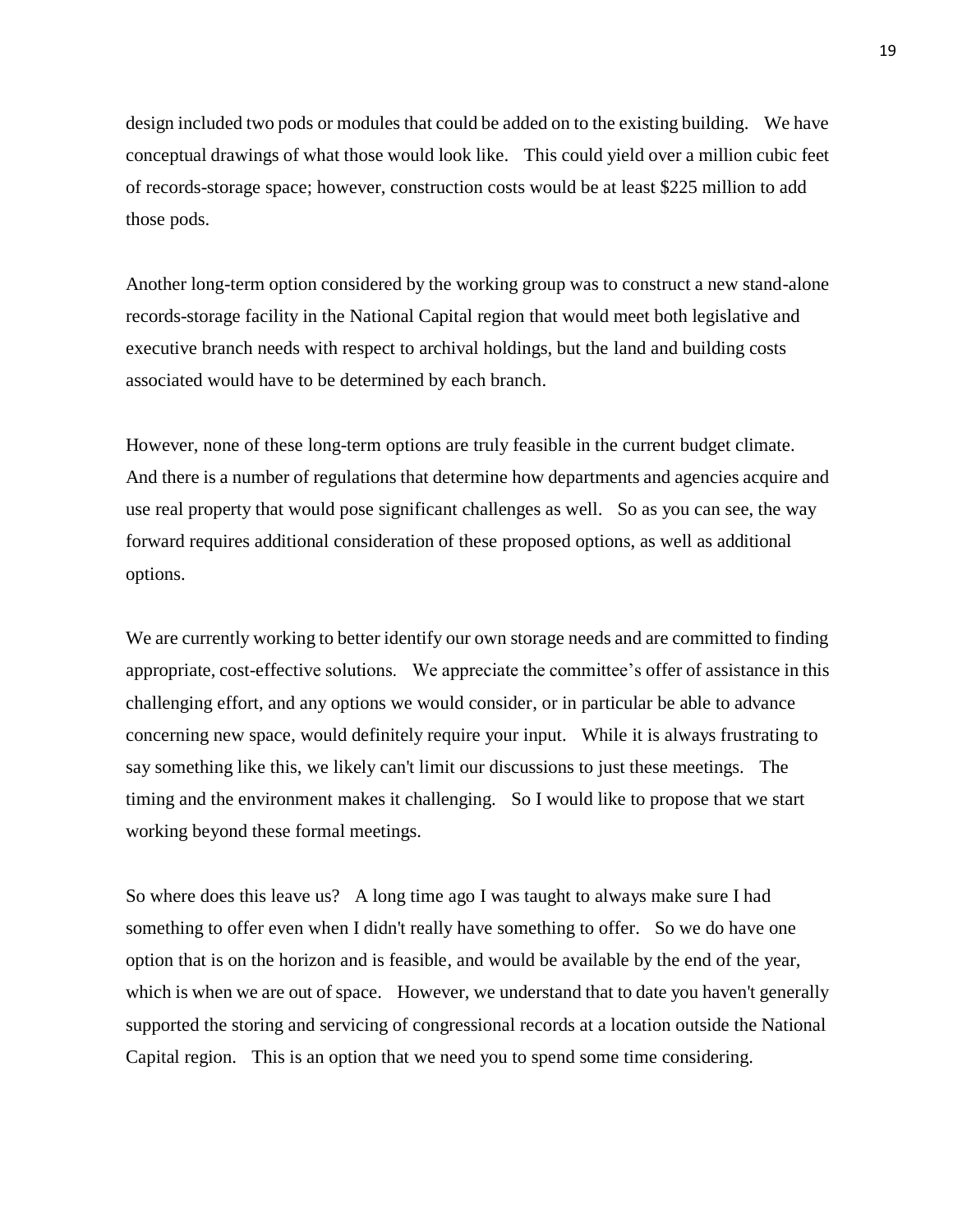We expect to have some new space available in the Kansas City, Missouri area by the end of the year. This is likely the last of new space that we expect to have available. We need your assistance to work with the Center to determine if we can identify records that are not yet available for use by researchers, or known to not likely be needed for active use by the House and Senate, and possibly shift some of those records to this new space. That would allow us to keep the new space that we have built out over the last couple years to be used for records that are available for active research, and otherwise needed to support the immediate needs of the House and Senate.

Ms. Erickson. What do you mean by the space you currently built out? Where?

Mr. Bosanko. The space we built for the Center. In the last couple years we have added more than 4,000 cubic feet in additional shelving in existing stack areas. But the problem is we have literally gotten to the point where we are building out in alcoves and little tiny spaces. So we have a certain footprint that is available for the storage of House and Senate records. There is still some excess capacity there, but Richard's team believes that that will be gone by the end of the year. .

We have no other space in the D.C. area. With the new space coming online in Kansas City, one solution would be to identify records that we know, because of House and Senate rules, won't be available for researcher use, and shift those to this facility, or records that, while they are open, they are almost never used. I think with a combination of subject-matter expertise from the Center and all of you, we might be able to identify some records that could be moved off-site, that could be returned if needed, and that just wouldn't have the close proximity and the service that we are able to provide right now.

Ms. Haas. Okay.

Mr. Bosanko. It is very sobering, I know.

Ms. Haas. I think we are all frustrated, including yourself I am sure, that we are having to deal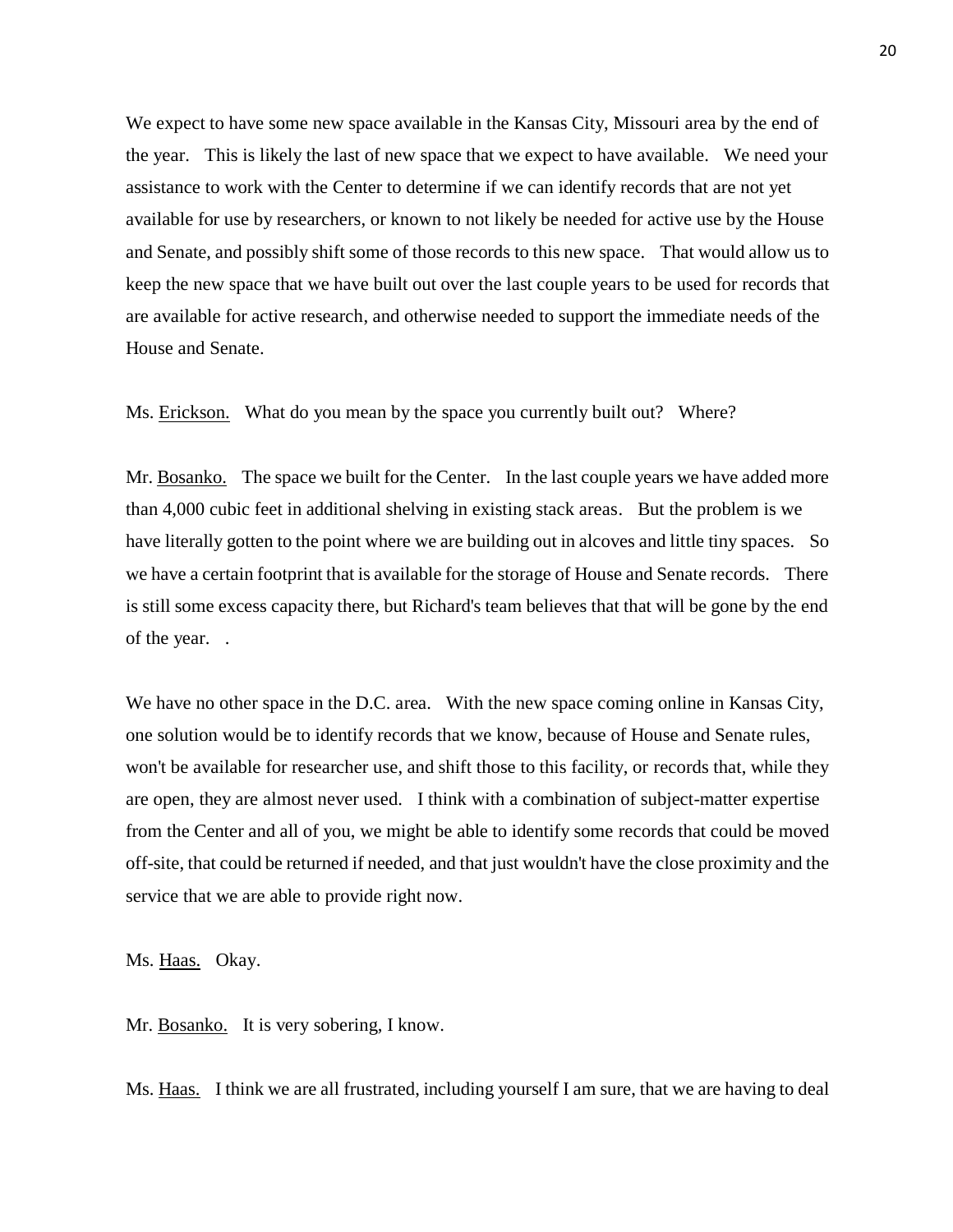with the concern of lack of space for legislative records in a really condensed time period at this point. So a couple questions, if I could. First, the working group, is their work considered complete at this point?

Mr. Bosanko. They have identified and brought forward the options that they thought were viable.

Ms. Haas. Okay.

Mr. Bosanko. There is really nothing for them to do unless we have something more concrete with respect to a budgetary way to move forward with some of those options. If we became aware of something new that would meet the needs, we have the ability to put this together now, and we could bring the group together very quickly if something new showed up.

Ms. Haas. Okay. As far as this Kansas City option, are you looking at something similar for executive branch documents?

Mr. Bosanko. Yes. I probably didn't do a good enough job painting how dire it has become. So we are currently -- to give you an example and this impacts you as well -- providing courtesy storage for Members at the Washington National Records Center. The Washington National Records Center, and some of you have visited there in the past, is currently so full you really can't walk down the aisles very well. What we have started doing is taking records that would normally be stored at that facility to a facility in Pennsylvania and a facility in Massachusetts, because as agencies are archiving their last 30 years' worth of textual records, it has become overwhelming. And in order to keep Members' personal papers at WNRC that has been our solution.

We need more than a million cubic feet of space by 2030 for executive branch department and agency records. We are at the point right now where we have hundreds of thousands of cubic feet that are sitting at the agencies that we cannot bring in to NARA. We don't have room for the records now. So we are essentially still bringing records in, but we can't bring everything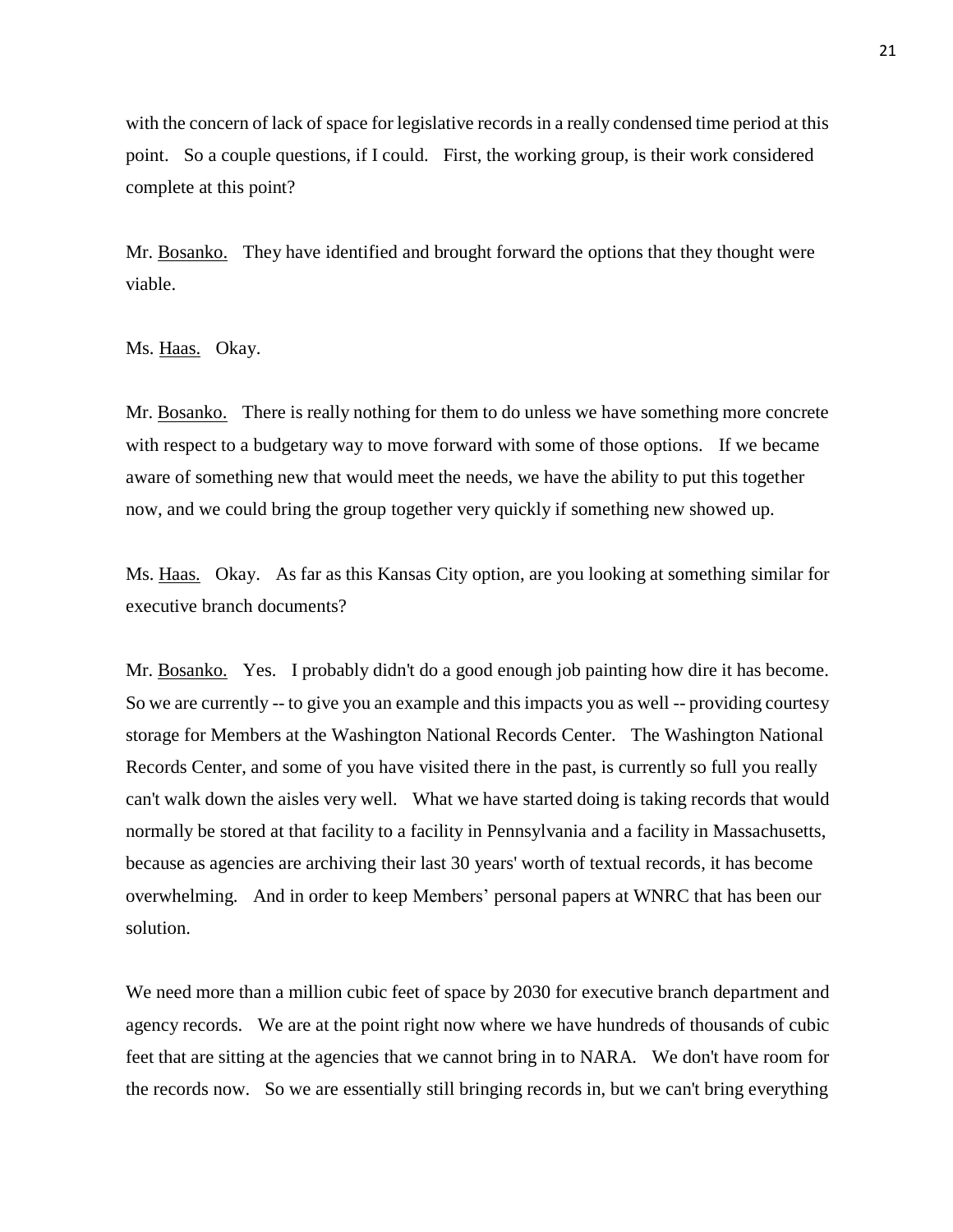that should be here today. We have several hundred thousand cubic feet that should have already been across the threshold that we are unable to bring in. So you are actually -- this isn't going to be comforting, but you are in better shape in that we haven't turned the spigot off for you yet.

Ms. Erickson. I would be just curious about what has been the rationale of OMB and our appropriators when you brought this issue to them?

Mr. Ferriero. No increase in footprint.

Ms. Erickson. No way?

Mr. Ferriero. That is why I really support Jay's suggestion that we form a working group so that we can use some leverage here to support the case.

Ms. Haas. Well, I am supportive of a working group. I think that that is a positive step. I would like us to have timetables attached to that so that we can show some progress since we brought the issue up at the last meeting. You have some feedback or a report from the working group, but there are no solutions that are obvious. Kansas City is a possible option, but we need to find a solution to this problem. And to your point, it is an ongoing one, and we can't just look for a short-term fix or a Band-Aid fix. We need a long-term plan. Matt, did you have a question?

Mr. Wasniewski. Yes. I just had a couple questions. I understand that you can identify records that are closed for a certain amount of time, and you are answering the public aspect of access. But what about if a committee needs its records? What kind of turnaround would you have?

And then related to that, whether it is Kansas City, or whether it is a second facility here in D.C., what kind of strain is that going to place on the Center for Legislative Archives in terms of staffing to serve those records?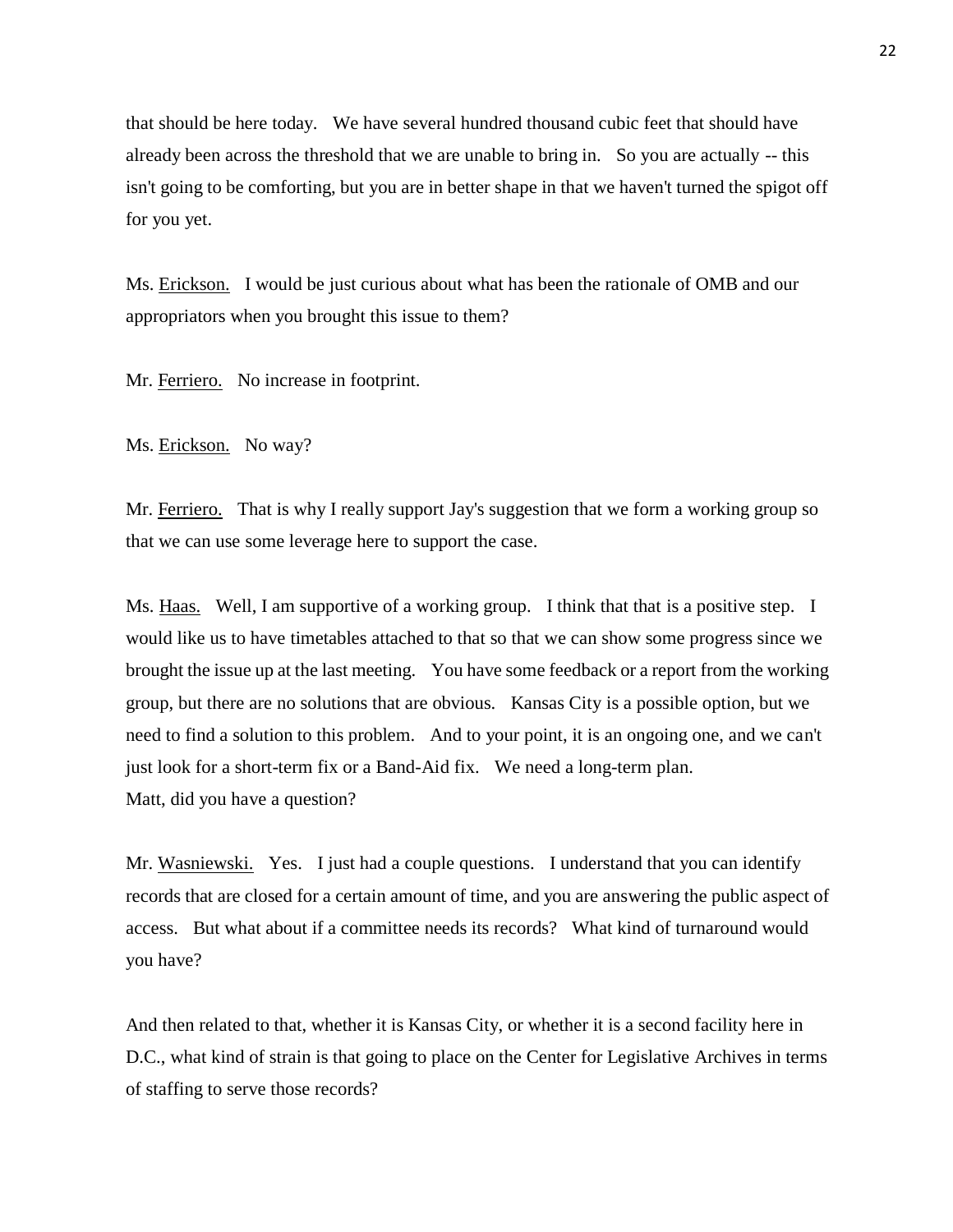Mr. Bosanko. So the staffing issue isn't really nearly as big of a challenge. From a staffing perspective, we have the flexibility both in the field and here to add capability. Real property and the costs associated with it are much higher burden. And to be clear, it is not something that is within our discretion. These are not decisions that we are choosing to not make in order to meet your needs.

But as far as the service delivery, I would point to the personal papers of Members that are stored across the country. We would be providing at least that same quality of service, if not better. We have 27 million cubic feet of records in storage across the United States, and we have a pretty good track record of meeting the executive department and agencies' needs to provide them with records, whether it is to the law enforcement and intelligence agencies to meet ongoing and existing threats, or whether it is to agencies like the IRS that service all of your personal tax records when you need or they need copies. This is what we do, and we for decades have had to do it from a regionally dispersed model.

We have adjusted ourselves. We have records that are served to the public today in New York that are stored in Kansas. We have the ability to shift records back. We can leverage overnight delivery service. And I will tell you, that is what the private sector does as well. The private-sector records-storage environment does it whether it is servicing the corporate needs of the private sector or when they provide service to Federal departments and agencies. We don't have the luxury of storing records within close proximity anymore. Iron Mountain, one private-sector vendor that is in northwestern Pennsylvania, provides 24-hour turnaround to their customers in this area.

While it is always comforting to know that you can pick up the phone and call Richard or Matt, and say we need these records, and somebody is going to throw them in the van and drive them up, the volume has outstripped, at least with our current infrastructure, our ability to continue to do that. But I would like to think that we can work with you to develop an understanding as far as what service we can provide. Right now you have an expectation and understanding of what we can provide out of the facility that is right down the road. Any other option, whether it is another one in the Washington, D.C., area, whether it is at College Park, whether it is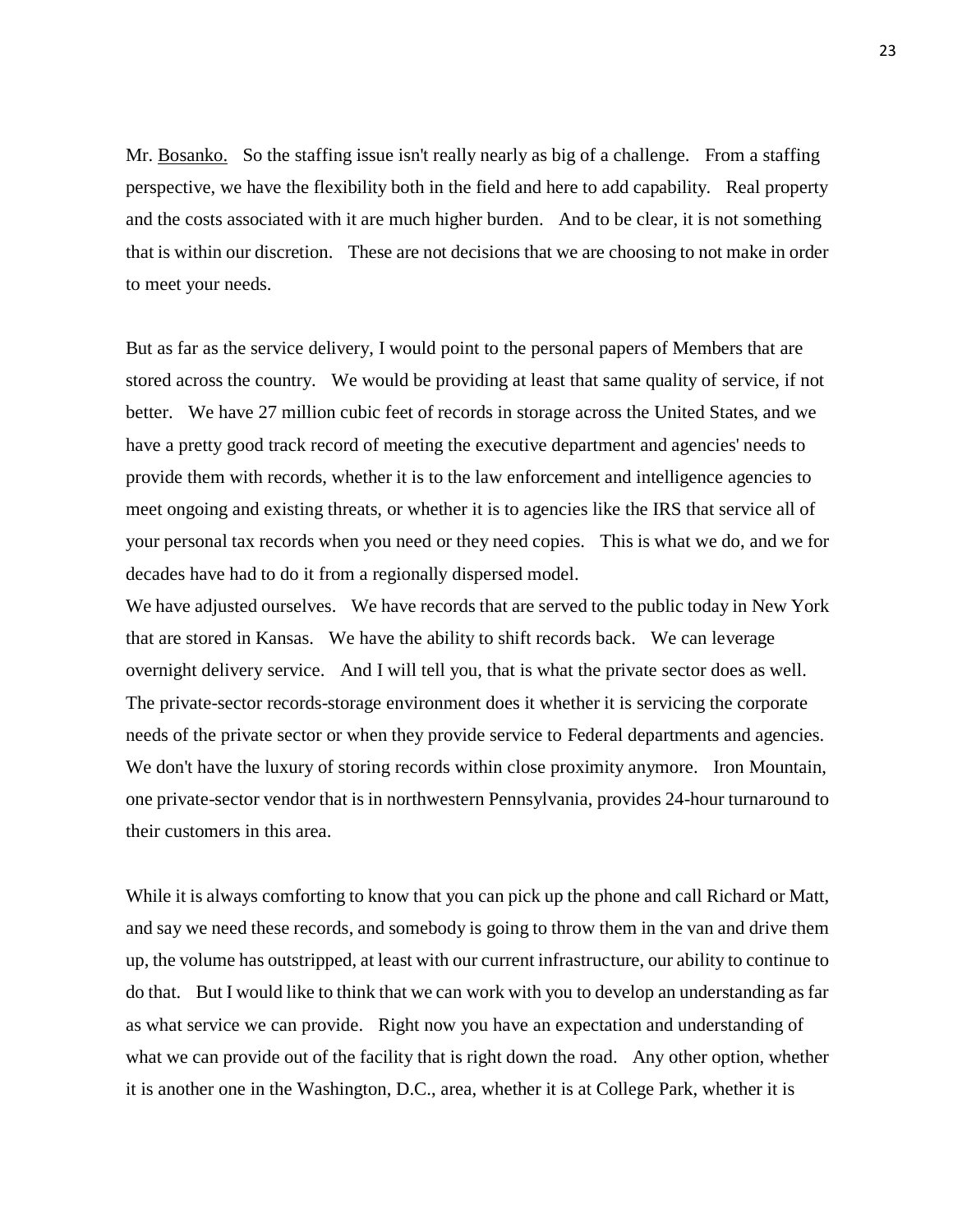Kansas City, no matter what we do, you are going to have to have an expectation of what we can provide, and it probably won't be exactly the same as what we are giving you out of Archives I.

Ms. Haas. Steven?

Mr. Zink. I think the elephant in the room is something that we all experience, because as long as you are expecting paper and using paper, you are not going to outrun space needs. So the obvious question is, what is the limitation -- I mean, eventually you are going digital, one way or the other. When is the Archives hoping to reach a point when records are received in a native digital format?

Mr. Ferriero. 2019. That is the switchover.

Mr. Zink. But you are not going to make that.

Mr. Ferriero. The agencies will make it.

Mr. Zink. Yeah. But as far as space --

Mr. Ferriero. Yes, exactly. And that is the landscape that Jay just painted, the reason that we need 100 million cubic feet, to bring in what is sitting out there from now until that switchover.

Mr. Zink. And there is no -- you don't have the capability to --

Mr. Ferriero. Digitize before it is transferred? No.

Mr. Zink. Well, not before it is transferred. At some point eventually, rather than making these difficult choices on space, which is always going to be a problem. Eliminates time and space and lots of other things, but you don't have that capability?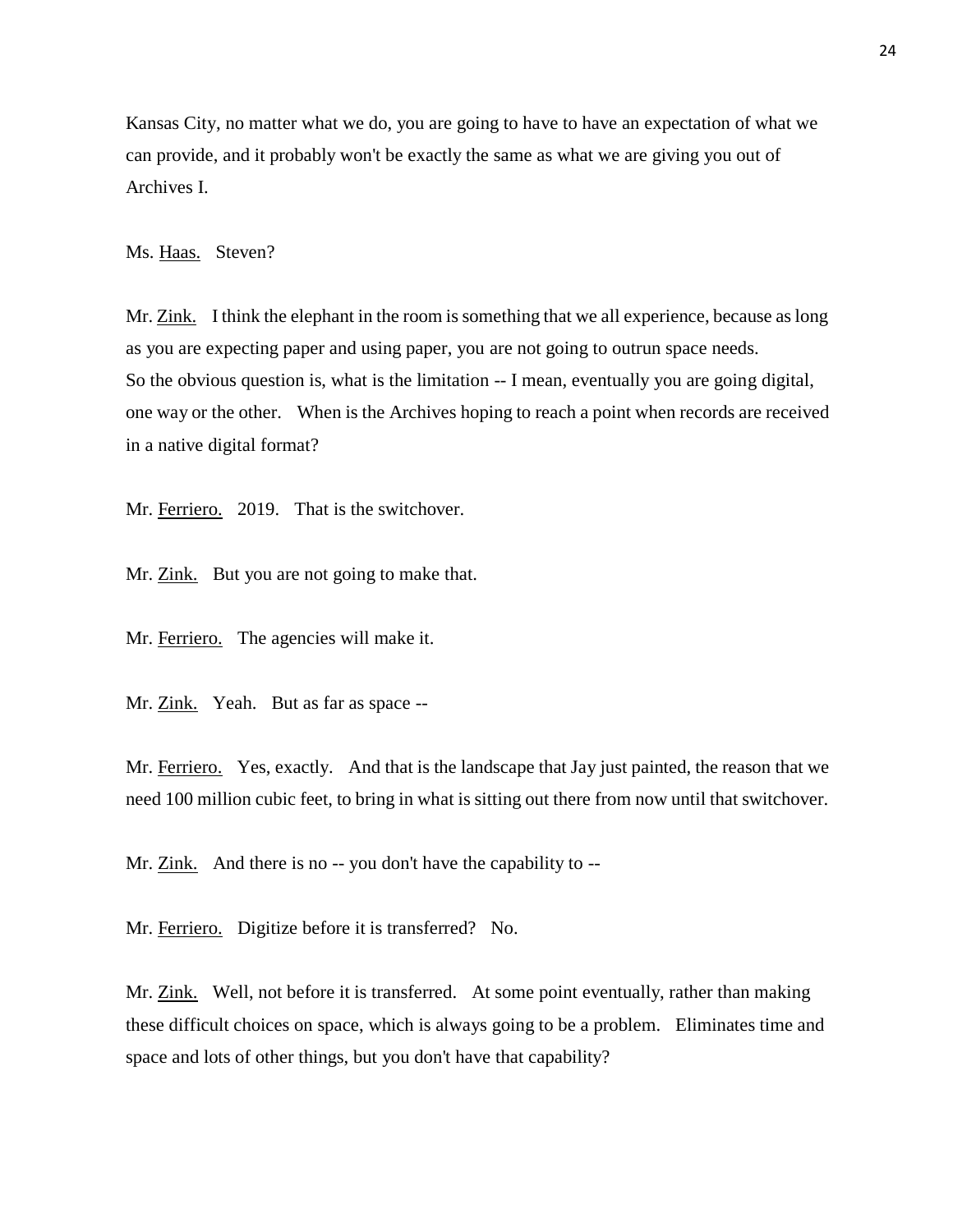## Mr. Ferriero. Exactly. No.

Mr. Bosanko. The question that you are asking is something that in the last 6 months we have been struggling with. We have a variety of systems that we use to track what other Federal agencies are storing in our system, which is 27 million cubic feet, and look at them and paint the picture of what the landscape is going to look like going forward. Right now, executive branch departments and agencies are still creating textual records that they expect 100-year retention on. So one of the things that we have to do is -- and we are just starting to do it -- is look far in the future and find that point so we can start to shift behavior and how we work.

And, of course, part of a discussion around what is the solution for space means being able to have a very high level of confidence before we talk to either OMB or anybody at this end of Pennsylvania Avenue about what our needs are and what our model is. It doesn't do any good to say, "I need a million cubic feet of storage space," and we acquire that and solve that problem, and 10 years later say, "I need another million cubic feet." We need to be able to paint that picture.

And, Karen, that is part of what we have been doing for the last 6 months. We have been trying to understand the landscape so that when we are looking to solve the 60,000-cubic-foot problem for congressional records to meet demand by 2030, what does it mean for the 1.3 million cubic feet that we have to ask for NARA's executive branch agency needs.

Mr. Ferriero. And let me just impress upon you how difficult this data-gathering has been for Jay and his staff. Agencies are unable to tell us exactly what amount they have sitting out there. So there is a lot of estimating that has been going on, and I am not confident on the data.

Ms. Koed. Jay, I had a related question to the time to retrieve documents from Kansas City or wherever offsite. There is also the issue, of course, of various levels of classification. If you are dealing with the private sector, what sort of process and infrastructure is in place to deal with classified records that we don't now have a concern about in the current situation at Archives I?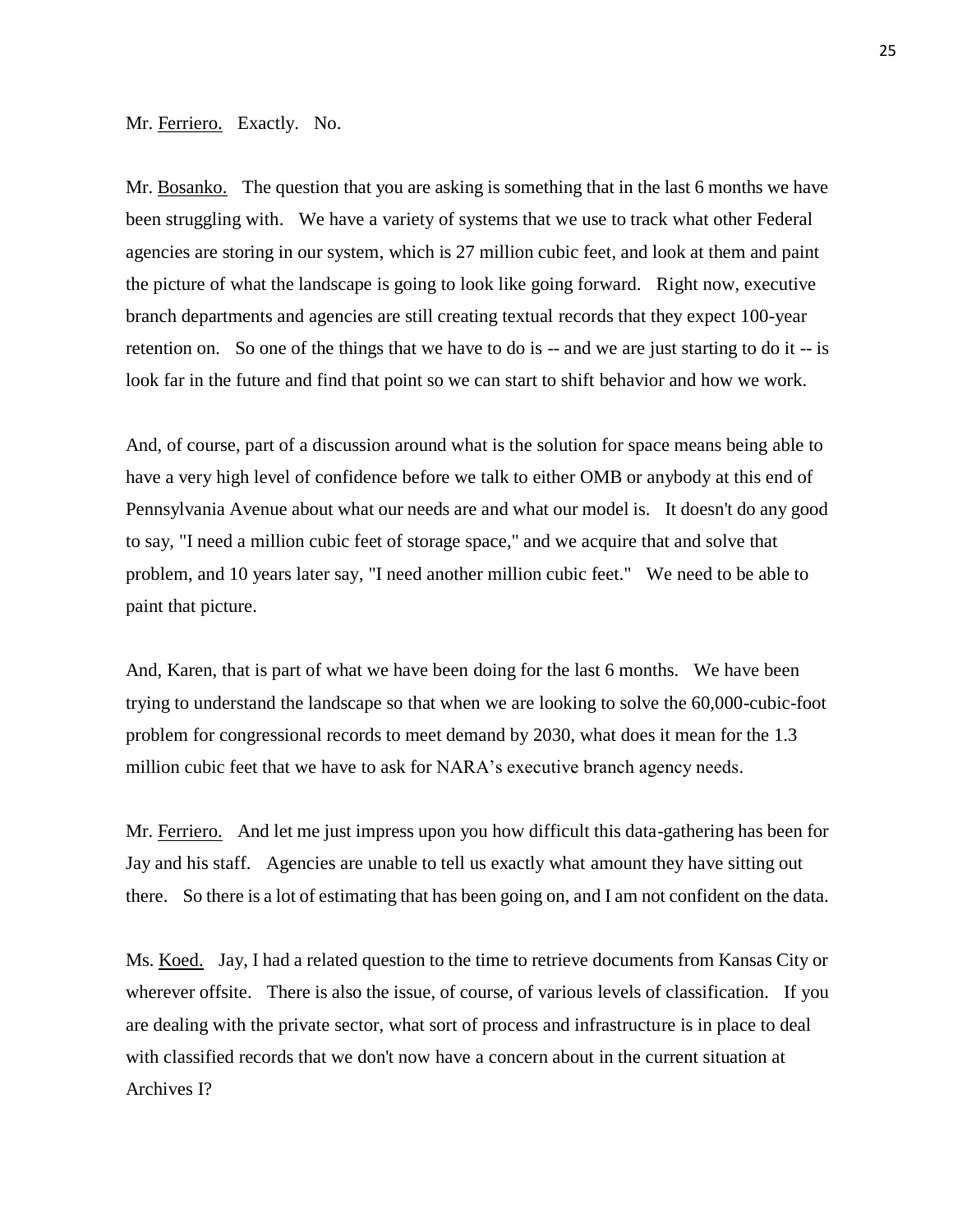Mr. Bosanko. The classified records stay here. We are not talking about moving any of the classified records. There is no capability that would meet our standards in the private sector for classified records. With the private-sector vendor, the challenge there more often than not, is a level of comfort. I will tell you from my interactions with other Federal agencies that are trying to decide whether to use the Federal Records Center program, or to use the capability that is out there in the private sector, is having a level of comfort storing records in a government facility versus a nongovernment facility.

I will tell you that very often in the private-sector facilities they manage their space under the premises that an open cubic foot is an open cubic foot, and it could hold anyone's records. So your ability to walk into a space and identify record ownership is much more challenging. They place them all over the facility and use IT to be able to put their hands on them. We use IT but we also tend to put all of our records in one place.

So there is a host of issues. Not only do we need to look at the service delivery, but there is the security of congressional records that aren't classified. The House and Senate have rules for keeping records closed for a particular period of time for a reason. We want to make sure that whatever solution we come up with can respect those.

But this is not something that is as simple as picking up the phone and saying somebody has to make more space available. Even internally, while we can make space available in Kansas City, there is a long list of questions that would need to be worked through to satisfy your concerns, Richard's concerns, and even our own internal concerns about what is where and what is our model.

We have had to make some decisions. We are making decisions right now about shipping records out of the Washington National Records Center in order to preserve the capability that we have there for permanent records and the personal papers that are stored there, but those aren't always the best decisions for the records or the best decisions from a financial standpoint. But we have no choice. We are sort of backed into that by the space crunch.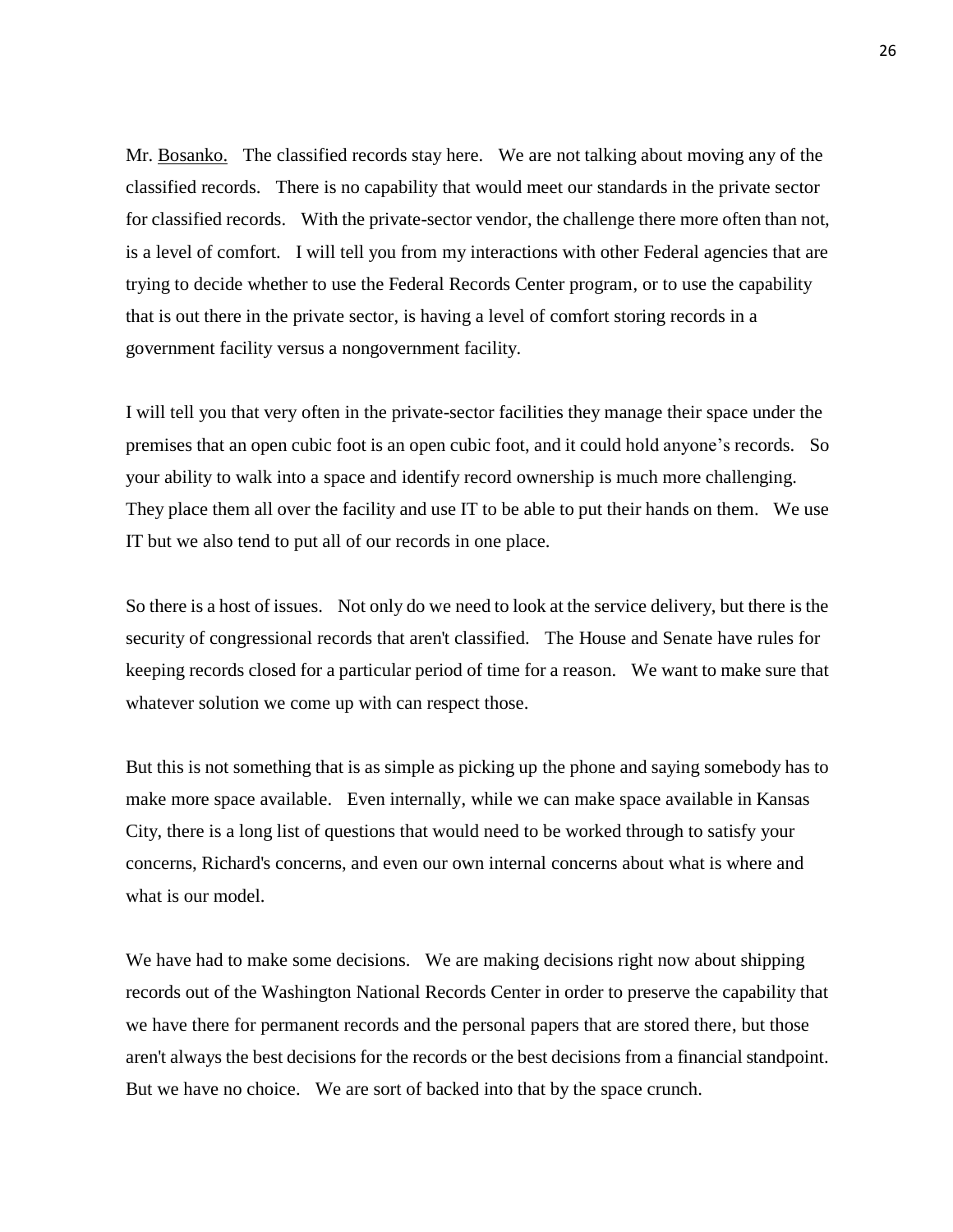Mr. Hunt. Jay is right. The model is changing, because the model to date has been enhanced security at Archives I so that we, Center staff, are the only ones that have access to stack areas where House and Senate records are stored. And that was a great development over the last 10 years that gave us a higher degree of confidence that those records were protected from any intrusion. While we are National Archives employees, we view ourselves as the agents of the Clerk and the Secretary in the protection of your equities in those records, which are closed and very sensitive.

On the electronic records front, the model is we have those records stored locally in at Archives II now, soon to be at Archives I. But then they are duplicated and stored at Rocket Center in West Virginia. I remember, when we made that move, the kind of nondisclosure agreements that had to be signed by contract staff was very, very high from your institutions, much higher than the National Archives' typical nondisclosure agreement. We are going to have to figure out a way how we can do this together and protect all of our interests and equities.

## Ms. Haas. Sheryl?

Ms. Vogt. In our new building we use the barcode system, so we don't have all collections integrally located on the shelf, and it works very well. I will say, staff who work in our stack area are usually so busy pulling records that there is no indication to them what would be closed or not closed records. It would be only the staff requesting the records that would know that by what we have made available through a finding aid. But that staff is under our direct supervision, so that does make a difference. And the other question I wanted to ask was, when you said no additional foot space, does that include the branches around the nation in Georgia or elsewhere?

Mr. Bosanko. That is a government-wide policy that has been put in place, where agencies freeze their footprint. This was to address a variety of challenges concerning excess property in inventory and issues like that. So, essentially, right now, if we want to be able to add capability, we have to take it away someplace else in the system. And that is the situation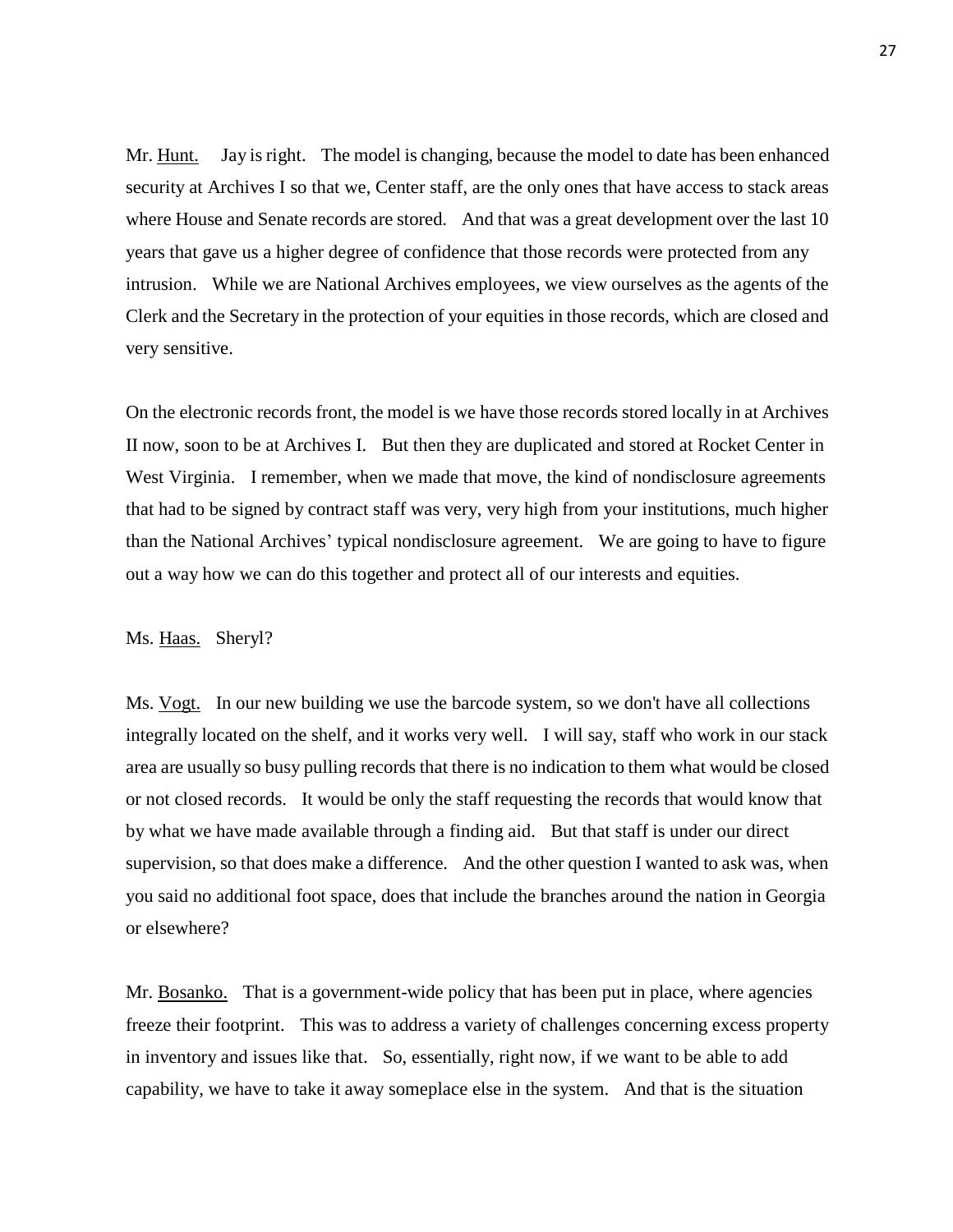faced by all departments and agencies.

Mr. Ferriero. That is another argument for us working together to make a case.

Ms. Vogt. My thought is if you could do it at a branch repository, it might be cheaper than trying to build here or make any kind of addition here.

Ms. Haas. Any other comments? Karen?

Ms. Paul. Have you considered modular shelving or movable shelving? "Compact" -- is that the correct term?

Mr. Bosanko. That is what we use at the National Archives at College Park and at our newer facilities. That is what we use to be able to squeeze as much as we can into the space that we have.

Ms. Paul. Would that be possible for Archives I?

Mr. Bosanko. It is not possible for Archives I.

Ms. Paul. Okay.

Mr. Bosanko. But it would be possible -- I believe that is part of the model -- for Kansas City. It comes down to what the floor loads can take and how level you can get the pour on the floor.

Ms. Vogt. What I was thinking is you might consider something like we have, which is the warehouse arrangement. Records are stored by the size of box, and then you retrieve them with a barcode. There is more storage space that way.

Mr. Bosanko. If I take my COO hat off and you forget about the budgetary restraints, what we would need would be an archival storage facility in the Washington, D.C. area. We don't need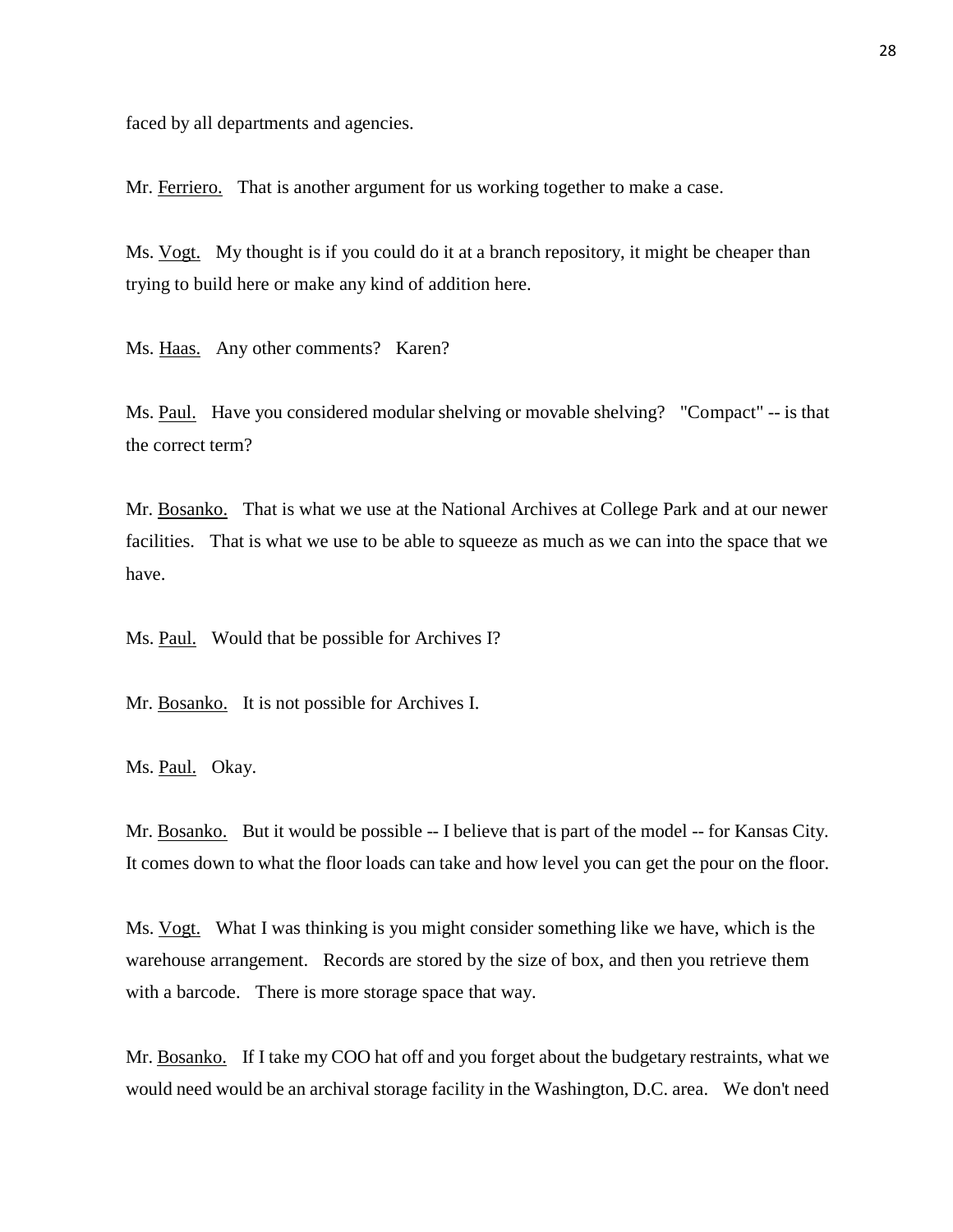to duplicate the overhead of a research facility -- we have research rooms at Archives I and Archives II. So it truly would be an archival storage facility where we could service records out of the existing research rooms and otherwise care for them. But that is not something that we are in a position to be able to do absent of overcoming the space limitations and the financial limitations.

Ms. Haas. Nancy, do you have any comments?

Ms. Erickson. No. I support the working group and agree with Karen that we need a timetable, a firm timetable, on getting back to this committee.

Ms. Haas. I would like to suggest that we have regular reporting as part of the working group. I think we should be anxious to participate, anxious to show some progress. Let us know how we can assist, but, as part of that, I would like us to be able to provide feedback to the rest of this group on how things are going, whether we are making progress or not, so people are aware of how things are going leading up to the end of this year. Okay? Jay, thank you very much.

Mr. Bosanko. Thank you.

Ms. Haas. Next, I would like to welcome to the table two staff members from the National Archives, who will update us on improvements underway to NARA's current online catalog with respect to congressional records: Natalie Rocchio, an archives specialist in digital outreach at the Center for Legislative Archives; and Kelly Osborn, a Web developer in the Office of Innovation.

Ms. Rocchio. Good morning. And thank you for giving us time to review and discuss the Center's new research portal with you today. Since the last meeting of the Advisory Committee, we have been working with the Office of Innovation in response to feedback that we have heard from our researchers and from our committee members. Some of the concerns that we heard at the first meeting we were able to fix, or implement changes immediately. For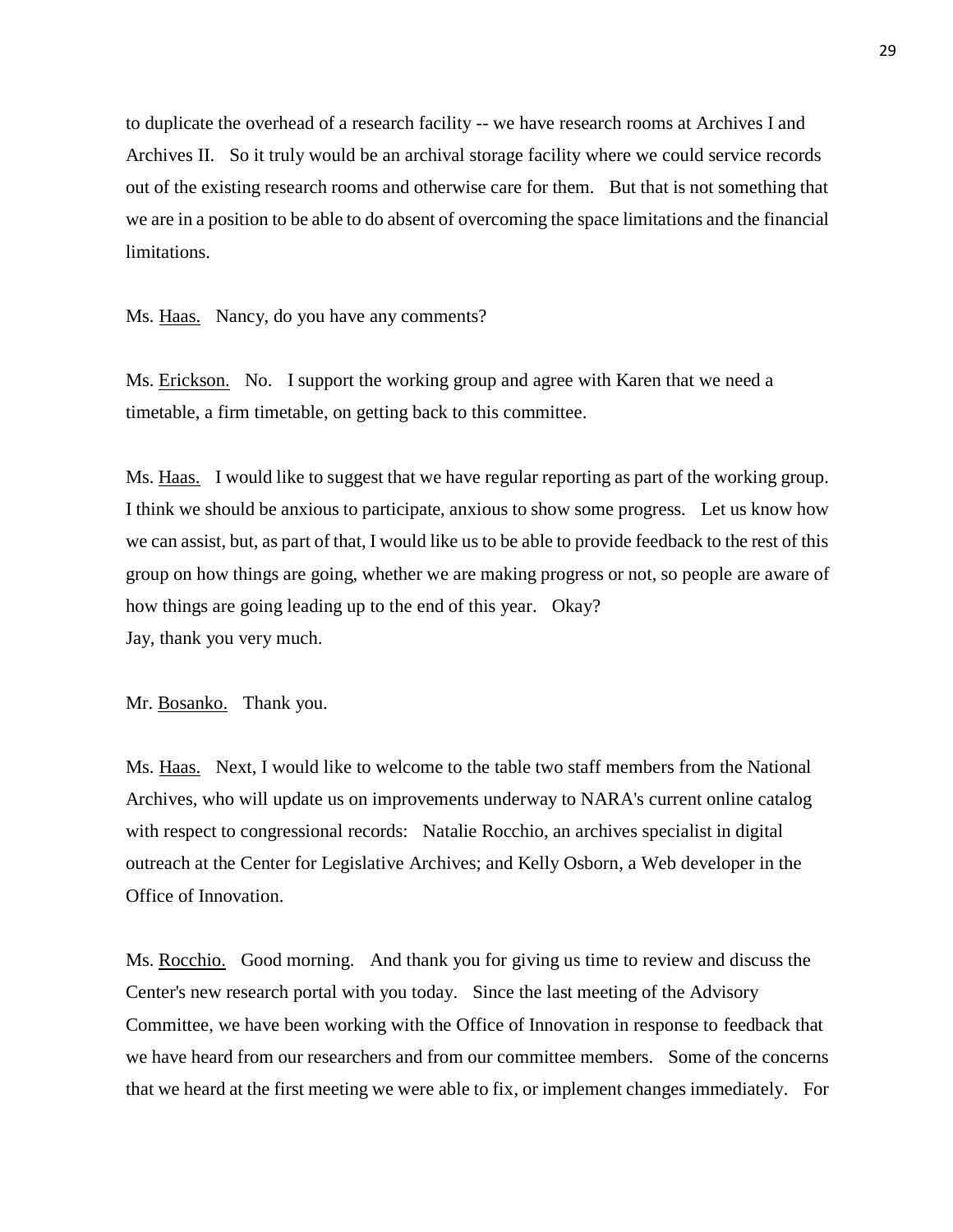example, the Center was added to the footer of archives.gov and we adjusted some of the cataloging through the Online Public Access system, or "OPA," as I will refer to it throughout this presentation, so that it was limited to our records only.

These were minor fixes, as we saw, and didn't really provide the full results that we were looking for in our office and for the Advisory Committee. So, since December, we have been working, as I said, with the Office of Innovation to come up with some solutions to these problems, and within the last 6 weeks we have been working to implement those improvements.

I would like to take the opportunity, before we get started with the presentation, to thank Kelly Osborn, who is sitting at the table here. She has been our liaison in the Office of Innovation and has been working as our Web developer to come up with some of these solutions for us. I would also like to thank Michael Lingenfelter, who works in the Office of Innovation, as well. We will be previewing some of the things he did to enhance our search functions on the Web site.

I would like to thank my colleague, Jacqie Ferry, at the Center, who helped me with a lot of the content for the portal pages. And I need to thank Brian Barth, who is the art director for the National Archives, who helped develop some of the logos and content that we use throughout the research portal and throughout our Web site. And finally, a thank you to all of the staff at the Center who took the time to preview and test out the search boxes and content as we developed the portal. I just want to say thank you to everyone for their help.

I would like start by walking you through some of the things that we have been working on. Because the site isn't live yet, we are going to use a PowerPoint with screenshots to show you the developments. We did have the opportunity to show Karen, Robin, Sharon, and Sheryl some live action on the server over the last 2 weeks, so they have seen our search capabilities in real time.

I want to begin with some basic information about our Web site and give you a screenshot of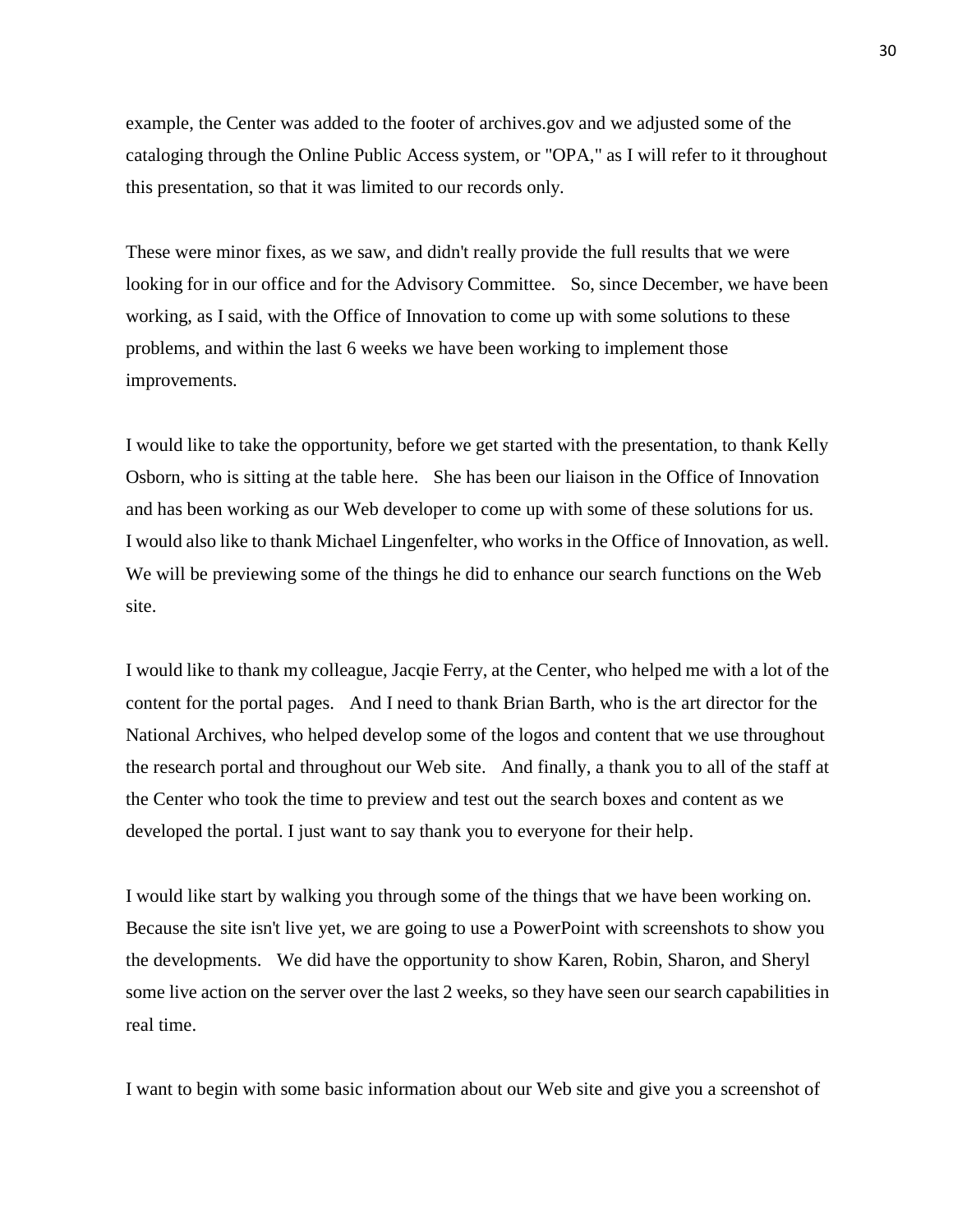the current situation on archives.gov/legislative. We have very basic information relating to our records on the site. We have a list of our published guides that are available online, and a link to the advanced search options that are available through the catalog.

This is what the advanced search options look like through the Online Public Access system. You can do a keyword search; you can limit the search to the Center for Legislative Archives; limit the search for record groups such as House, Senate, Joint Committee, et cetera; and limit the record creator. When I talk about limiting the record creator that is limiting the committee names essentially.

On the screen is our new proposed research portal. As you can see, we have two different functionalities. We have created 24 new pages for the research portal, which is a vast improvement to the content that we currently have available for our researchers on our Web site. What we have done is combined feedback that we heard from the Advisory Committee, and from our researchers, into these two search options to find our records. We now will have "Search Our Records" and "Browse Our Records" as search options. We also have three other new sections on our Web site: "Getting Started with Your Research," "Congressional Web Harvest," and "News and Events." I will walk through those pages in a few minutes.

The "Search Our Records" section enables a guided search for congressional researchers. Here you are able to conduct a keyword search and, if you choose, limit the search to a specific committee and/or record group. This is where Michael was so helpful to us. He created this wonderful search box for us that provides a dynamic list of all of our committee organizations.

I have typed in an example. I am doing a keyword search for "March on Washington" and then also typed in "HUAC." What is really neat and lovely about the thing that Michael has developed for us is, as you type in a committee name, it will auto-populate with suggestions for the researcher. In this instance, I have typed in "HUAC," the House Un-American Activities Committee, and it is showing me the "House Committee on Internal Security" because I don't know the real name for HUAC, I just know it as "HUAC" or "House Un-American Activities Committee." This search box is dynamic and can tell me that this is the real committee name,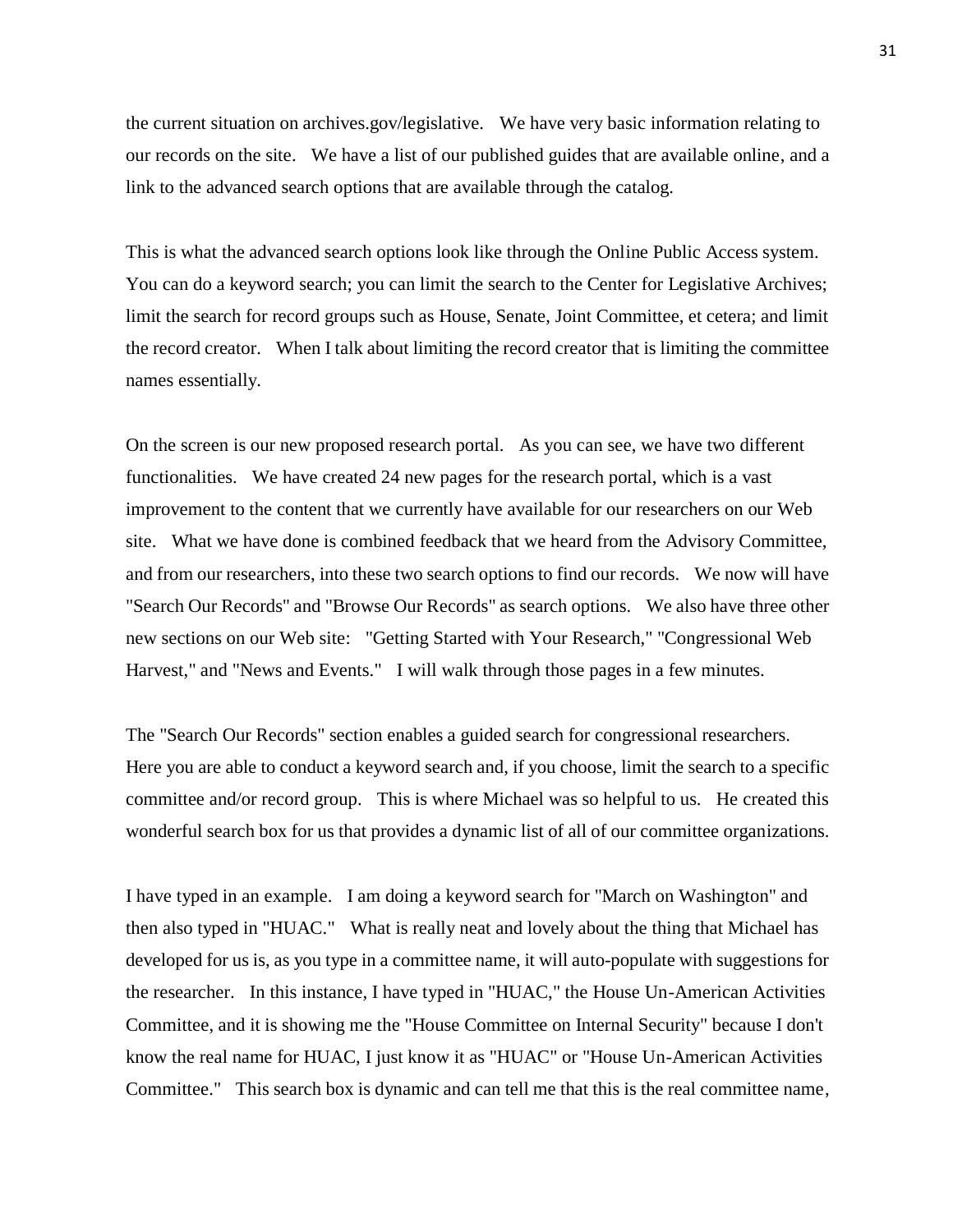or the predecessor committee name. This will enable our researchers to have a greater understanding of the committees, and their history.

"Browse Our Records." We have decided to have this other section here for looking through our records. If you don't have a specific keyword or committee that you are interested in looking for, we created these pages here for committees and organizations with records that are at the Center. We have 154 House committees, 118 Senate committees, 32 joint committees, 10 legislative commissions, 10 legislative organizations, and 3 special collections all listed on these browse pages.

Because we have so many House and Senate committees, we decided to break down those lists even further into four other subpages. They are organized into standing committees, select committees, special committees, and administrative and support offices. We have 89 standing committees for the House, and 71 standing committees for the Senate. We are still working with a long list of committees, but it is growing smaller because we have been able to break them into these subpages.

On each of these browse pages, we have an alphabetical listing of all the committees and organizations with hyperlinks to the corresponding description and digital content available in OPA. And, of course, because of the long list of committees, we have some search tips also on this page to help navigate these long lists. Once you click on the hyperlink of each committee, it will pull up the Online Public Access, and you will be able to see the description that is associated with that committee.

The "Getting Started with Your Research" section is a new section for our site which includes seven pages. We are working on an eighth page currently under development on research tutorials, where we will have some videos and step-by-step instructions on conducting congressional research. In "Getting Started with Your Research," we wanted a way that we could clearly state what records we have, and what records we don't have in congressional records. All of the sections of "Getting Started With Your Research" were developed from a frequently-asked-questions document that our reference archivists use, so it is questions that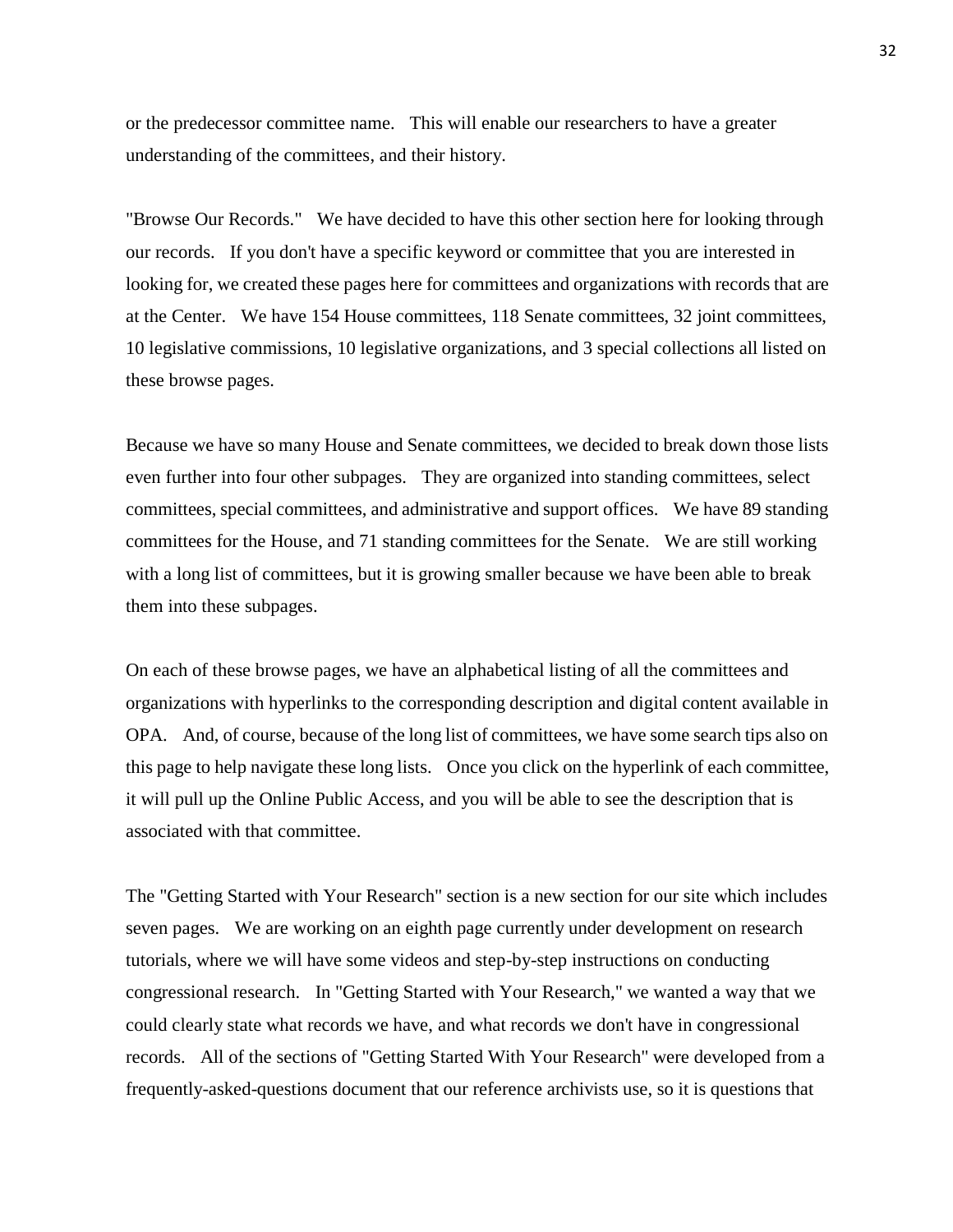we get via email or as walk-in researchers coming in to do research. Questions such as: Do you have Members' private papers? We don't, but we wanted to be able to provide a clear statement for researchers to be able to understand where they may be able to find those resources. So we have these very simple pages stating what we have and what we don't have. And if we don't have those records, we try to provide examples of where you can find that material.

Again, similarly, with "What's Online and What's Not Online," we wanted an easy, simple way for our researchers to know what we have available online and what we don't have available online. And if records are not available online, we inform researchers how to access information if you would like to come to the National Archives to do research in person.

The "Research Guides and Tools" section includes a listing of the majority of our resources that are available at the Center for Legislative Archives for our researchers. It includes links to our published guides that are available online, information about our finding aids and preliminary inventories, information about the Online Public Access system, and instructions for citing the records of Congress. Here we have provided an all-important section about rules of access. We wanted to make sure that we had a place that explained the rules of access, how to plan your trip to the Archives, pull times, research room hours, and all information that our researchers would need to know to come do research at the National Archives, especially related to the Center for Legislative Archives' records.

The new section "Getting Started with Your Research" highlights other resources available to our researchers that are not part of the National Archives, but are helpful in doing congressional research. We have links in this section for pages maintained by the House and Senate, links to the Library of Congress, resources for Members' papers, including congressional research centers such as the Association of Centers for the Study of Congress, a link to the congressional repository index that the Center maintains, and a few additional sites our researchers may find useful like the CyberCemetery, which captures the web presence of defunct legislative branch commissions.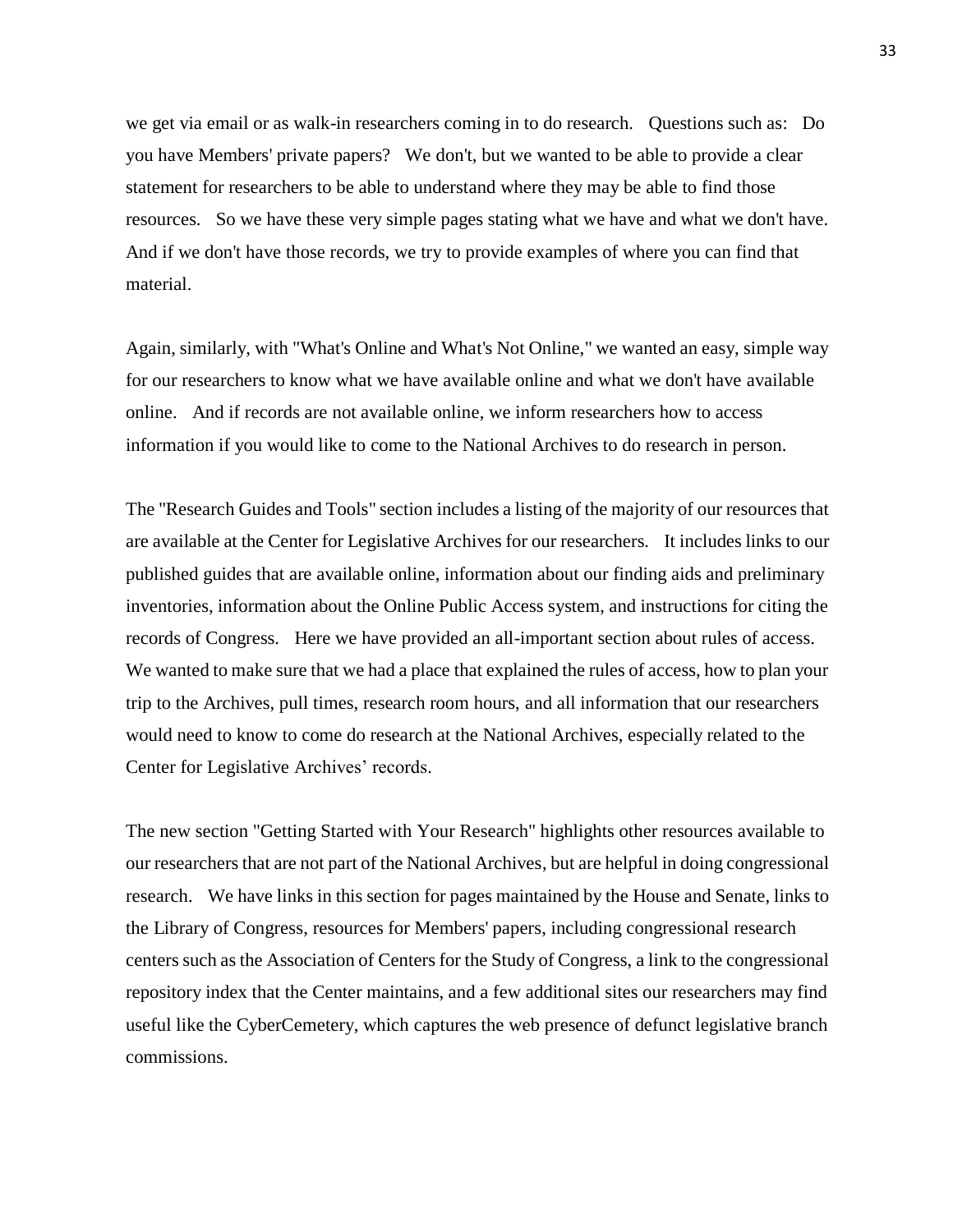Speaking of Web harvest, we have this new section on our Web site, which we didn't have links to before, about the congressional Web harvest that we conduct. It explains how and why we conduct the Web harvest and provides links to sections of the Web harvest for previous Congresses.

And, finally, the last new section that we are speaking briefly about today is the "News and Events" section that was created primarily to announce significant and new descriptions that are available in the catalog. It is also a place to announce events and exhibits we have such as our "Researcher Talk" series featuring prominent researchers who have used House and Senate records to write dissertations, books, etc. There will be events that are important for our researchers to know about so we will continue to update this page regularly for our researchers who are interested in coming to some of our talks and also learning about new descriptions that are available online.

We will continue to make improvements after the site goes live and, of course, incorporate any comments that you all have related to our Web site. And, we will continue to make changes and harness new technologies that occur in the archives.gov site improvements. Kelly and I would be happy to answer any questions that you have related to our presentation.

Ms. Haas. Thank you. Sharon?

Ms. Leon. Let me begin. I want to thank Natalie and Kelly and the rest of the staff at the Center for Legislative Archives, and David for making, in 6 months, what looks like a gigantic leap forward in "Making Access Happen" -- strategic goal number one. Mr. Ferriero. Thank you very much.

Ms. Leon. This is spectacular.

Ms. Haas. Thank you.

Ms. Koed. I couldn't quite tell from your slides, but when you go into this process with your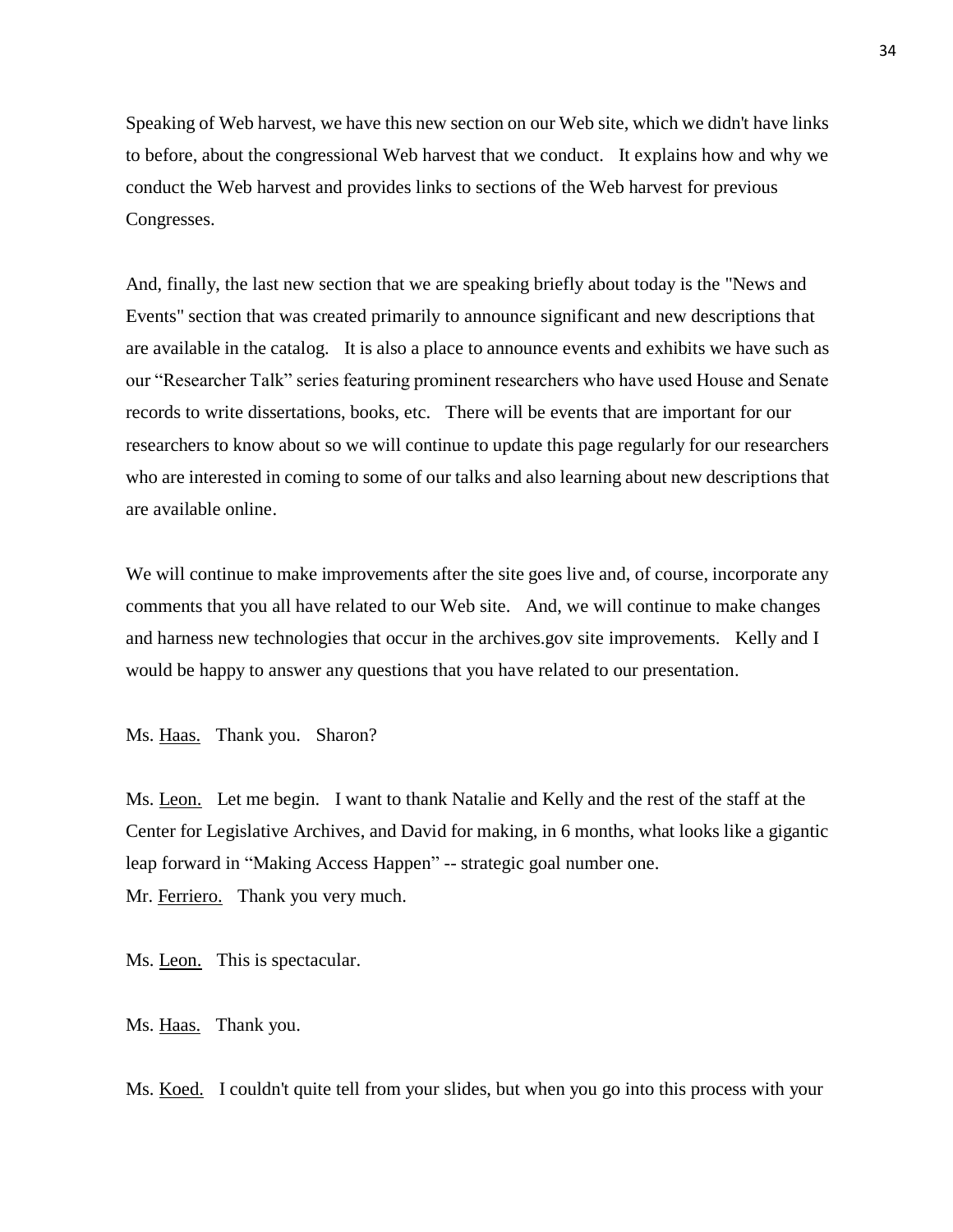initial search on say HUAC, do you then have additional filtering so you could narrow down by Congress, or by date? What sort of filtering system do you have for your search results?

Ms. Rocchio. Filtering by Congress is a feature that will be rolling out in the next version of OPA. So that is not available right now, but it has been approved and will be implemented in the coming months into the Online Public Access system.

Ms. Koed. Great.

Ms. Rocchio. So let's just go back to the OPA search.

Mr. Hunt. And tell them the order of the presentation of the search results.

Ms. Rocchio. The look and feel of OPA, as the next development rolls out, will be changing. Right now, when you search in the catalog, you are provided with the top three results for digital access, and also description-only records. That will be changing with the new version of OPA. So it won' look like this. It will look very different. Jacqie can speak more to what the catalog will look like moving forward because she deals primarily with that. We really wanted to provide  $-$ - and that is something that we have heard from our researchers and we have heard from all of you -- an overlay into the catalog that was focused on congressional records and enabled our congressional researchers to be able to get into the catalog, make sense of what is there, and sort through it that way. If you are very savvy with your searches, you can go in and refine your search even further if you choose to do that, or you can just browse through what is pulled up automatically.

Ms. Koed. Do the final results include the record group information? So, say I am looking at records from the 1840s, and there is nothing digital, and I am planning a trip to the Archives to do research, does it give you that kind of detail that I can compile ahead of time and take with me on my visit?

Ms. Rocchio. Yes. When you go into the description for the records, you will be able to see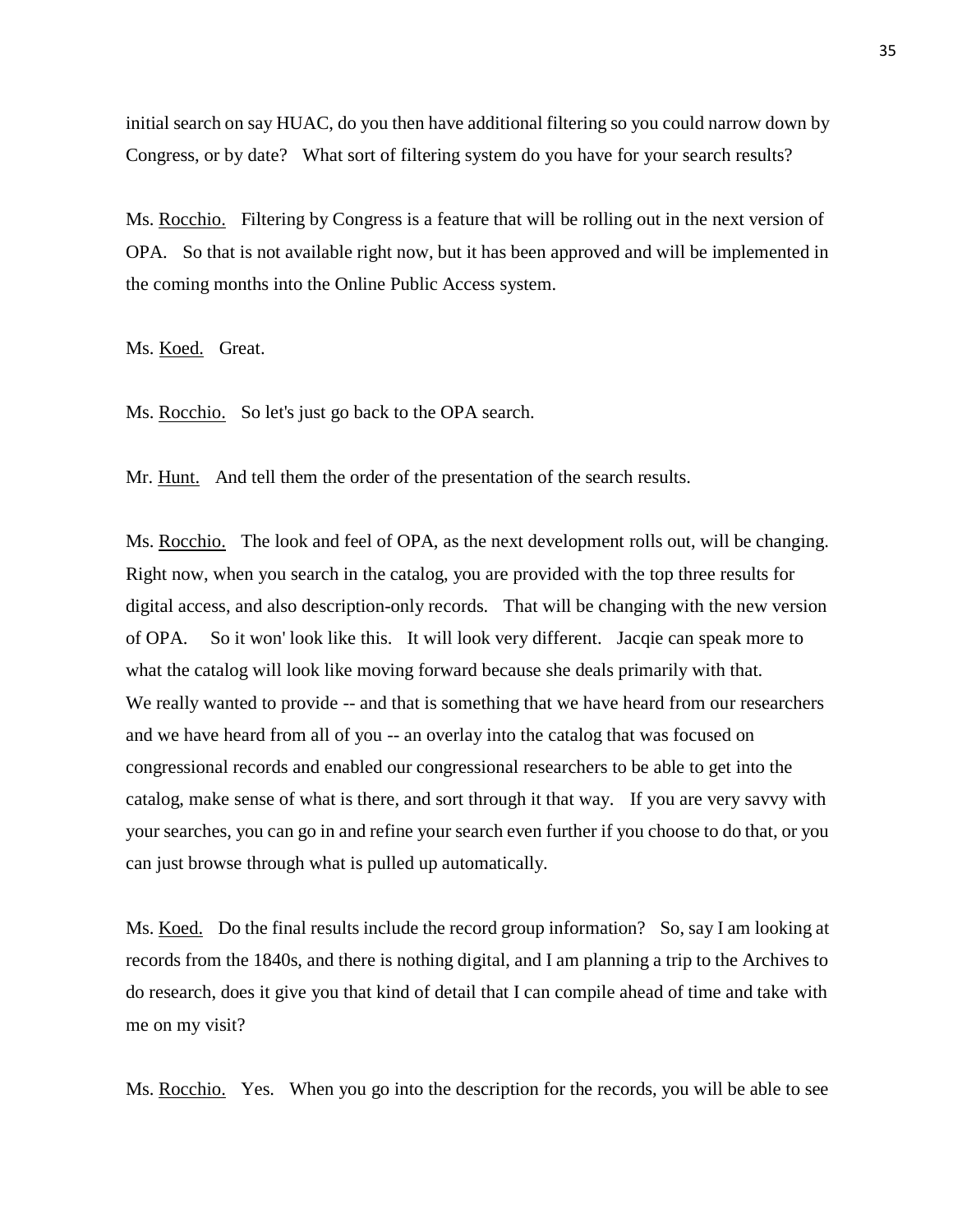the timeframe of the records and the dates that the records span. You will also be able to see some additional descriptive information that we have provided that our reference archivists worked on. There is a large description project that our office is undertaking and you will be able to access all that information from the catalog.

Mr. Hunt. And remember, we have added the preliminary inventory information into OPA. So you not only get series descriptions, we are now down to folder- level and close to item-level description for older records.

Ms. Koed. That is great.

Mr. Hunt. It has really come a long way.

Ms. Vogt. I just wanted to add my compliments to Natalie and Kelly and everyone else who was involved on this project. When they called me and asked me to preview it with them, I was very impressed. They have done so much in such a short length of time. It is wonderful.

Mr. Zink. I agree. I noticed the congressional Web harvest is mentioned on the site, -- and Richard can probably answer this – is there a private contractual arrangement to win a bid for harvesting?

Mr. Hunt. Internet Archive, who has been doing our harvesting, won the initial bid from the National Archives to do it for 1 year, with 3 option years. So our option years are up, and it is going to go back out for bid.

Mr. Zink. Oh, okay. Okay.

Mr. Hunt. They probably have a good shot at it.

Mr. Zink. Yeah. I was just wondering if people were lining up at your door to do that.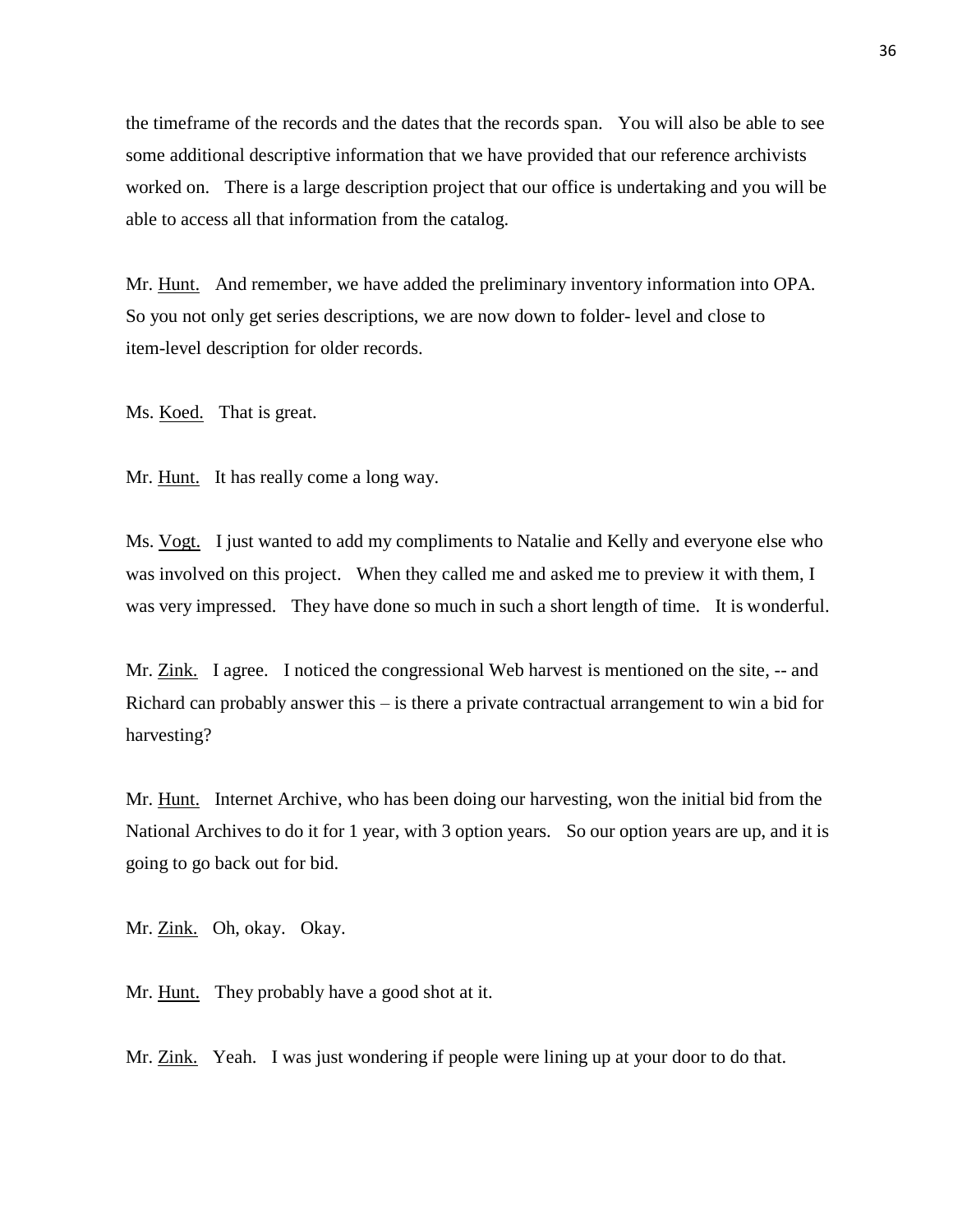Mr. Hunt. No, but we are seeing a lot more interest in the Web harvest content, I will tell you that much.

Mr. Zink. Oh, I am sure.

Mr. Hunt. It is a very valuable collection.

Ms. Rocchio. I know Karen and Robin were very happy to see the direct links on the new research portal.

Mr. Hunt. Well, we have to return to Robin's comments and the work of your staff and Karen's comments, that for records that are coming over now, metadata descriptions are coming with the records. So, when the records are open in the future, the metadata will be plugged into description records

Mr. Zink. It will be so much easier then.

Mr. Hunt. So much easier.

Ms. Paul. You are going to be able to discover the records, but they are not going to be housed anywhere within reach.

Mr. Hunt. We are trying to keep it on a high tone to the end.

Ms. Haas. Well, Natalie and Kelly, thank you very much. As has been said around the table, I would just like to echo, it is wonderful to see all the improvements that have been made since the last meeting and to see the progress. So thank you all and all the folks at the Archives.

Mr. Hunt. The News and Events section is referred to at the Center as the "Don Ritchie page." We have been hammering, "researchers need to know when new records are open," in his honor.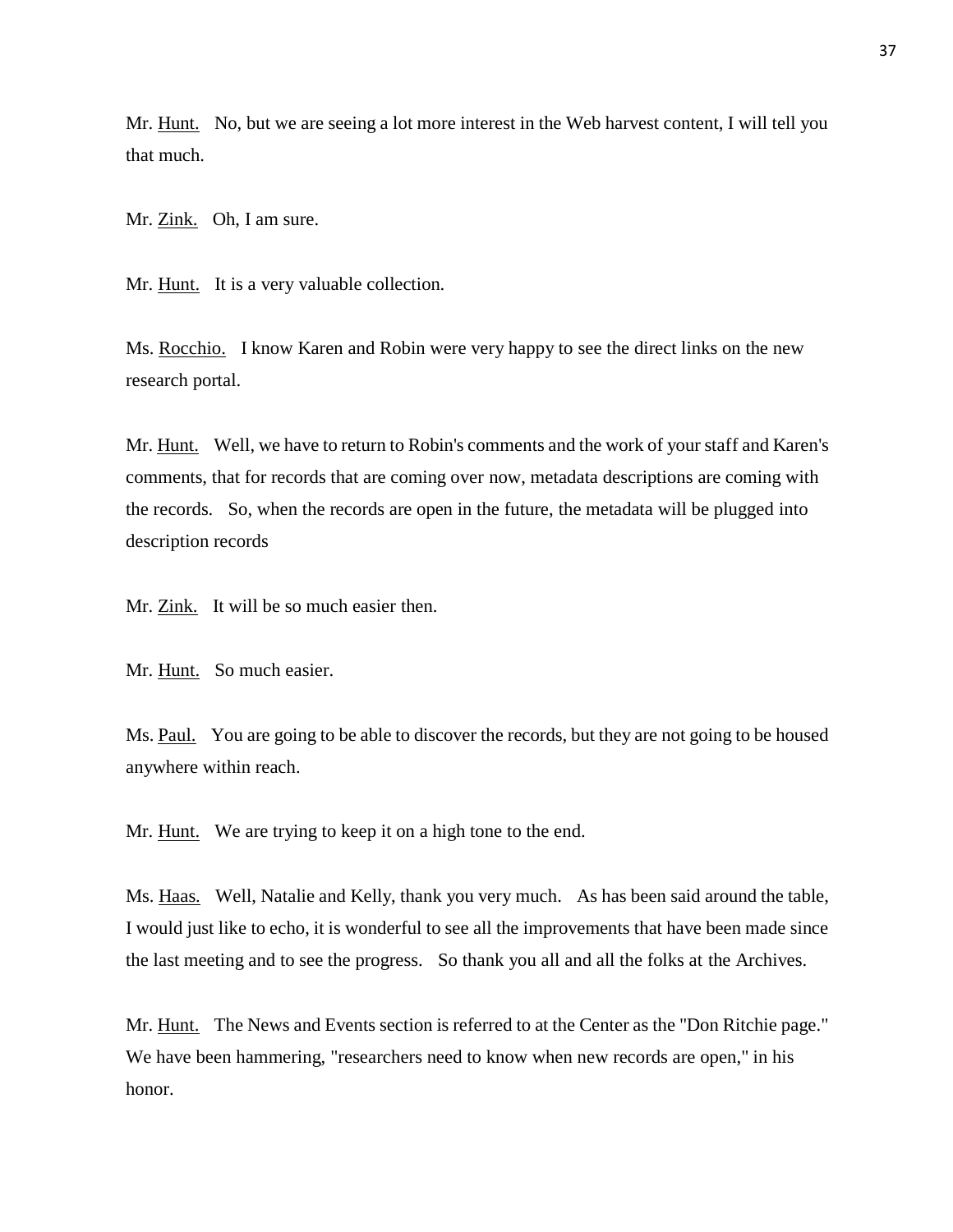Ms. Haas. Excellent. Thank you.

Next on the agenda is the report by the Center for Legislative Archives. Richard Hunt, the director of the Center, will provide us with an update.

Mr. Hunt. Well, you all have our well-designed and informative midyear report, where we try to cover the major functions that we perform for the House and Senate and researchers and the wider public and educational community. And I am happy to answer any questions that you may have about the report.

I am always struck, with a staff of 20, how much high-quality work is done on so many fronts. I will point out three or four major highlights and issues that I think the committee would be concerned with and want to hear an update.

One is, you will notice we have a dual challenge on the electronic records front. On the one hand, we are doing this nostalgic retrospective visit of media from 3.5-inch floppies and 5.25-inch, where Brandon has been shopping on eBay so we can get players to actually open these files. And you have to realize, there are thousands of these, and we are finding more every day as we open boxes transferred 10 to 15 years ago. And the amount of time it takes Brandon and Shannon to load, open, capture, process -- it is hours of work for a small digital volume of content. But they are official committee records, so they are the most valuable records we have. So these two are slogging away on this particular effort.

And then on the other end we have the records of the FCIC and some of the other more recent legislative branch commissions that have records for the moment imprisoned in the SharePoint instance. Or we have other sort of exotic and esoteric formats and media types and encrypted systems, and they have to break those down, as well. So they are working on sort of the low end of the technological frontier and the very high end at the same time.

We are just so fortunate to have two such talented people that are leading us through that, as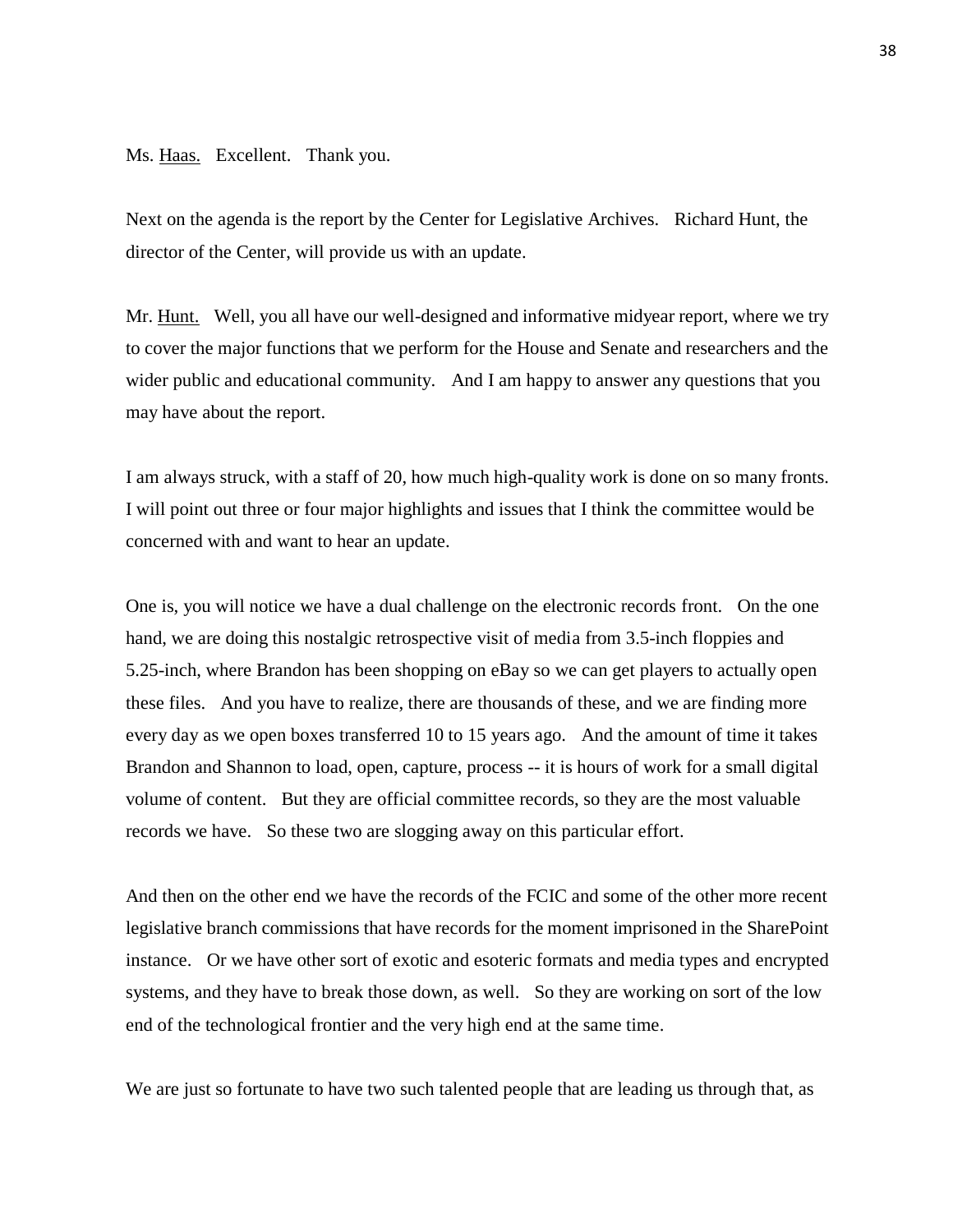well as the continued support of Bob Spangler, an old friend of this committee, who continues to provide technological advice to us. So we are working that frontier very hard.

I would also just like to remind the committee that we will be doing a Web harvest at the end of this year. So, in the fall, we will be reaching out to you as we begin our preparations to make sure that we get the most complete and accurate harvest of all congressional Web sites. It is a major endeavor. Both the contracting and the administration of that, which had previously been handled in another office in the National Archives, has been transferred to our plate, so it is another responsibility for Brandon.

We have cleared some hurdles on the relocation of the congressional records instance from Archives II to Archives I. The CIA came down for a site visit and also inspected all of our facilities, plans, and renovations, and we have the green light to proceed with the preparation of SCIFs for the classified and unclassified CRI. Plans have been drawn up, and a statement of work is soon to be released so that someone can make a bid and begin work. There is a slight snag on air-conditioning issues that Facilities and the engineer and architect are arguing about, but that will be resolved soon, Brandon? Yes. So we are saying by the end of the fiscal year, which is October 1, we will have the space ready and the unclassified set up and operational. Classified? No.

Mr. Hirsch. Pending certification by the certified agents.

Mr. Hunt. Yes. So, progress on that front. And then I hope you notice in the one pie chart, when you look at our outreach activities, that the digital and social media piece has gotten incrementally bigger. And that is really due to the leadership of Natalie Rocchio, who you just heard from.

And one measure of her success and what a big deal she has become is she was one of two National Archives staff to be invited to the White House Tumblr Q&A last week on college affordability. So she was over there just tweeting away on our behalf. We are very proud of all that she has done.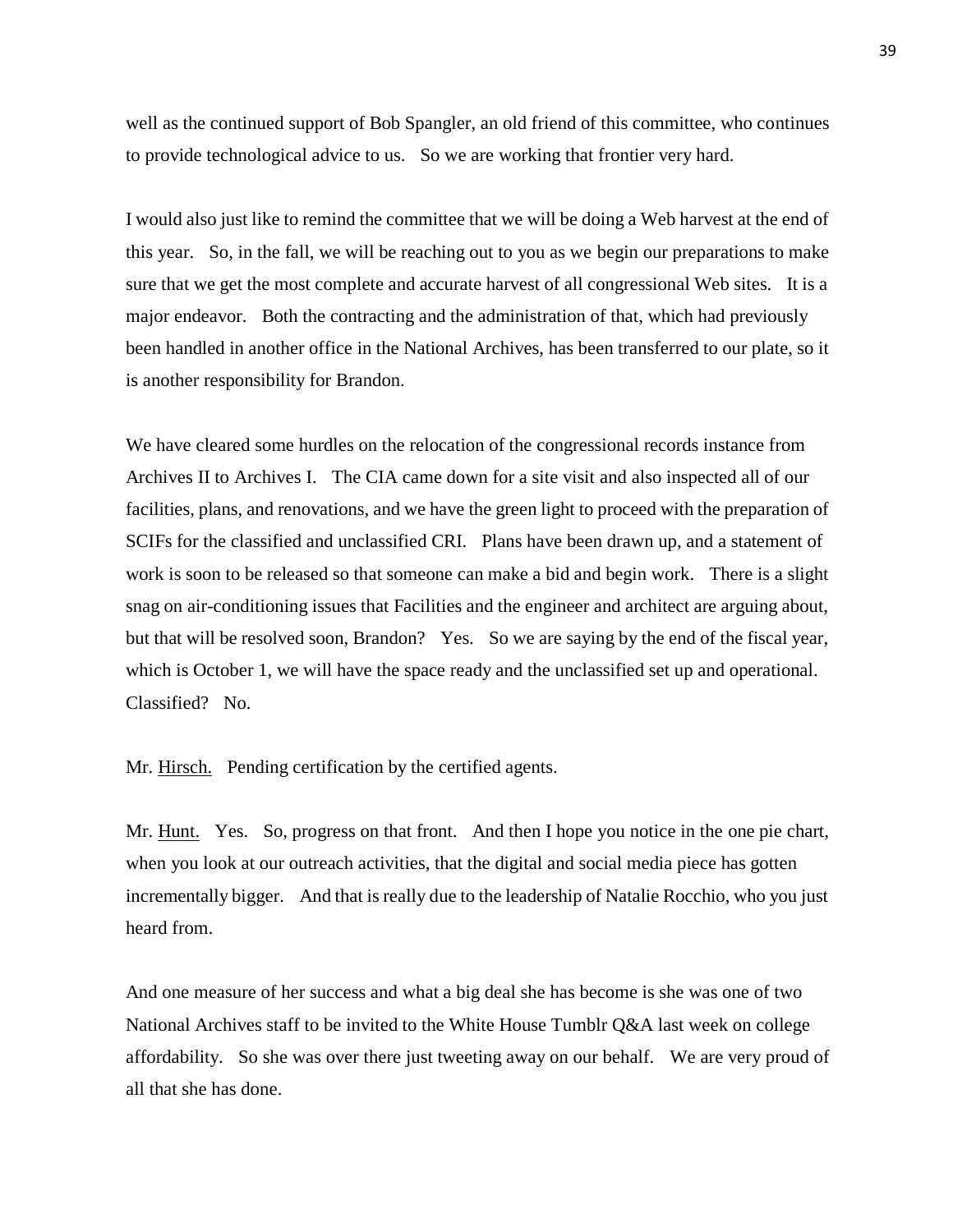She is also one of the architects, along with Christine Blackerby, of our Congress225 project, where we are celebrating the 225th anniversary of the first Congress, using Tumblr and Web postings and education blogs and all sorts of things. And it is surprising, the rich materials left from that ancient Congress from so long ago that speak so much to the present.

Mr. Ferriero. And I understand the President dropped in on the Tumblr event?

Ms. Rocchio. Yes, the President was there. Very exciting.

Ms. Haas. Excellent.

Mr. Hunt. So that concludes my formal remarks, but I am happy to entertain any questions.

Ms. Erickson. I just have a question, for Brandon -- do you have an estimate on when you will have the capability to accept electronic files, and by that I mean a day when the House and Senate can just electronically send records to you all?

Mr. Hunt. By pushing a button --

Ms. Erickson. Yes, by pushing a button.

Mr. Hunt. -- over a big cable?

Ms. Erickson. Yes.

Mr. Hunt. Brandon, when will that day be?

Mr. Hirsch. It is something that we would love to see, as well. We have had many conversations within the agency about that. I think it is an ongoing conversation.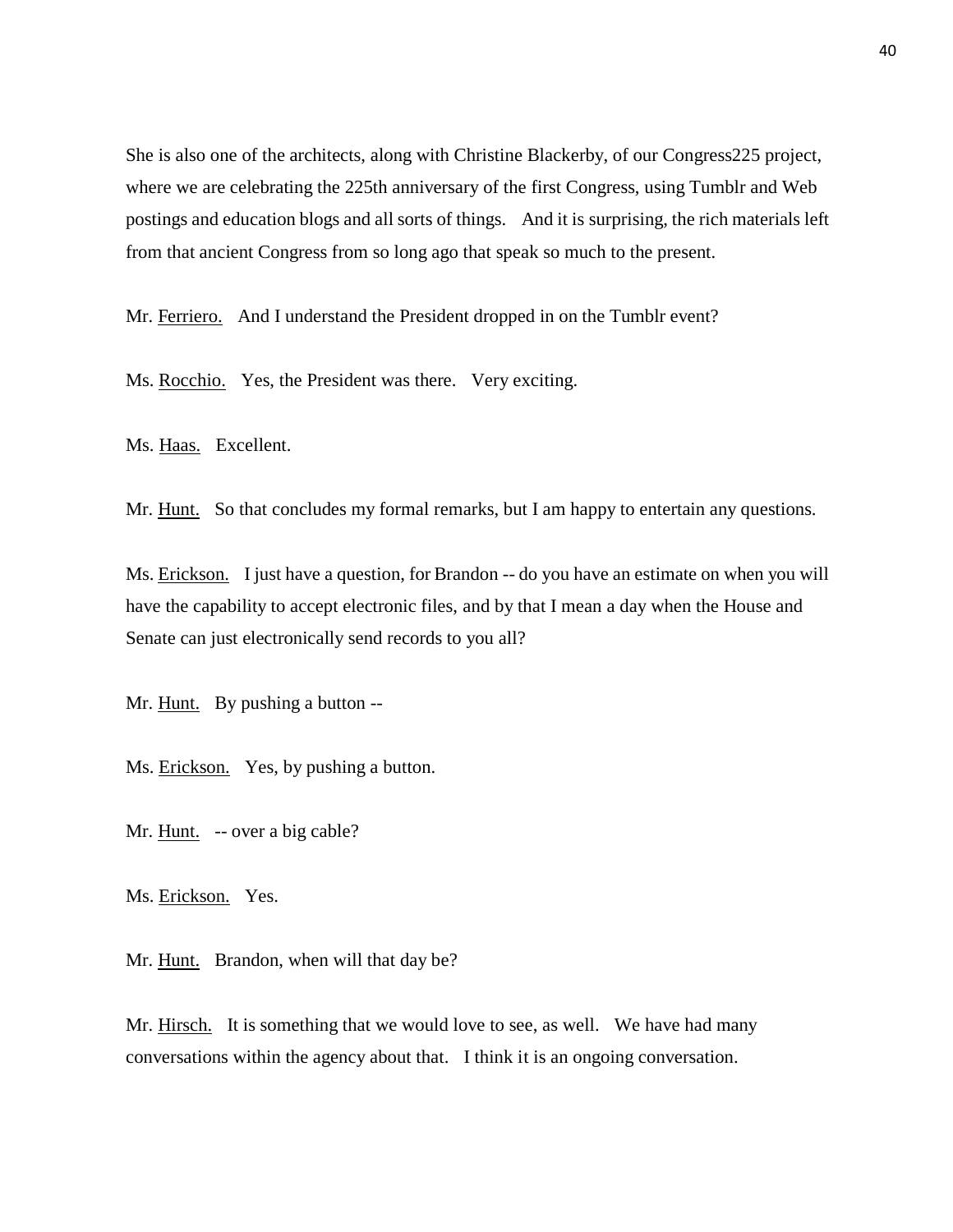Mr. Hunt. We have had those discussions with our friends at Rocket Center. Is that true?

Mr. Hirsch. Yes.

Mr. Hunt. And what was their reaction?

Mr. Hirsch. I think it is something everybody would like on our side, but the hurdles are fairly significant. It is an ongoing process, we will have more conversations even within the agency as we continue.

Mr. Hunt. It is certainly desirable by all parties.

Ms. <u>Paul.</u> Are any agencies transferring records that way at this point?

Mr. Hirsch. I believe so, yes, on the Federal side. I couldn't tell you a number, but there are agencies that transfer some records electronically.

Mr. Ferriero. Jay, do you want to say something about where we are?

Mr. Bosanko. I was frantically trying to think of what the right number is. This is something that is of strong interest not only of ours but to all the other departments and agencies -- or, not all, because some of them would rather not, from a security perspective. But, you know, essentially, we have to be able to ingest large volumes of electronic records from across the executive branch. And we are trying to develop our next iteration of technology to be able to bring it in, to store it, service it, and provide reference service. So maybe that is something we can talk about at the next meeting.

Ms. Koed. It really does dovetail with long-term space issues.

Mr. Ferriero. Absolutely.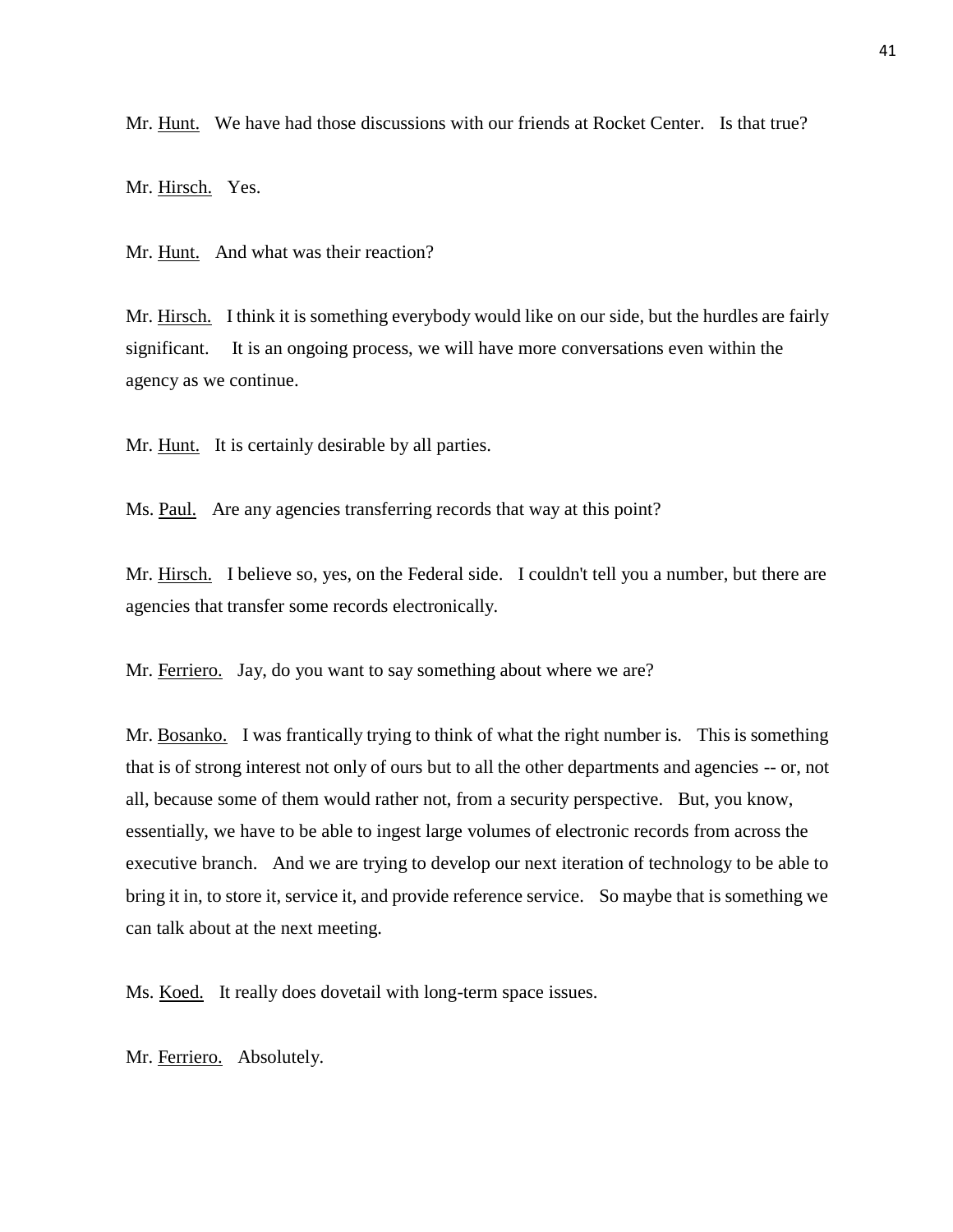Ms. Haas. Any other comments?

Mr. Thomas. Yes.

Ms. Haas. Jeff?

Mr. Thomas. I have been really impressed in the last 10 years or so about the efforts, and the successful efforts, that have been made to transfer electronic records from committees and commissions over to Richard's organization and preserving those records. The work has been very commendable, where we were 10 years ago.

But we are reaching the point now where we need to look at the other side of that coin, and that would be access. As these records become available, how are researchers going to look at this material? Will it be online through the catalog? Will it be at a dedicated server space or screen within the reading room?

One of the things that was in Richard's report here when he was talking about open electronic records was that -- he was saying that when it is available through the OPA, they are described on the item level. I am not sure that is sustainable in the future when you start dealing with -- I mean, you look at the bell curve as you go along and these records become available. We are talking about thousands, tens of thousands, of records all at once becoming available.

And that is sort of the problem that we are having throughout the archival profession; it is just not limited to Richard's shop. How are these going to be made available without doing an item-level description? I am not here to offer a solution, by any means, but I think that that is the next area that resources need to be invested in. This is going to take some staff time and resources to figure out how this is going to be accomplished.

Mr. Hunt. I am just not quite certain if that is a restriction and a requirement or just an example of what we have done, whether some collection-level electronic records could be made available, as well. Brandon or Jacqie?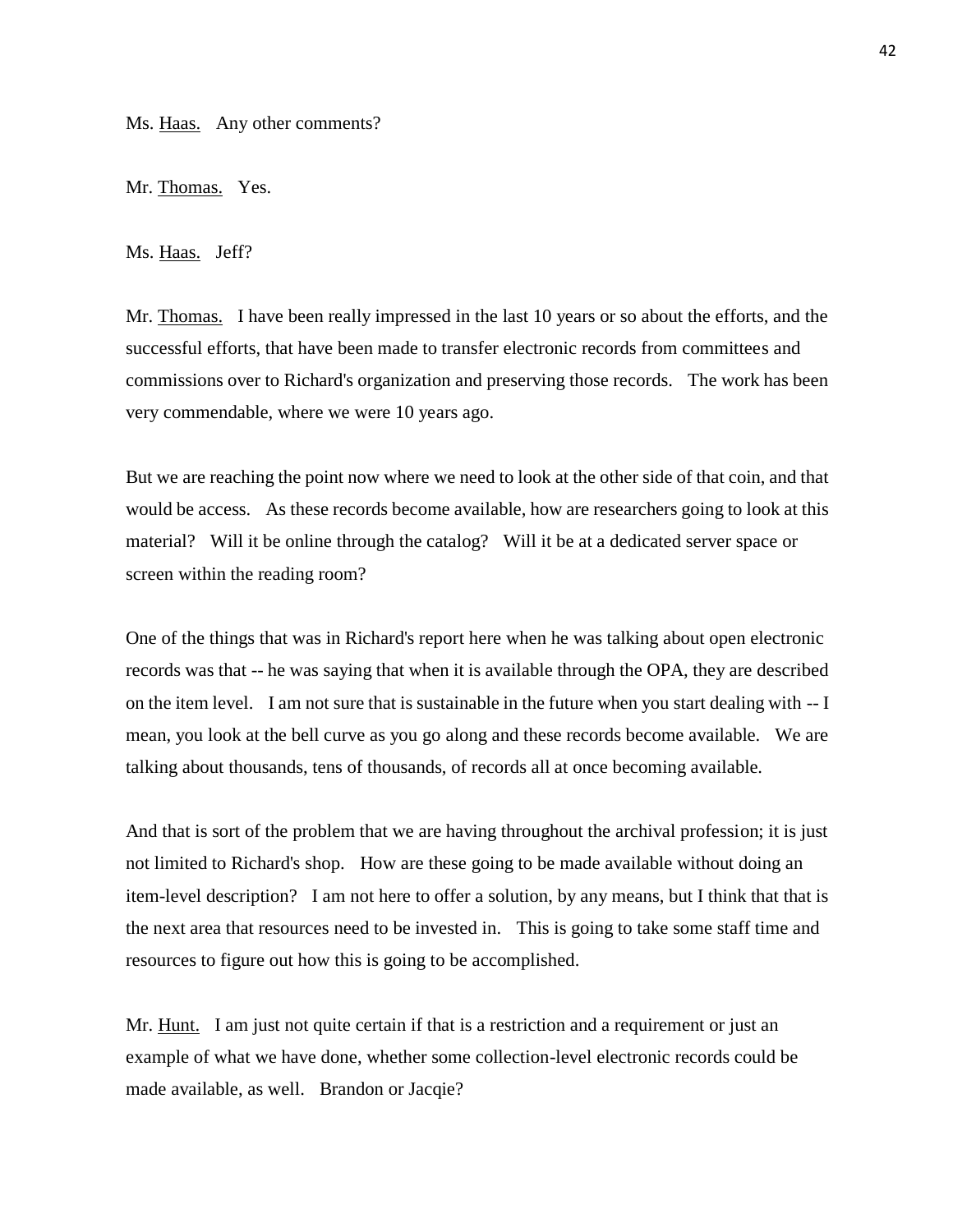Mr. Hirsch. I would defer to Jacqie on this.

Ms. Haas. Jacqie, do you want to come up to the table?

Ms. Ferry. Sure. I don't know if I have that much to add, but --

Ms. Haas. And, Jeff, I know you have raised this issue before, and it is obviously an important one for us to continue to work on.

Ms. Ferry. So you are right; at this point, Online Public Access is our primary public access point for all records. There is capability within OPA to describe records at all levels. Right now, all digital, born digital objects and digitized material are described at the item level, but I think within the data model there could be opportunities to change that. That is not something the Center would do alone. That would be something that would need to be done across OPA.

I do know that -- and this is from Pam Wright. A couple weeks ago, Pam instituted a next-generation finding working group, which is a NARA-wide group. So this might be something that would fit into that group's work, but that group is just now being established. And I will be a member of that group, so I can definitely take this to that group as a concern.

Ms. Haas. That would be great.

Mr. Ferriero. I was going to say, this isn't just a problem for your records, it is a problem for all of our records -- the same massive amount of electronic content that we need to provide access to.

Ms. Leon. Since people seem to be here for decades, I want to make a suggestion that there is a way to -- that there may be an emerging way to solve some of these problems that is coming out of digital humanities topic modeling technology. And that is a process by which we can algorithmically read huge quantities of text and raise out of that text larger, sort of, subject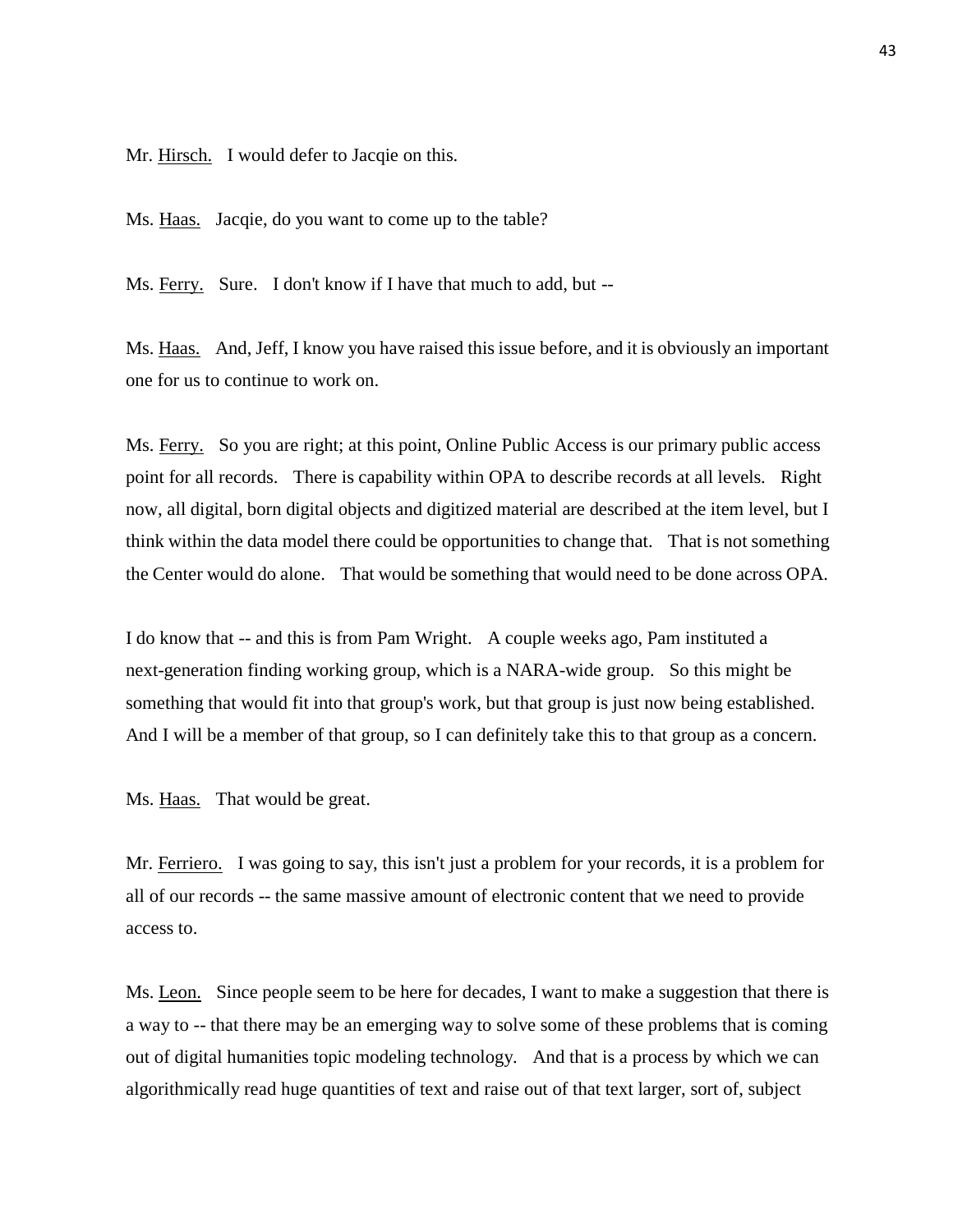headings, simply on a computational front. And then, once those topics emerge, then we can drill back down to the records that they link to.

And so it is possible that if we start to bring these kinds of things together, we may get some assist from the algorithmic front to go along with the human technology necessary to describe these records. So, we will see where we are in 10 years. Maybe I am wrong.

Mr. Hunt. And there is a lot of data associated with electronic records at very specific levels. So I could see, if you crunch your way through it --

Ms. Leon. You can see what area you want to run the data mining on, and so it is -- automatic creation of finding it may be a possibility.

Ms. Haas. Jeff, why don't we keep this issue on our agenda, and we can ask Jacqie for some follow-up, potentially, see if there is any progress at the new working group at our next meeting? Okay.

Mr. Ferriero. Jeff, do you want to contribute to our conversation about the Civil Rights Act?

Mr. Thomas. Just that I seem to be one of hundreds of people across the country who will be celebrating that act this year. It is well-deserving.

Ohio State will be having an exhibit opening this fall. I have the honor of taking care of the papers of Bill McCulloch, who represented the 4th District of Ohio during that time period. So the exhibit will be pulling material from both his collection and other special collections at Ohio State. And, tentatively, we have John Lewis coming to be there at the opening of the exhibit. So if you are in Columbus any time between September and January, we would be welcome to show it to you.

Ms. Haas. Thank you. Any other new business for the group?